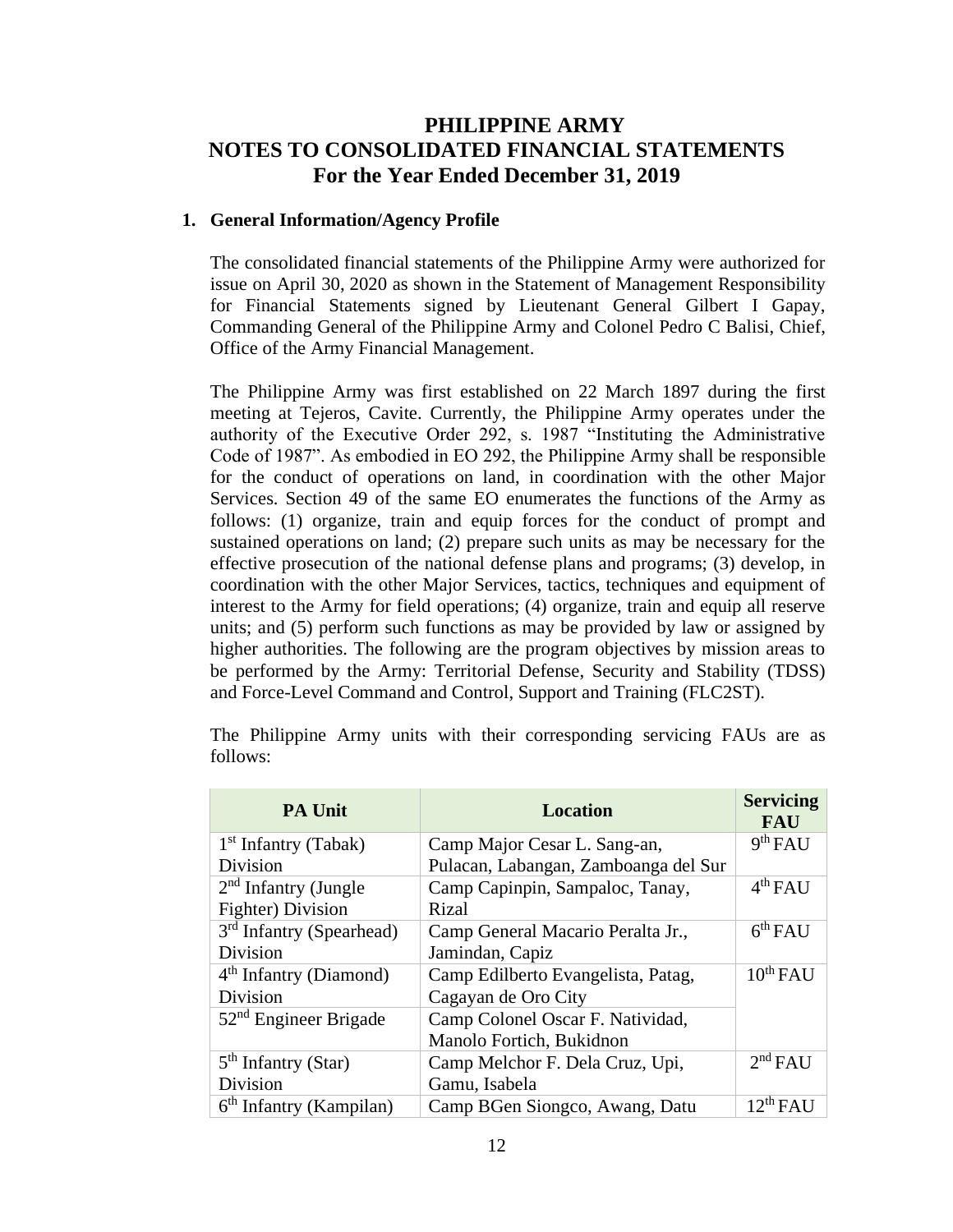| <b>PA Unit</b>                                  | <b>Location</b>                                           | <b>Servicing</b><br><b>FAU</b> |
|-------------------------------------------------|-----------------------------------------------------------|--------------------------------|
| Division                                        | Odin Sinsuat, Maguindanao                                 |                                |
| $7th$ Infantry (Kaugnay)<br>Division            | Fort Magsaysay, Palayan City, Nueva<br>Ecija              | 3 <sup>rd</sup> FAU            |
| AAR, SOCOM                                      |                                                           |                                |
| 8 <sup>th</sup> Infantry (Storm                 | Camp Lukban, Maulong, Catbalogan                          | 8 <sup>th</sup> FAU            |
| Trooper) Division                               | City, Samar                                               |                                |
| 9 <sup>th</sup> Infantry (Spear)                | Camp Weene Martillana, Pili,                              | 5 <sup>th</sup> FAU            |
| Division                                        | <b>Camarines Sur</b>                                      |                                |
| $10th$ Infantry (Agila)<br>Division             | Camp General Manuel T. Yan, Brgy.                         | $11th$ FAU                     |
|                                                 | Tuboran, Mawab, Compostela Valley                         | $16^{th}$ FAU                  |
| 11 <sup>th</sup> Infantry Division<br>(Alakdan) | Camp General Teofilo Bautista, Brgy.<br>Busbus, Jolo Sulu |                                |
| Mechanized Infantry                             | Camp O'Donnell, Capas, Tarlac                             | 1 <sup>st</sup> FAU            |
| Division & TRADOC                               |                                                           |                                |
| $51st$ Engineer Brigade                         | Camp Rigoberto J. Atienza, Libis,<br>Quezon City          | $14th$ FAU                     |
| 53 <sup>rd</sup> Engineer Brigade               | Camp Lapu-lapu, Cebu City                                 | 7 <sup>th</sup> FAII           |
| 54 <sup>th</sup> Engineer Brigade               | Camp General Arturo T Enrile,                             | $16^{th}$ FAU                  |
|                                                 | Malagutay, Zamboanga City                                 |                                |
| 55 <sup>th</sup> Engineer Brigade               | Brgy. Maria Cristina, Balo-i, Lanao<br>Del Norte          | 9 <sup>th</sup> FAU            |
| ASCOM, ASR, AIR,                                | Fort Andres Bonifacio, Metro Manila                       | ASPA/                          |
| AGH, FCPA, ASPA,                                |                                                           | 15 <sup>th</sup> FAU           |
| APAO, APMC, CMOR,                               |                                                           |                                |
| <b>HPA and Post Units</b>                       |                                                           |                                |

#### **2. Statement of Compliance and Basis of Preparation of Financial Statements**

The consolidated financial statements have been prepared in accordance with and comply with the International Public Sector Accounting Standards (IPSASs) pursuant to COA Resolution No. 2020-01 dated January 9, 2020.

The consolidated financial statements have- been prepared based on historical cost, unless stated otherwise. The Statement of Cash Flows is prepared using the direct method.

#### **3. Summary of Significant Accounting Policies**

#### **3.1 Basis of accounting**

The consolidated financial statements are prepared on an accrual basis in accordance with the IPSASs.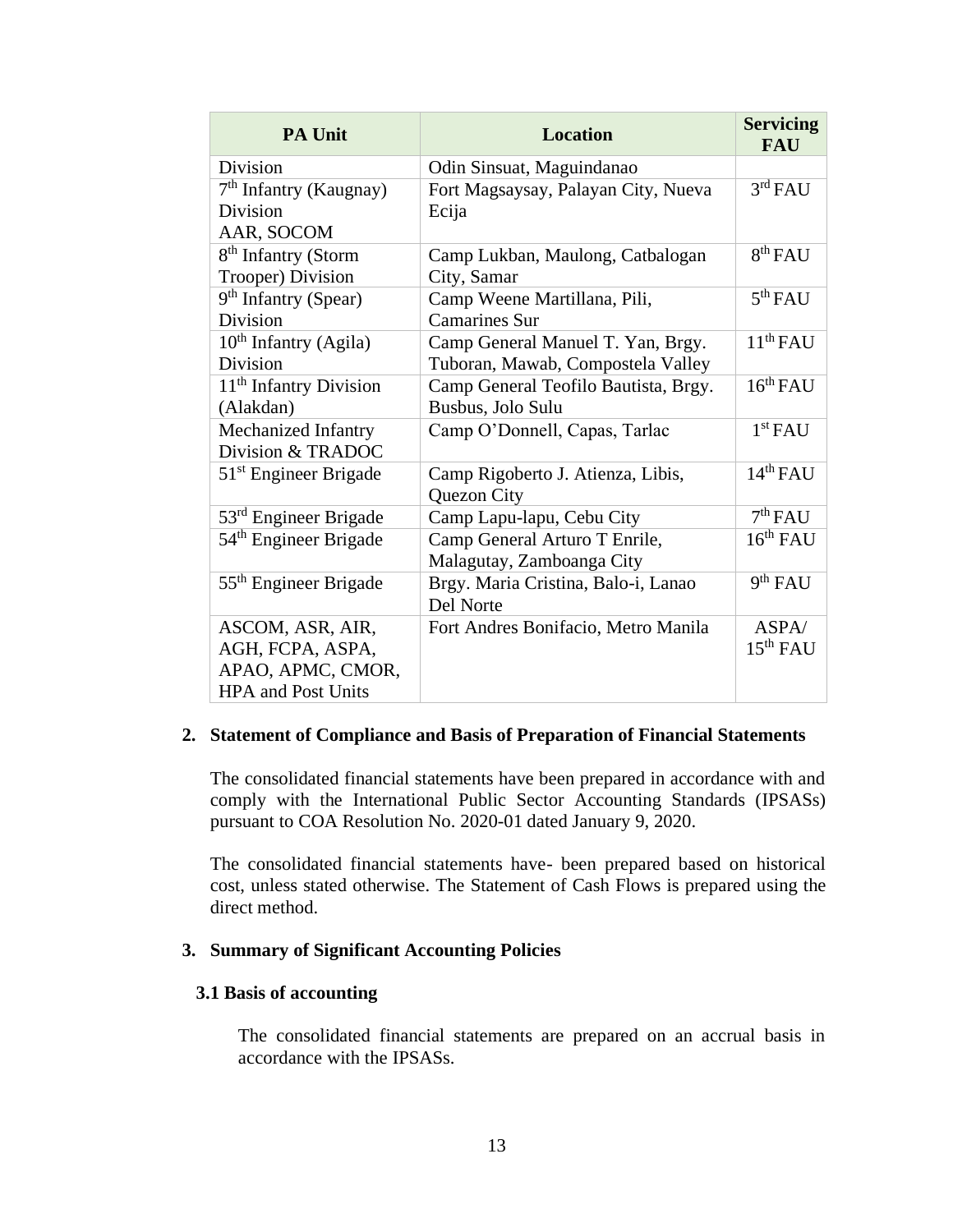## **3.2 Consolidation**

The consolidated financial statements reflect the assets, liabilities, revenues, and expenses of the Headquarters and 30 PA Major Units.

### **3.3 Cash and cash equivalents**

Cash and cash equivalents comprise of cash on hand and cash at bank. Cash on hand pertains to unremitted collections through Collecting Officer, Finance Center, Philippine Army deposited to the Treasurer of the Philippines at the following year while cash at bank pertains to local currency current account and treasury deposits.

## **3.4 Inventories**

Inventory is measured at cost upon initial recognition.

Per Government Accounting Manual, costs incurred in bringing each product to its present location and condition are accounted for, as follows:

- Raw materials: purchase cost using the weighted average cost method.
- Finished goods and work in progress: cost of direct materials and labor and a proportion of manufacturing overheads based on the normal operating capacity but excluding borrowing costs.

In the case of Philippine Army, it uses the specific identification of costs method. Wherein, the cost of inventories of items which are not ordinarily interchangeable, and goods or services produced and segregated for specific projects are assigned by using the specific identification of their individual costs. Specific identification of costs means that specific costs are attributed to identified items of inventory.

Inventories are recognized as an expense when deployed for utilization or consumption in the ordinary course of operations of the Philippine Army.

## **3.5 Property, Plant and Equipment**

#### *Recognition*

An item is recognized as property, plant, and equipment (PPE) if it meets the characteristics and recognition criteria as a PPE.

The characteristics of PPE are as follows:

tangible items;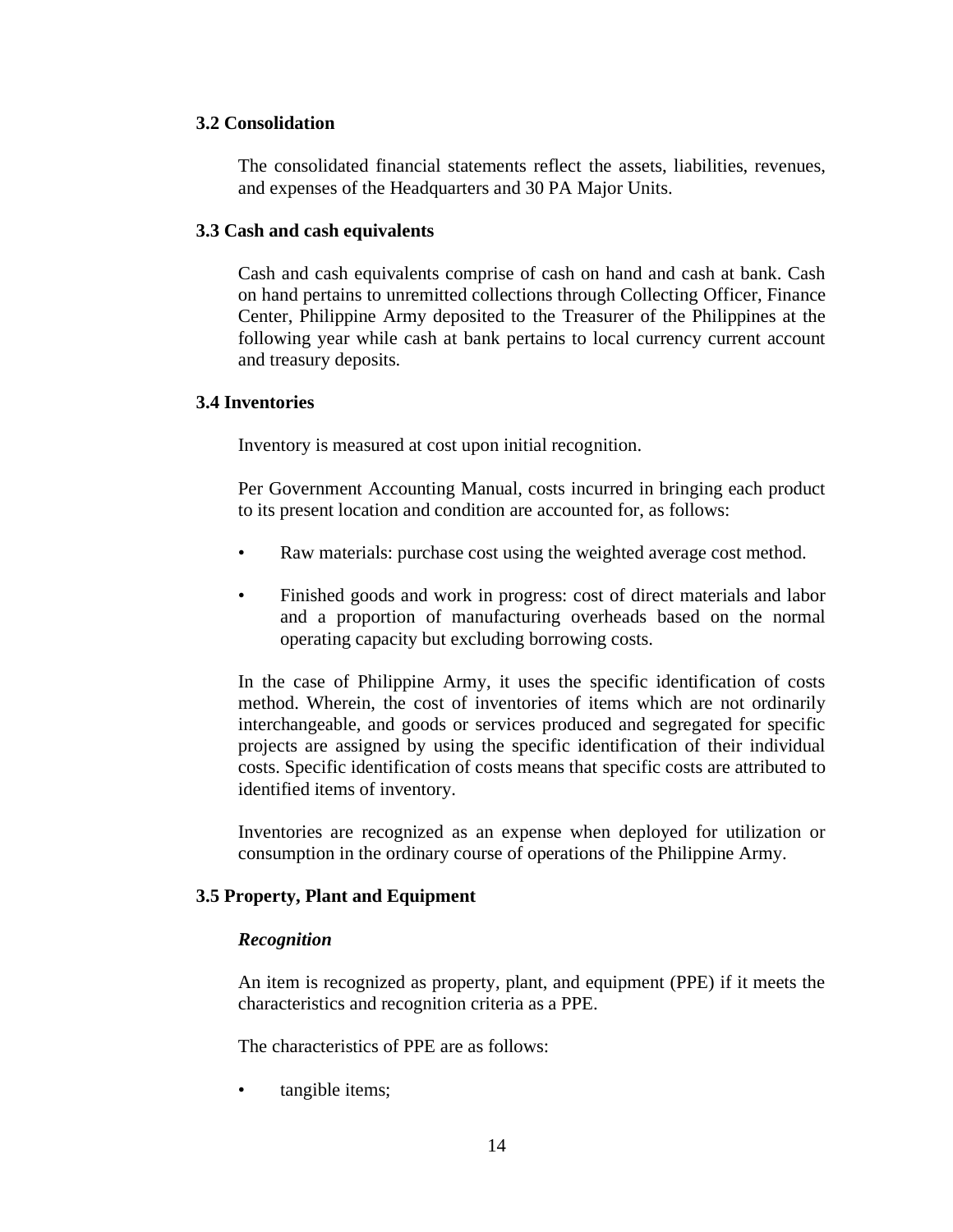- are held for use in the production or supply of goods or services, for rental to others, or for administrative purposes; and
- are expected to be used during more than one reporting period.
- An item of PPE is recognized as an asset if:
- It is probable that future economic benefits or service potential associated with the item will flow to the entity; and
- The cost or fair value of the item can be measured reliably.

## *Measurement at Recognition*

An item recognized as property, plant, and equipment is measured at cost.

A PPE acquired through non-exchange transaction is measured at its fair value as at the date of acquisition.

The cost of the PPE is the cash price equivalent or, for PPE acquired through non-exchange transaction its cost is its fair value as at recognition date.

Cost includes the following:

- Its purchase price, including import duties and non-refundable purchase taxes, after deducting trade discounts and rebates;
- expenditure that is directly attributable to the acquisition of the items; and
- initial estimate of the costs of dismantling and removing the item and restoring the site on which it is located, the obligation for which an entity incurs either when the item is acquired, or as a consequence of having used the item during a particular period for purposes other than to produce inventories during that period.
- PPE were reclassified to Semi-Expendable Property having a cost of below P15,000.00 per COA Circular Nr 2015-007.

## *Measurement After Recognition*

After recognition, all property, plant and equipment are stated at cost less accumulated depreciation and impairment losses.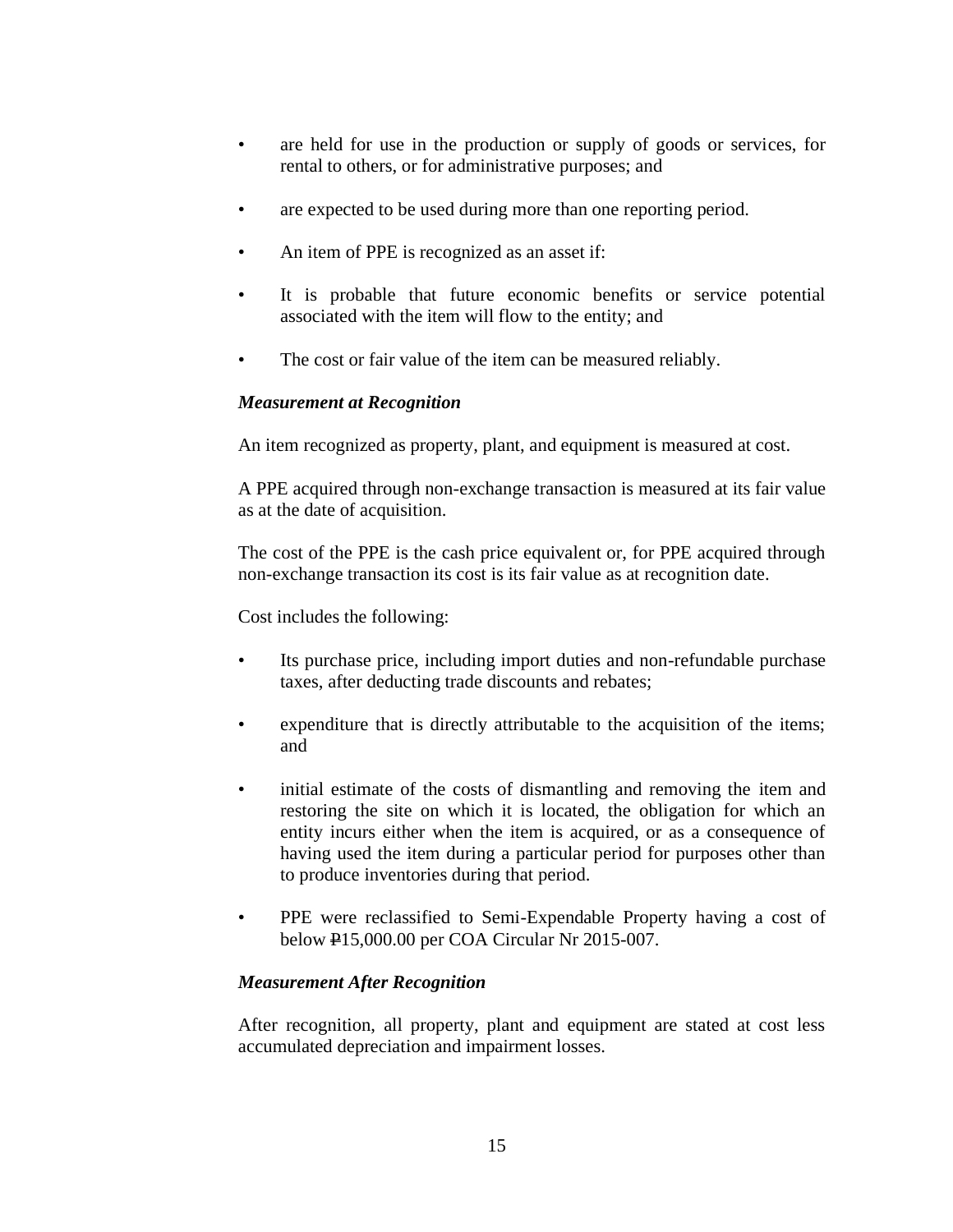When significant parts of property, plant and equipment are required to be replaced at intervals, the Philippine Army recognizes such parts as individual assets with specific useful lives and depreciates them accordingly. Likewise, when a major repair/replacement is done, its cost is recognized in the carrying amount of the plant and equipment as a replacement if the recognition criteria are satisfied.

All other repair and maintenance costs are recognized as expense in surplus or deficit as incurred.

#### *Depreciation*

Each part of an item of property, plant, and equipment with a cost that is significant in relation to the total cost of the item is depreciated separately. The depreciation charge for each period is recognized as expense unless it is included in the cost of another asset.

#### *Initial Recognition of Depreciation*

Depreciation of an asset begins when it is available for use such as when it is in the location and condition necessary for it to be capable of operating in the manner intended by management.

For simplicity and to avoid proportionate computation, the depreciation is for one month if the PPE is available for use on or before the 15th of the month. However, if the PPE is available for use after the 15th of the month, depreciation is for the succeeding month.

#### *Depreciation Method*

The straight-line method of depreciation is adopted.

#### *Estimated Useful Life*

The Philippine Army uses the Schedule on the Estimated Useful Life of PPE by classification prepared by COA under COA Circular Nr 2017-004 dated December 13, 2017. The agency is currently applying the useful life of 10 years in general, for buildings – 30 years, information and technology equipment  $-5$  years, motor vehicles  $-7$  years and for military, police and security equipment – 10 years.

The Philippine Army uses a residual value equivalent to at least five percent (5%) of the cost of the PPE.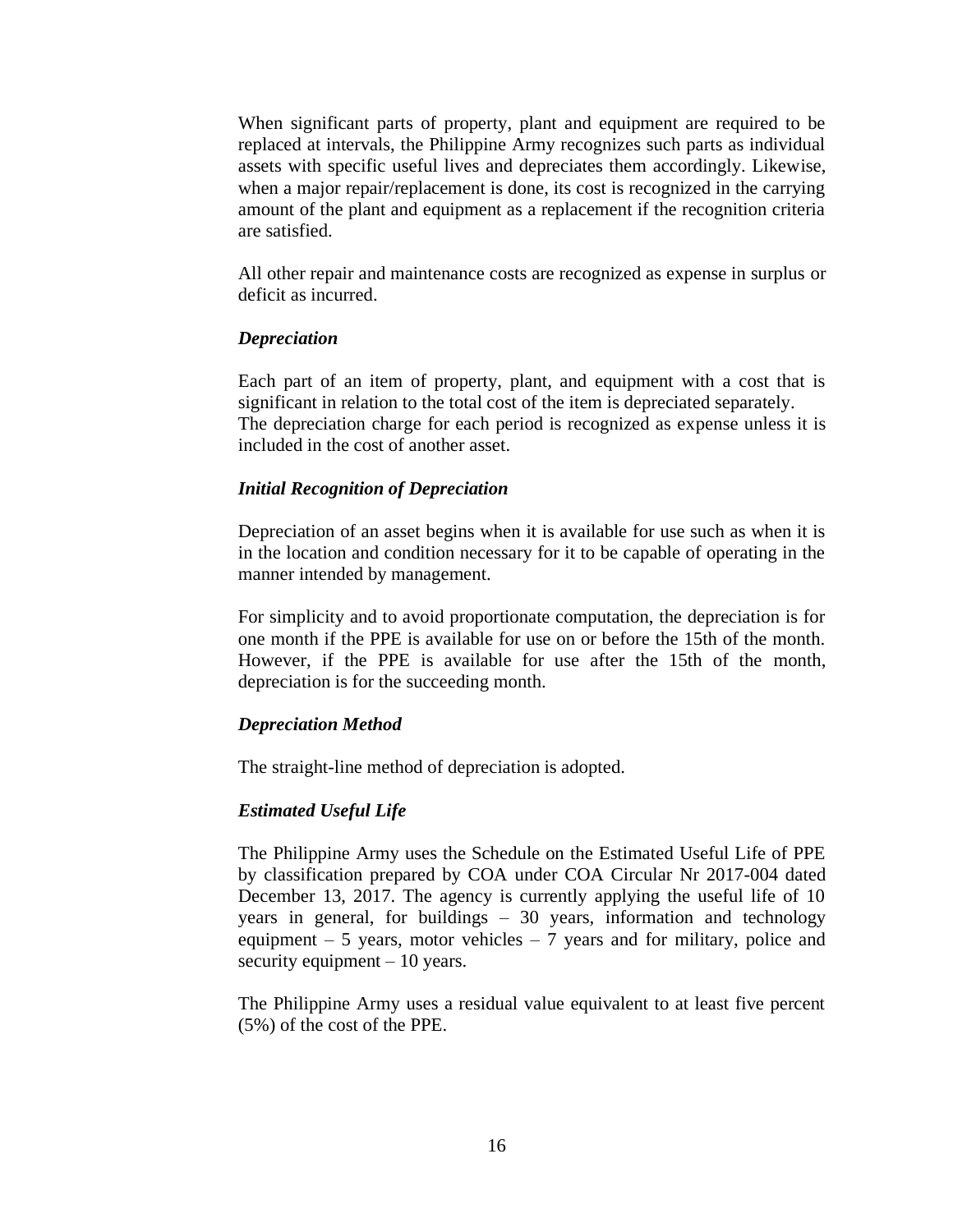#### *Impairment*

An asset's carrying amount is written down to its recoverable amount, or recoverable service amount, if the asset's carrying amount is greater than its estimated recoverable service amount.

## *Derecognition*

The Philippine Army derecognizes items of property, plant and equipment and/or any significant part of an asset upon disposal or when no future economic benefits or service potential is expected from its continuing use. Any gain or loss arising on derecognition of the asset (calculated as the difference between the net disposal proceeds and the carrying amount of the asset) is included in the surplus or deficit when the asset is derecognized.

#### **3.6 Changes in accounting policies and estimates**

The Philippine Army recognizes the effects of changes in accounting policy retrospectively. The effects of changes in accounting policy were applied prospectively if retrospective application is impractical.

The Philippine Army recognizes the effects of changes in accounting estimates prospectively by including in surplus or deficit.

The Philippine Army corrects material prior period errors retrospectively in the first set of financial statements authorized for issue after their discovery by:

- Restating the comparative amounts for prior period(s) presented in which the error occurred; or
- If the error occurred before the earliest prior period presented, restating the opening balances of assets, liabilities and net assets/equity for the earliest prior period presented.

#### **3.7 Budget information**

The annual budget is prepared on a cash basis and is published in the government website.

A separate Statement of Comparison of Budget and Actual Amounts (SCBAA) was prepared since the budget and the financial statements were not prepared on comparable basis. The SCBAA was presented showing the original and final budget and the actual amounts on comparable basis to the budget. Explanatory comments are provided in the notes to the annual financial statements.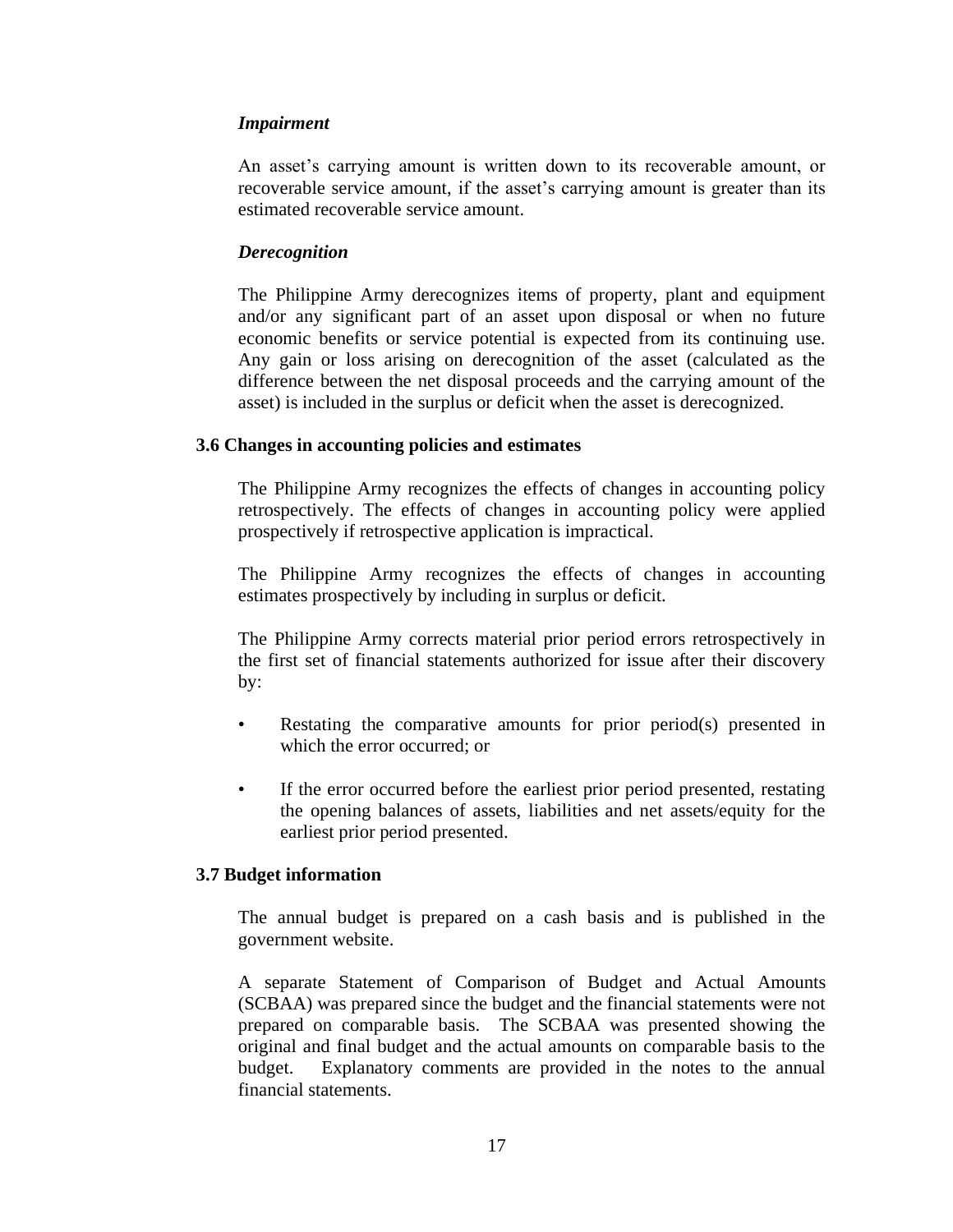#### **3.8 Adjustments on Accumulated Surplus**

Fundamental errors of prior years are corrected by directly adjusting the Accumulated Surplus/ (Deficit) account. Errors affecting current year's operations are charged to the current year's accounts.

## **4. Cash and Cash Equivalents**

| <b>Accounts</b>                        | 2019                           | 2018 As Restated               |
|----------------------------------------|--------------------------------|--------------------------------|
| Cash - Collecting Officers             | P <sub>12</sub> , 122, 183.54  | P119,990.24                    |
| Cash in Bank-Local Currency,           | 2,073,650,162.71               | 2,251,506,270.23               |
| Current Account (LCCA)                 |                                |                                |
| Cash - Treasury/Agency Deposit,        | 400,665,865.83                 | 295,220,884.08                 |
| Trust                                  |                                |                                |
| <b>Total Cash and Cash Equivalents</b> | P <sub>2</sub> ,486,438,212.08 | P <sub>2</sub> ,546,847,144.55 |

**4.1** *Cash-Collecting Officers* pertains to undeposited collections for the year 2019, which will be deposited at the beginning of the following year to the appropriate LBP Local Currency Current Account of either Trust Receipts, Internally Generated or Treasurer of the Philippines.

| <b>PA Unit</b>            | 2019                          | 2018 As Restated |
|---------------------------|-------------------------------|------------------|
| $9th$ ID                  | 0.30                          | $0.00\vert$      |
| <b>HPA</b> and Post Units | 12, 122, 183. 24              | 119,990.24       |
| <b>Total</b>              | P <sub>12</sub> , 122, 183.54 | P119,990.24      |

**4.2** *Cash in Bank – Local Currency, Current Account (LCCA)* pertains to current accounts maintained with the Land Bank of the Philippines and United Coconut Planters Bank. The amount includes the obligated fund for the payment of Re-Enlistment Clothing Allowance, Special Financial Assistance, Pay and Allowances, and Terminal Leave Benefits and Gratuity Claims of Military and Civilian Army Personnel as at 31 December 2019. It also includes collection from the AFP Housing Board and other trust liabilities, hospital income, balance of unutilized inter-agency fund transfers, reimbursable fund balance under 72-100RF and fund transfer for the opening of an irrevocable letter of credit amounting to  $\text{\textsterling}109,794.09$  including interest income of  $\text{\textsterling}57,175.66$  for the 4<sup>th</sup> Quarter 2019 under UCPB Account Nr 001401031009 for remittance to the Treasurer of the Philippines at the beginning of the following year.

| <b>PA Unit</b> | 2019                       | <b>2018 As Restated</b>    |
|----------------|----------------------------|----------------------------|
| 1st ID         | P <sub>1</sub> ,234,377.28 | P <sub>1</sub> ,477,577.19 |
| 2nd ID         | 2,446,394.81               | 2,436,297.28               |
| 3rd ID         | 21,936,825.53              | 42,724,686.63              |
| 4th ID         | 19,183,979.35              | 55,315,063.44              |
| 5th ID         | 2,731,549.83               | 2,565,489.83               |
| 6th ID         | 19,051,765.00              | 11,866,665.00              |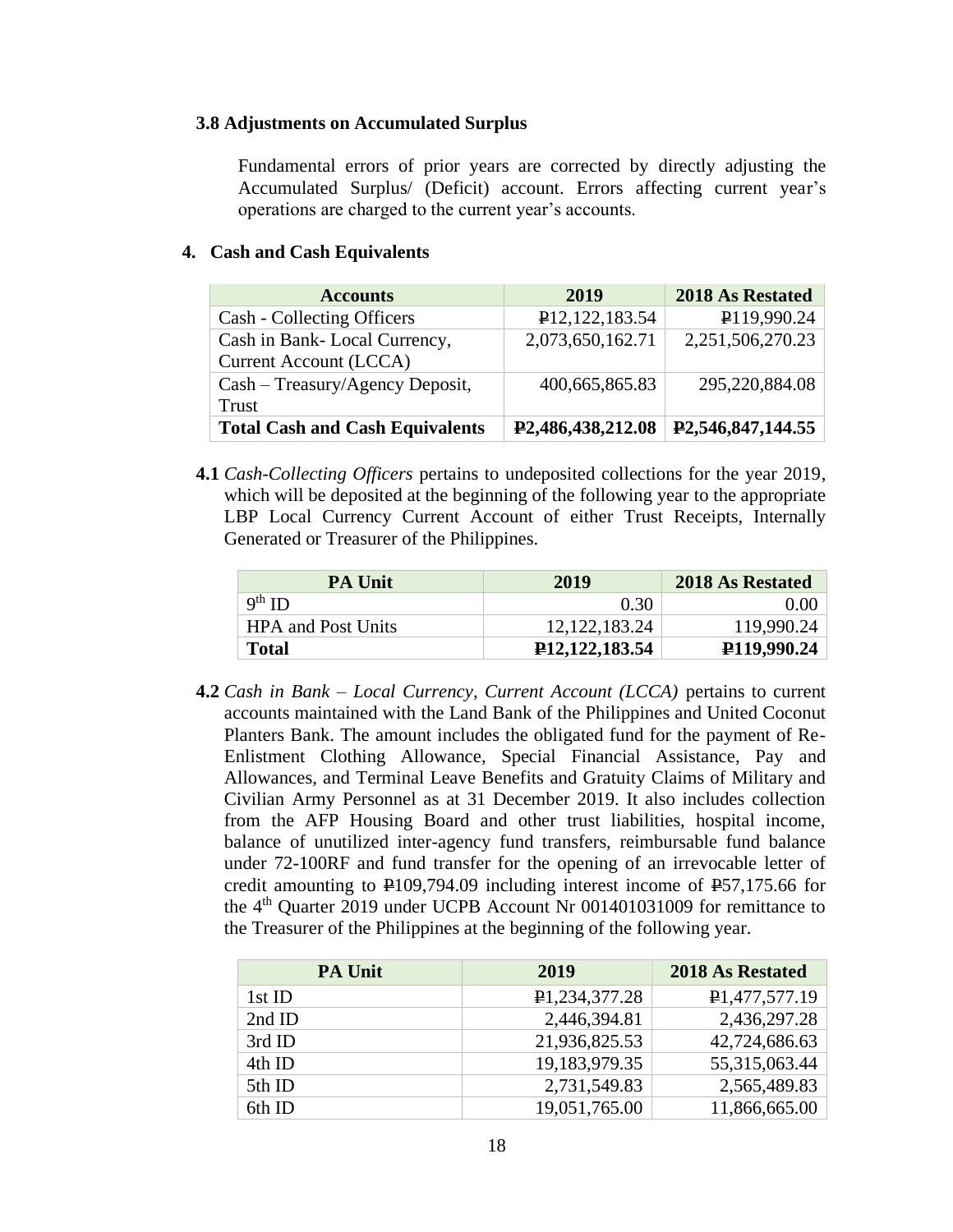| <b>PA Unit</b>            | 2019                           | 2018 As Restated               |
|---------------------------|--------------------------------|--------------------------------|
| 7th ID                    | 16,643,755.94                  | 1,919,759.90                   |
| 8th ID                    | 7,868,667.43                   | 5,499,515.09                   |
| 9th ID                    | 2,098,246.67                   | 1,449,001.17                   |
| 10th ID                   | 37,980,414.00                  | 710,217.00                     |
| <b>MID</b>                | 1,236,957.82                   | 1,278,393.11                   |
| <b>TRADOC</b>             | 1,753,301.90                   | 1,753,301.90                   |
| 51st EBde                 | 403,659,660.69                 | 4,565,382.41                   |
| 52nd EBde                 | 5,452,986.04                   | 195,455,106.10                 |
| 53rd EBde                 | 120,351,163.88                 | 71,431,958.98                  |
| 54th EBde                 | 4,094,403.12                   | 4,094,403.12                   |
| <b>HPA</b> and Post Units | 1,405,925,713.42               | 1,846,963,452.08               |
| <b>Total</b>              | P <sub>2</sub> ,073,650,162.71 | P <sub>2</sub> ,251,506,270.23 |

**4.3** *Cash-Treasury/Agency Deposit, Trust* consists of trust receipts collected and deposited with the BTr per Executive Order 1002.

| <b>PA Unit</b>            | 2019                      | 2018 As Restated                |
|---------------------------|---------------------------|---------------------------------|
| $1st$ ID                  | P <sub>4</sub> 430,282.02 | P <sub>3</sub> ,486,397.94      |
| $2nd$ ID                  | 1,884,312.05              | 1,821,192.49                    |
| $3^{\text{rd}}$ ID        | 2,754,259.86              | 2,754,259.94                    |
| $4^{\text{th}}$ ID        | 12,798,522.23             | 12,777,379.13                   |
| $5^{th}$ ID               | 4,754,130.51              | 3,352,945.35                    |
| $6th$ ID                  | 7,569,302.49              | 7,421,286.49                    |
| $7th$ ID                  | 47,289,039.11             | 26,880,373.12                   |
| $8th$ ID                  | 2,963,310.01              | 2,951,310.01                    |
| $9th$ ID                  | 2,332,496.37              | 2,042,323.25                    |
| $10^{th}$ ID              | 0.00                      | 0.00                            |
| <b>MID</b>                | 403,337.32                | 292,837.32                      |
| <b>TRADOC</b>             | 0.00                      | 0.00                            |
| $51st$ EBde               | 12,064,765.56             | 10,442,975.56                   |
| $52nd$ EBde               | 8,169.40                  | 8,169.40                        |
| 53rd EBde                 | 306,209.13                | 306,209.13                      |
| 54 <sup>th</sup> EBde     | 10,000.00                 | 0.00                            |
| <b>HPA and Post Units</b> | 301,097,729.69            | 220,683,224.95                  |
| <b>Total</b>              | P400,665,865.83           | P <sub>295</sub> , 220, 884. 08 |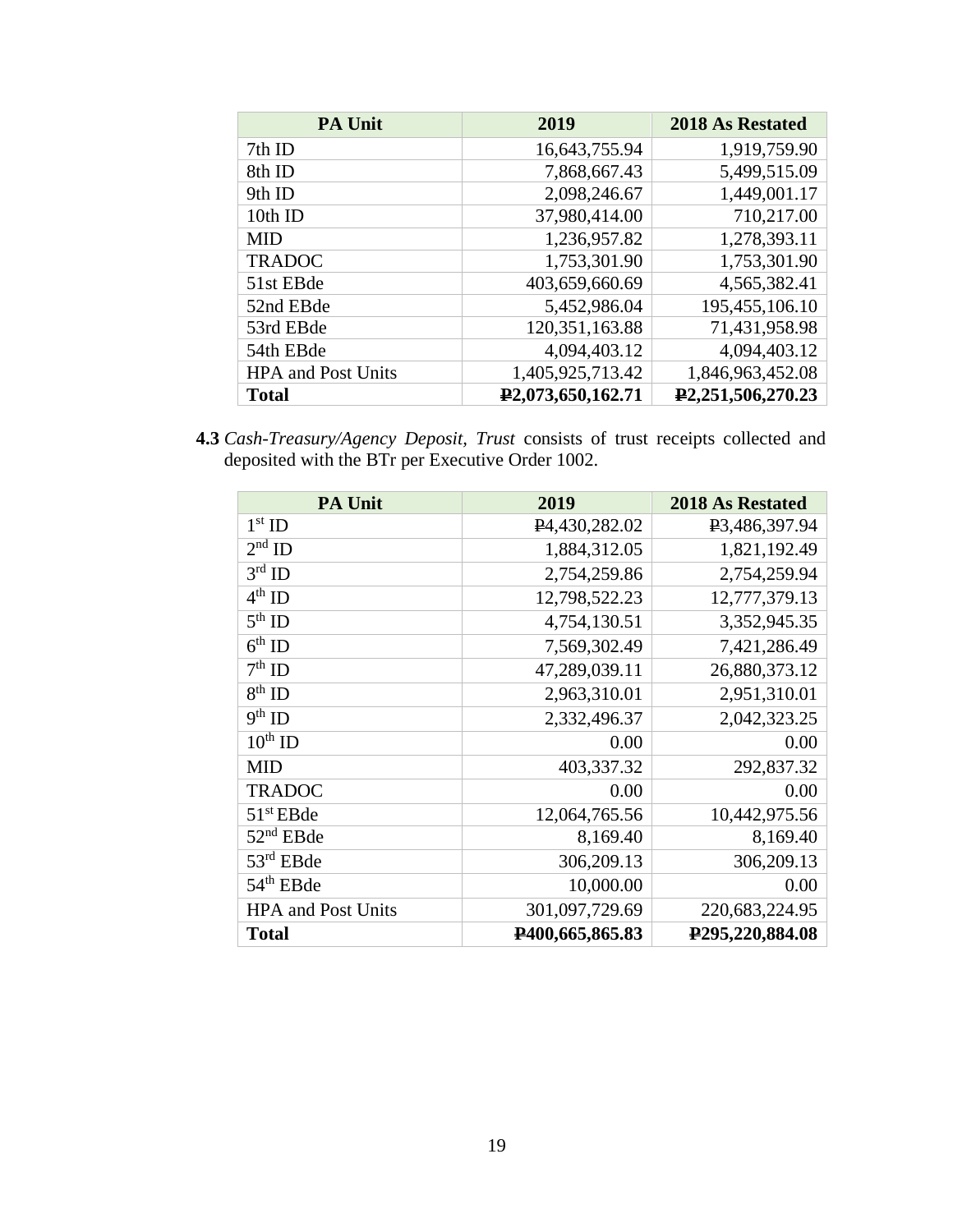# **5. Receivables**

|                         | 2019                      |                    | 2018 As Restated                |                        |
|-------------------------|---------------------------|--------------------|---------------------------------|------------------------|
| <b>PA Unit</b>          | <b>Current</b>            | <b>Non-Current</b> | <b>Current</b>                  | Non-<br><b>Current</b> |
| Accounts                |                           |                    |                                 |                        |
| Receivable              | P <sub>255</sub> , 438.51 | 0.00               | P <sub>21</sub> ,224.99         | 0.00                   |
| Due from                |                           |                    |                                 |                        |
| <b>NGAs</b>             | 223,914,235.44            | 0.00               | 383,070,470.56                  | 0.00                   |
| Due from                |                           |                    |                                 |                        |
| Government -            |                           |                    |                                 |                        |
| Owned or                |                           |                    |                                 |                        |
| Controlled              |                           |                    |                                 |                        |
| Corporation<br>Due from | 8,647,741,044.74          | 5,811,501.92       | 6,532,634,222.84                | 5,811,501.92           |
| <b>Bureaus</b>          |                           |                    |                                 |                        |
|                         | 0.00                      | 0.00               | 1,196,000.00                    | 0.00                   |
| Due from                |                           |                    |                                 |                        |
| <b>Other Funds</b>      | 15,974.62                 | 0.00               | 15,974.62                       | 0.00                   |
| Due from                |                           |                    |                                 |                        |
| Operating               |                           |                    |                                 |                        |
| Units                   | 789,240,294.47            | 0.00               | 330,220,420.31                  | 0.00                   |
| Receivables-            |                           |                    |                                 |                        |
| <b>Disallowances</b>    |                           |                    |                                 |                        |
| / Charges               | 10,407,332.37             | 0.00               | 11,303,251.79                   | 0.00                   |
| Due from                |                           |                    |                                 |                        |
| Officers and            |                           |                    |                                 |                        |
| Employees               | 18,254,387.49             | 207,448.40         | 13,381,476.96                   | 207,448.40             |
| Other                   |                           |                    |                                 |                        |
| Receivables             |                           |                    |                                 |                        |
| (net of                 |                           |                    |                                 |                        |
| Allowance for           |                           |                    |                                 |                        |
| Impairment)             | 164,249,363.33            | 1,488,055.42       | 209,120,812.53                  | 1,488,055.42           |
| <b>Total</b>            | P9,854,078,070.97         | P7,507,005.74      | P7,480,963,854.60 P7,507,005.74 |                        |

 $\frac{1}{2}$ ,  $\frac{1}{2}$ **5.1** *Accounts Receivable* represents the amount due arising from overpayment to suppliers.

| <b>PA Unit</b> | <b>Amount</b>            | <b>Current</b>           | <b>Non-Current</b> |
|----------------|--------------------------|--------------------------|--------------------|
| $8^{th}$ ID    | P <sub>24,920.00</sub>   | P <sub>24,920.00</sub>   | $0.00\,$           |
| $9th$ ID       | 90.00                    | 90.00                    | 0.00               |
| <b>HPA</b>     | 230,428.51               | 230,428.51               | 0.00               |
| <b>Total</b>   | P <sub>255</sub> ,438.51 | P <sub>255</sub> ,438.51 | 0.00               |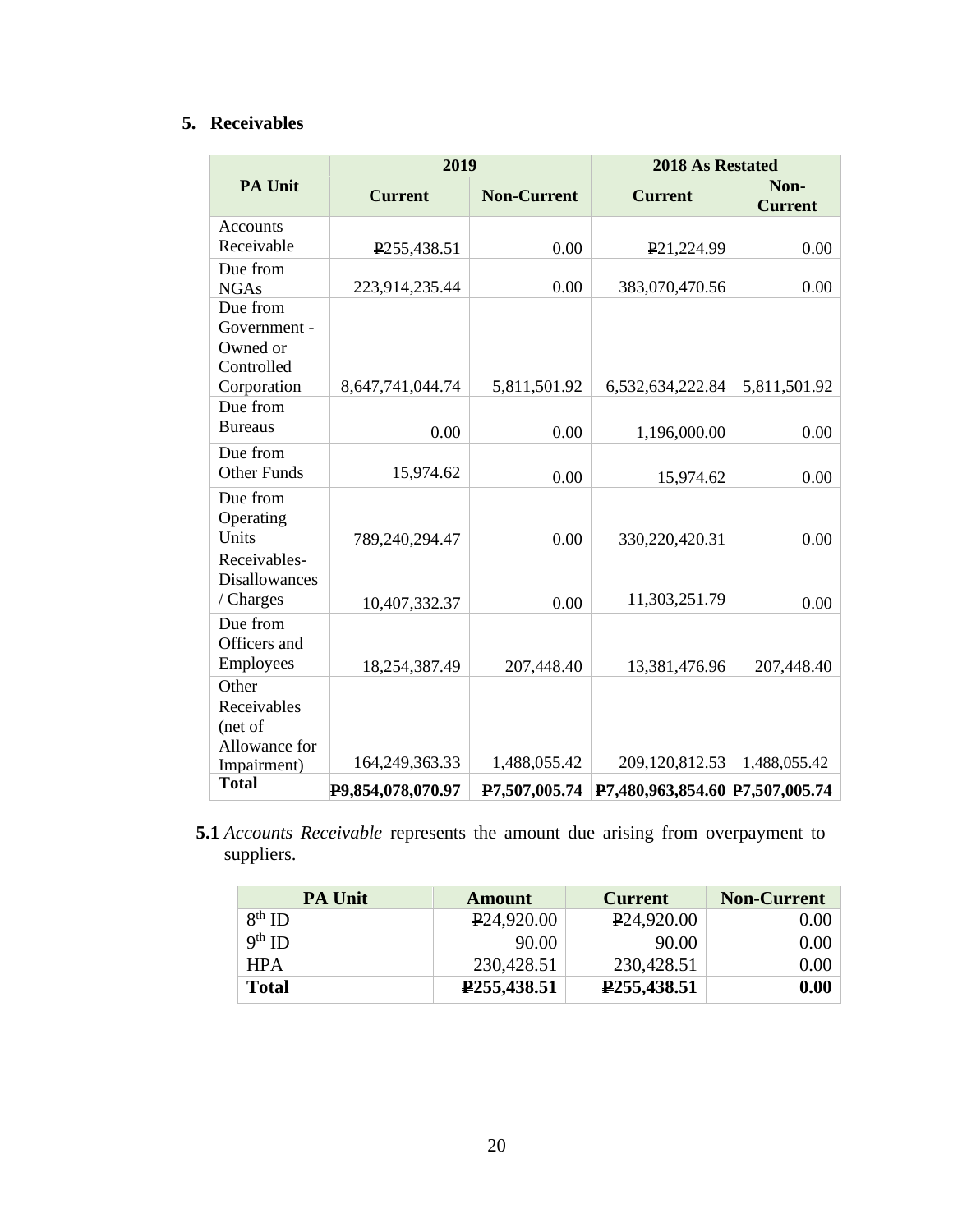**5.1.1** Aging of the account is as follows:

|                |                           | <b>Less than</b>        | <b>Less than</b> |                           | More than               |
|----------------|---------------------------|-------------------------|------------------|---------------------------|-------------------------|
| <b>PA Unit</b> | Amount                    | 30 days                 | 90 days          | 91-365 days               | 365 days                |
| $8th$ ID       | 24,920.00                 | 24,920.00               |                  |                           |                         |
| $9th$ ID       | 90.00                     | 90.00                   |                  |                           |                         |
| <b>HPA</b>     | 230,428.51                | P <sub>2</sub> ,526.00  | 0.01             | P <sub>206</sub> , 755.50 | P <sub>21</sub> ,147.00 |
| <b>Total</b>   | P <sub>255</sub> , 438.51 | P <sub>27</sub> ,536.00 | <b>P0.01</b>     | P <sub>206</sub> ,755.50  | P <sub>21</sub> ,147.00 |

- **5.1.2** *Liquidated damages* from various PITC procurement projects for CY 2018 amounting to P23,374,221.39 were recognized as Accounts Receivable under JEV Nr-2019-05-003299 dated May 17, 2019. Collection of which on the same month was recorded under JEV Nr-2019-05-003459.
- **5.1.3** This account also includes the amount of  $\text{\textsterling}206,275.50$  representing receivable from Jopare Pest Control System which will be transferred to the accounts of  $15<sup>th</sup>$  Field Accounting Unit on the following year.
- **5.2** *Due from National Government Agencies* consists of unliquidated fund transfers to other offices/units of the National Government such as PS-DBM, Government Arsenal (GA) and National Printing Office (NPO) in the procurement of ammunitions, 1,000 booklets of official receipts and commonuse supplies. The decrease in the account was caused by the liquidations made by the GA in the amount of P122,314,118.40, NPO in the amount of P100,000.00 and PSDBM for the procurement of common-use supplies.

| PA Unit               | 2019            |                |                 | 2018 As Restated |                |
|-----------------------|-----------------|----------------|-----------------|------------------|----------------|
|                       | <b>PS-DBM</b>   | <b>Arsenal</b> | <b>Others</b>   | <b>PS-DBM</b>    | <b>Arsenal</b> |
| $1st$ ID              | P465,336.55     | 0.00           | 0.00            | P94,767.66       | 0.00           |
| $2nd$ ID              | 2,196,614.33    | 0.00           | 0.00            | 5,190,208.35     | 0.00           |
| $3^{\text{rd}}$ ID    | 354,967.69      | 0.00           | 0.00            | 0.00             | 0.00           |
| $4^{\rm th}$ ID       | 73,670.65       | 0.00           | 0.00            | 56,000.94        | 0.00           |
| $5^{\rm th}$ ID       | 276,555.70      | 0.00           | 0.00            | 54,035.86        | 0.00           |
| $6th$ ID              | 0.00            | 0.00           | 0.00            | 0.00             | 0.00           |
| $7th$ ID/AAR/         |                 |                |                 |                  | 0.00           |
| <b>SOCOM</b>          | 0.00            | 0.00           | 0.00            | 718,706.78       |                |
| $8^{\rm th}$ ID       | 0.00            | 0.00           | 0.00            | 0.00             | 0.00           |
| $9th$ ID              | 28,490.79       | 0.00           | 0.00            | 0.00             | 0.00           |
| $10^{th}$ ID          | 0.00            | 0.00           | 0.00            | 16,367.50        | 0.00           |
| <b>MID</b>            | 1,013,280.75    | 0.00           | 0.00            | 1,750,297.70     | 0.00           |
| <b>TRADOC</b>         | 2,283,373.01    | 0.00           | 0.00            | 2,283,373.01     | 0.00           |
| 51 <sup>st</sup> EBde | 155,610.34      | 0.00           | 0.00            | 149,547.71       | 0.00           |
| 52 <sup>nd</sup> Ebde | 11,820.92       | 0.00           | 0.00            | 5.56             | 0.00           |
| $53rd$ EBde           | 0.00            | 0.00           | 0.00            | 0.00             | 0.00           |
| 54 <sup>th</sup> EBde | 83,507.74       | 0.00           | 0.00            | 99,590.36        | 0.00           |
| <b>HPA</b> and Post   |                 |                |                 |                  |                |
| Units                 | 72,990,362.75   | 142,349,992.14 | 1,630,652.08    | 107,993,458.59   | 264,664,110.54 |
| Sub-total             | 79,933,591.22   | 142,349,992.14 | 1,630,652.08    | 118,406,360.02   | 264,664,110.54 |
| <b>Total</b>          | P223,914,235.44 |                | P383,070,470.56 |                  |                |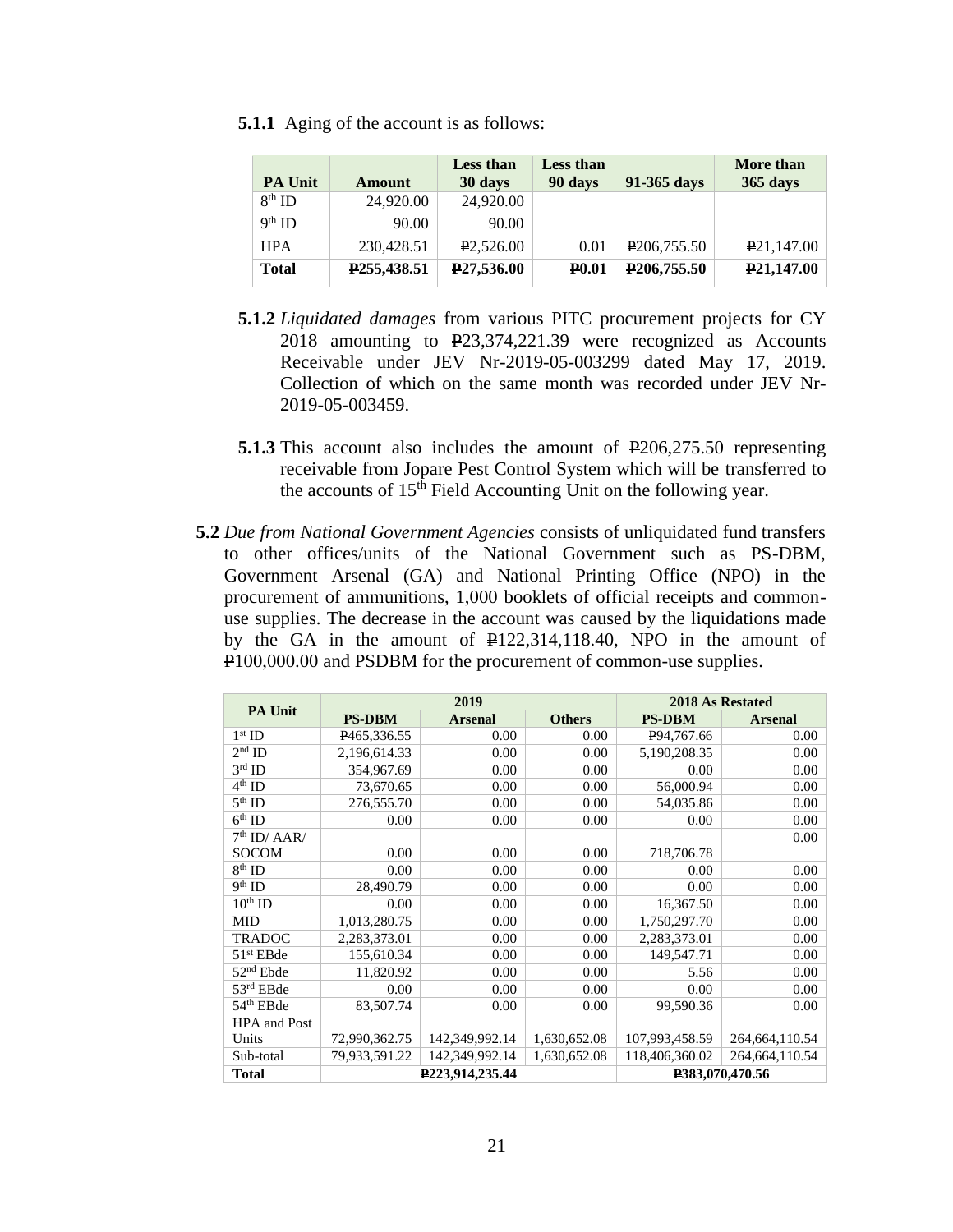**5.3** *Due from Government-Owned and/or Controlled Corporations* consists of receivables from the Philippine International Trading Corporation (PITC) for various fund transfers per Agency Outsourcing Requests (AOR) which were not yet delivered nor liquidated; National Kidney Institute and Philippine Heart Center representing advance payment for the confinement of Philippine Army personnel which have been dormant since 2007.

| <b>PA Unit</b>               | <b>Amount</b>                | <b>Current</b>    | <b>Non-Current</b> |
|------------------------------|------------------------------|-------------------|--------------------|
| MID/TRADOC                   | P <sub>174,669</sub> ,710.92 | P174,669,710.92   | 0.00 <sub>l</sub>  |
| $51st$ EBde                  | 354, 112, 390. 45            | 354,112,390.45    | 0.00 <sub>1</sub>  |
| <b>HPA</b> and Post<br>Units | 8, 124, 770, 445. 29         | 8,118,958,943.37  | 5,811,501.92       |
| <b>Total</b>                 | <b>P8,653,552,546.66</b>     | P8,647,741,044.74 | P5,811,501.92      |

- **5.4** *Due from Bureaus* totaling  $\frac{1}{2}$ 1,196,000.00 represents transferred funds to Philippine *Navy* and Philippine Air Force amounting to P884,000.00 and P312,000.00, respectively, to support the foreign travel of female soldiers to Hongkong for the observation tour on safety and security. These were liquidated in January 2019 under JEV-2019-11-002538 and JEV-2019-01-000003, respectively.
- **5.5** *Due from Other Funds* amounting to P15,974.62 represents overpayment of Non-Appropriated Funds (NAF) accountability of retired personnel from commutation account to collecting officer.
- **5.6** *Due from Operating Units* represents intra-agency fund transfers to field units for the implementation of programs/projects.

| <b>PA Unit</b>      | Amount                          | <b>Current</b>  | <b>Non-Current</b> |
|---------------------|---------------------------------|-----------------|--------------------|
| <b>HPA</b> and Post |                                 |                 |                    |
| Units               | P <sub>789</sub> , 240, 294. 47 | P789,240,294.47 | 0.00               |
| <b>Total</b>        | P789,240,294.47                 | P789,240,294.47 | 0.00               |

**5.7** *Receivables-Disallowances/Charges* represents audit disallowances for various transactions including error in computation and/or overpricing of the claims which had become final and executory.

| <b>PA Unit</b>      | <b>Amount</b>            | Less than 365<br>days | <b>Over 1 Year</b> | Over 2<br>Years |
|---------------------|--------------------------|-----------------------|--------------------|-----------------|
| $1st$ ID            | P <sub>451</sub> ,601.42 | 0.00                  | $P$ 451,601.42     | 0.00            |
| $3rd$ ID            | 992,089.86               | 0.00                  | 992,089.86         | 0.00            |
| $4th$ ID            | 3,281,028.00             | 0.00                  | 3,281,028.00       | 0.00            |
| $6th$ ID            | 13,781.81                | 0.00                  | 13,781.81          | 0.00            |
| $9th$ ID            | 111,616.40               | 0.00                  | 111,616.40         | 0.00            |
| 51 <sup>st</sup> EB | 150,079.78               | 0.00                  | 150,079.78         | 0.00            |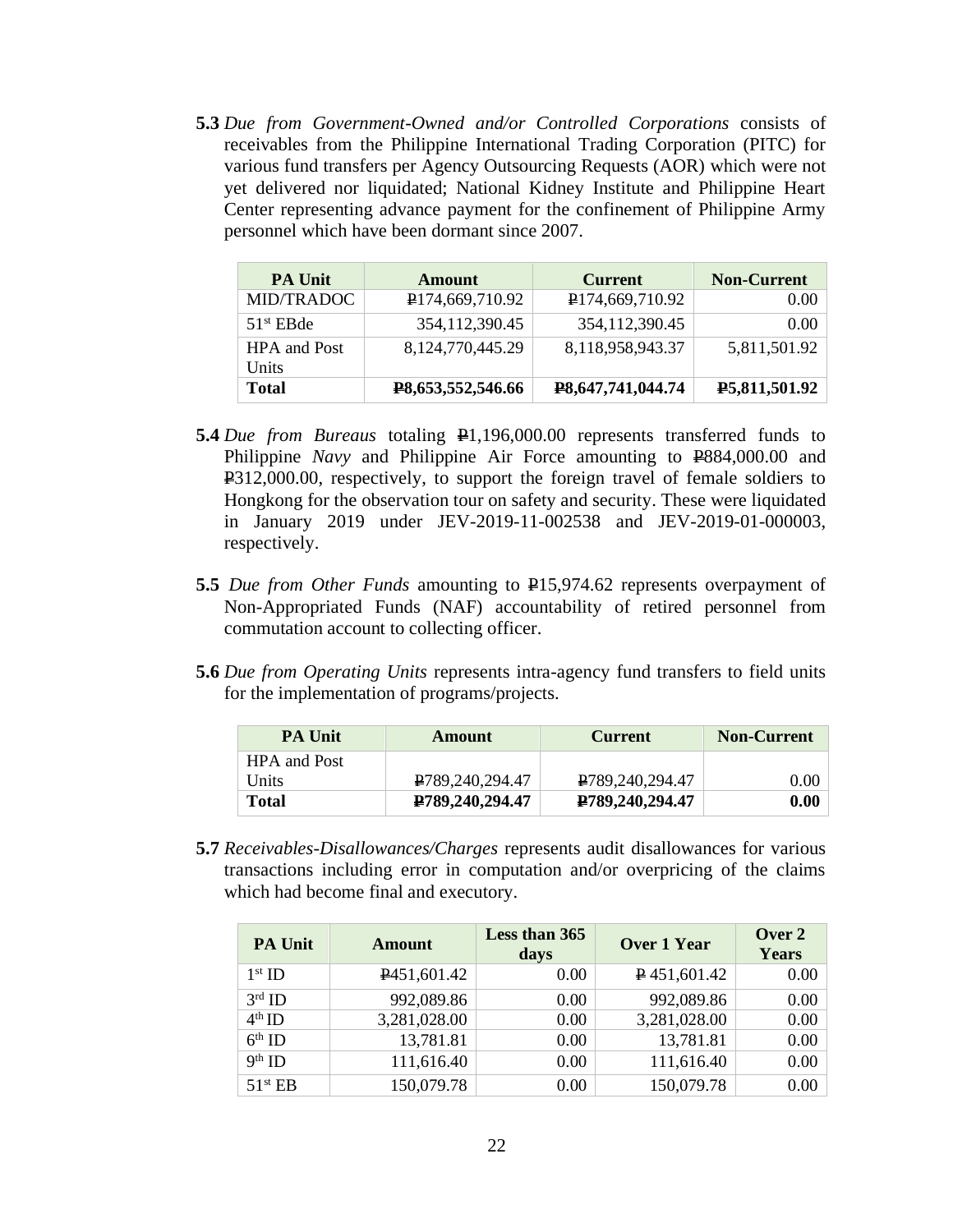| <b>PA Unit</b>        | Amount                        | Less than 365<br>days | Over 1 Year                   | Over $2$<br><b>Years</b> |
|-----------------------|-------------------------------|-----------------------|-------------------------------|--------------------------|
| HPA and<br>Post Units | 5,407,135.10                  | $0.00\,$              | 5,407,135.10                  | $0.00\,$                 |
| <b>Total</b>          | P <sub>10</sub> , 407, 332.37 | $\mathbf{P}$ 0.00     | P <sub>10</sub> , 407, 332.37 | $\mathbf{P}$ 0.00        |

- **5.7.1** The reduced amount from last year's balance amounting to  $\text{P895,919.42}$ pertains to settlement of accountability from  $10^{th}$  ID, TRADOC,  $51^{st}$ EBde and HPA.
- **5.8** *Due from Officers and Employees* represents overpayment of salaries and wages and receivables from officers and employees pertaining to light and water consumption within PA premises. Details are as follows:

| <b>PA Unit</b>        | Amount                      | <b>Current</b>                 | <b>Non-Current</b>       |
|-----------------------|-----------------------------|--------------------------------|--------------------------|
| $1st$ ID              | P1,632,290.64               | P1,632,290.64                  | 0.00                     |
| 3 <sup>rd</sup> ID    | 300,294.97                  | 300,294.97                     | 0.00                     |
| $4th$ ID              | 207,448.40                  | 0.00                           | 207,448.40               |
| $5th$ ID              | 4,514,031.00                | 4,514,031.00                   | 0.00                     |
| $6th$ ID              | 181,852.20                  | 181,852.20                     | 0.00                     |
| $7th$ ID              | 245,444.00                  | 245,444.00                     | 0.00                     |
| $8th$ ID              | 1,850,700.00                | 1,850,700.00                   | 0.00                     |
| $9th$ ID              | 438,319.96                  | 438,319.96                     | 0.00                     |
| $10th$ ID             | 50,000.00                   | 50,000.00                      | 0.00                     |
| 52 <sup>nd</sup> EBde | 153,471.00                  | 153,471.00                     | 0.00                     |
| <b>HPA</b> and Post   | 8,887,983.72                | 8,887,983.72                   | 0.00                     |
| Total                 | P <sub>18</sub> ,461,835.89 | P <sub>18</sub> , 254, 387, 49 | P <sub>207</sub> ,448.40 |

**5.9** *Other Receivables* consists of dormant accounts reclassified from Advances for Operating Expenses, Advances to Officers and Employees, Due from Officers and Employees, dormant receivable from Supplier and Repair, Maintenance and Construction (RMC) Fund. Details are as follows:

| <b>PA Unit</b>    | Amount                  | <b>Current</b>          | <b>Non-Current</b> |
|-------------------|-------------------------|-------------------------|--------------------|
| $1st$ ID          | P <sub>35</sub> ,780.00 | P <sub>35</sub> ,780.00 | 0.00               |
| $2nd$ ID          | 7,072,788.50            | 7,072,788.50            | 0.00               |
| $3rd$ ID          | 1,689,583.98            | 1,689,583.98            | 0.00               |
| $4th$ ID          | 128,922.21              | 128,922.21              | 0.00               |
| $6th$ ID          | 5,504,560.16            | 5,504,560.16            | 0.00               |
| $7th$ ID          | 1,393,612.18            | 1,393,612.18            | 0.00               |
| $8th$ ID          | 660,836.71              | 660,836.71              | 0.00               |
| $9th$ ID          | 514,308.38              | 514,308.38              | 0.00               |
| $10^{th}$ ID      | 39,322.47               | 39,322.47               | 0.00               |
| <b>MID/TRADOC</b> | 1,047,064.60            | 1,047,064.60            | 0.00               |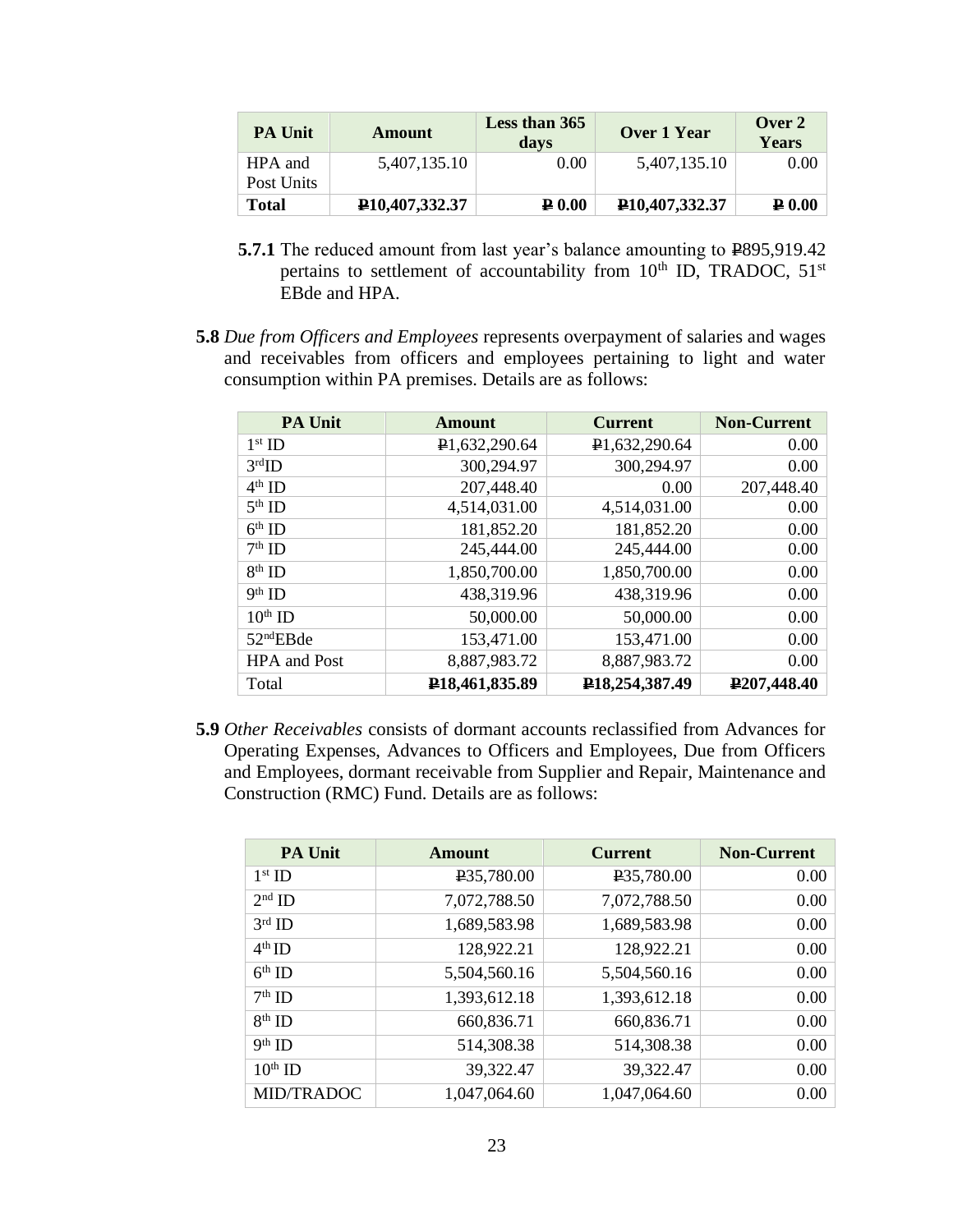| <b>PA Unit</b>        | Amount           | <b>Current</b>   | <b>Non-Current</b>         |
|-----------------------|------------------|------------------|----------------------------|
| $51$ <sup>st</sup> EB | 1,052,339.17     | 1,052,339.17     | 0.00                       |
| $52nd$ EB             | 15,500.00        | 15,500.00        | 0.00                       |
| $53rd$ EB             | 1,586,322.51     | 52,244.76        | 1,534,077.75               |
| $54th$ EB             | 4,000.00         | 4,000.00         | 0.00                       |
| <b>HPA</b> and Post   | 193,563,718.94   | 193,563,718.94   | 0.00                       |
| Units                 |                  |                  |                            |
| Sub-total             | P214,308,659.81  | P212,774,582.06  | P <sub>1</sub> ,534,077.75 |
| Less:                 | 48,571,241.06    | 48,525,218.73    | 46,022.33                  |
| <b>Impairment</b>     |                  |                  |                            |
| Loss                  |                  |                  |                            |
| <b>Total</b>          | P 165,737,418.75 | P 164,249,363.33 | P 1,488,055.42             |

- **5.9.1** Impairment loss of  $\frac{1248}{571}$ , 241.06 was recognized in compliance with COA Circular No. 2016-005 dated December 19, 2016, COA Circular 2012-004 dated November 28, 2012, COA Circular 94-013 dated December 13, 1994, COA Circular 97-002 dated February 10, 1997. Moreover, Section 9 of Chapter 5 Volume 1 of GAM provides that "Entities shall evaluate the collectability of accounts receivable on an ongoing basis based on historical bad debts, customer/recipient creditworthiness, current economic trends and changes in payment activity."
- **5.9.2** The account also includes the following:

| Name/<br><b>Company</b>   | <b>Particulars</b>               | <b>Amount</b>               |
|---------------------------|----------------------------------|-----------------------------|
| <b>Bairam Enterprises</b> | Procurement of CVR Scorpion Tank | P <sub>18</sub> ,454,278.60 |
|                           | <b>Spare Parts</b>               |                             |
| Petron Corp               | Repair, Maintenance and          | 146,734,607.74              |
|                           | Construction (RMC) Fund          |                             |

- **5.9.3** The account of Bairam Enterprises amounting to P18,454,278.60 for the procurement of CVR Scorpion Tank Spare Parts remained undelivered and has been dormant for 12 years.
- **5.9.4** Receivable from Petron Corporation for RMC Fund amounting to P146,734,607.74 (P69,600,300.62 for CY 2016 and P77,134,307.12 for CY 2017) was derived from the agreement entered into by the DND and Petron Corp for the supply of DND-Wide Petroleum (LOT 1), Oil, Lubricants (LOT 2) and e-POL Card (Lot3). The details of the allocation of RMC is as follows: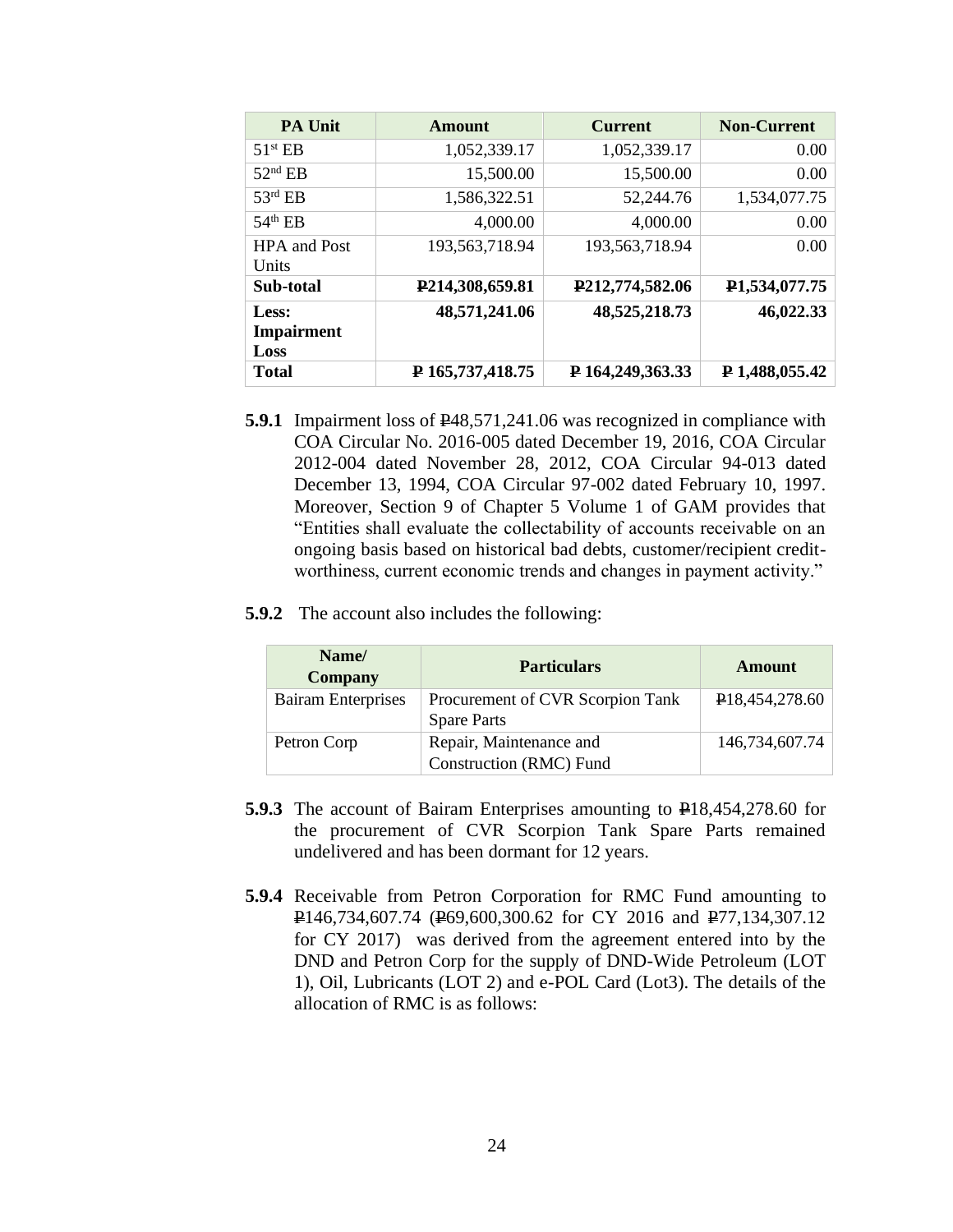|      | <b>Percentage Allocation</b>                      |                                           |                                                    |  |  |
|------|---------------------------------------------------|-------------------------------------------|----------------------------------------------------|--|--|
| CY   | LOT <sub>1</sub>                                  | LOT <sub>2</sub>                          | LOT <sub>3</sub>                                   |  |  |
| 2016 | 15 percent of the $\vert$<br>total contract price | 15 percent of the<br>total contract price | 6.5 percent based on<br>the total payments<br>made |  |  |
| 2017 | 5.5 percent of total $\vert$<br>contract price    | 5.5 percent of total<br>contract price    | 6.5 percent of total<br>payments made              |  |  |

Per Memorandum of Agreement, the RMC Funds shall be managed and controlled by Petron Corporation. Report on Utilization per executed work (repair, maintenance, or construction) shall be submitted to the respective Commodity Managers represented by OG4, PA in the case of Philippine Army, within two weeks from payment thereof for monitoring and reconciliation of records.

Out of P146,734,607.74 recorded receivables for RMC Fund as at year end, a total of P65,489,187.39 was already earmarked for the implementation of projects. Details are as follows:

| <b>Description/Projects</b>                                      | <b>Amount</b>              |
|------------------------------------------------------------------|----------------------------|
| Construction of new POL Dump in 10 <sup>th</sup> Infantry        |                            |
| Division (CY 2015 RMC)                                           | P <sub>4</sub> ,778,129.21 |
| Construction of new POL Dump in 6 <sup>th</sup> Infantry         |                            |
| Division (CY 2015 RMC)                                           | 5,655,300.00               |
| Procurement of 8 units Fuel Tanker Truck, 16-20k L               |                            |
| cap (CY 2016 RMC)                                                | 12,163,200.00              |
| Procurement of 8 units Generator Set 40 KVA (CY                  |                            |
| 2016 RMC)                                                        | 1,947,308.16               |
| Procurement of Generator Set 40KVA (CY 2015                      |                            |
| RMC)                                                             | 1,400,000.00               |
| Rehabilitation of existing POL Dump in 4 <sup>th</sup> Infantry  |                            |
| Division (Cy 2015 RMC)                                           | 4,200,000.00               |
| Rehabilitation of existing POL Dump in HPA (CY                   |                            |
| 2015 RMC)                                                        | 900,000.00                 |
| Rehabilitation of existing POL Dump in 103rd Engineer            |                            |
| Brigade (CY 2016 RMC)                                            | 3,638,570.77               |
| Rehabilitation of existing POL Dump in 1 <sup>st</sup> Infantry  |                            |
| Division (CY 2016 RMC)                                           | 4,256,293.17               |
| Rehabilitation of existing POL Dump in 51 <sup>st</sup> Engineer |                            |
| Brigade (CY 2016 RMC)                                            | 2,556,772.02               |
| Rehabilitation of existing POL Dump in 8 <sup>th</sup> Infantry  |                            |
| Division (CY 2016 RMC)                                           | 4,730,455.00               |
| Rehabilitation of existing POL Dump in 9th Forward               |                            |
| Service Support Unit (CY 2016 RMC)                               | 5,772,236.15               |
| Rehabilitation of existing POL Dump in 3rd Infantry              |                            |
| Division (CY 2015 RMC)                                           | 1,118,400.00               |
| Procurement of Fuel Tanker Truck, 16k-20k L CAP -                | 6,081,600.00               |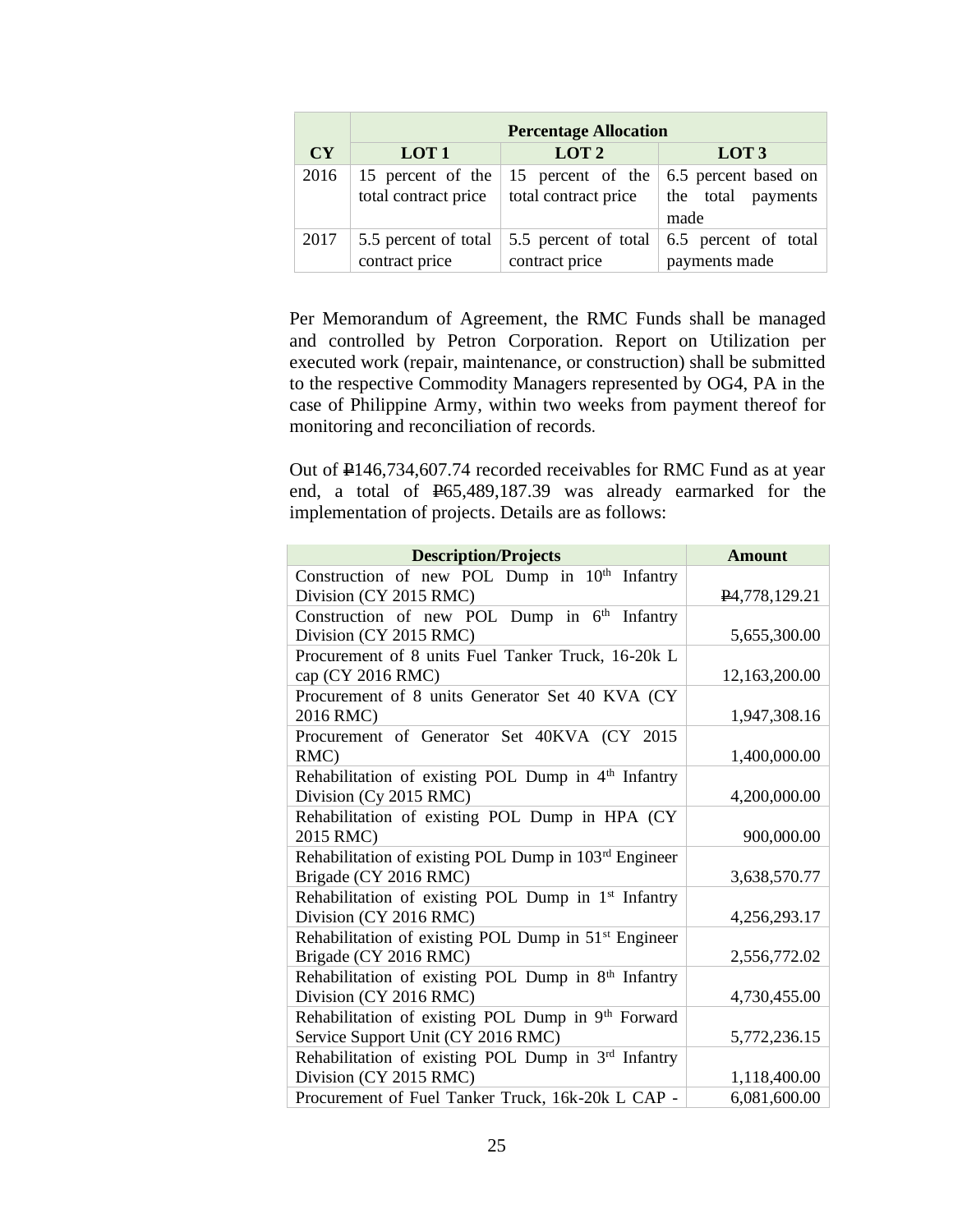| <b>Description/Projects</b>                             | Amount         |
|---------------------------------------------------------|----------------|
| CY 2015                                                 |                |
| Rehabilitation of existing POL Dump in $5th$ Infantry   |                |
| Division $- CY$ 2016                                    | 4,227,313.95   |
| Procurement of Generator set 25KVA (2 units)            | 1,947,308.16   |
| Procurement of L355 Copier $(1 \text{ unit})$ – CY 2016 | 116,300.80     |
| <b>Total</b>                                            | P65,489,187.39 |

**5.9.5** The remaining balance of unrecognized completed projects will be accounted for in the books of accounts as soon as pertinent supporting documents from Office of the Army Quarter Master are transmitted to Accounting Service.

# **6. Inventories**

|                                                           | 2019                                                                              |                                                                     |                                                          |                                                                                       |  |
|-----------------------------------------------------------|-----------------------------------------------------------------------------------|---------------------------------------------------------------------|----------------------------------------------------------|---------------------------------------------------------------------------------------|--|
| <b>Accounts</b>                                           | <b>Inventories carried</b><br>at the lower of cost<br>and net realizable<br>value | <b>Inventories</b><br>carried at fair<br>value less cost<br>to sell | Inventory<br>write-down<br>recognized<br>during the year | <b>Reversal of</b><br><b>Inventory</b><br>write-down<br>recognized<br>during the year |  |
| Inventory Held for                                        |                                                                                   |                                                                     |                                                          |                                                                                       |  |
| Consumption                                               |                                                                                   |                                                                     |                                                          |                                                                                       |  |
| Carrying Amount, January 1,                               |                                                                                   |                                                                     |                                                          |                                                                                       |  |
| 2019                                                      | 9,468,143,899.74                                                                  | 0.00                                                                | 0.00                                                     | 0.00                                                                                  |  |
| Additions/Acquisitions during                             |                                                                                   |                                                                     |                                                          |                                                                                       |  |
| the year                                                  | 3,239,295,113.11                                                                  | 0.00                                                                | 0.00                                                     | 0.00                                                                                  |  |
| Expensed during the year                                  |                                                                                   |                                                                     |                                                          |                                                                                       |  |
| except write-down                                         | (2,853,525,457.89)                                                                | 0.00                                                                | 0.00                                                     | 0.00                                                                                  |  |
| Write-down during the year                                | 0.00                                                                              | 0.00                                                                | 0.00                                                     | 0.00                                                                                  |  |
| Reversal of Write-down during                             |                                                                                   |                                                                     |                                                          |                                                                                       |  |
| the year                                                  | 0.00                                                                              | 0.00                                                                | 0.00                                                     | 0.00                                                                                  |  |
| Carrying Amount, December                                 |                                                                                   |                                                                     |                                                          |                                                                                       |  |
| 31, 2019                                                  | 9,853,913,554.96                                                                  | 0.00                                                                | 0.00                                                     | 0.00                                                                                  |  |
| Semi-Expendable items                                     |                                                                                   |                                                                     |                                                          |                                                                                       |  |
| Carrying Amount, January 1,                               |                                                                                   |                                                                     |                                                          |                                                                                       |  |
| 2019                                                      | 9,076,136.60                                                                      | 0.00                                                                | 0.00                                                     | $0.00\,$                                                                              |  |
| Additions/Acquisitions during                             |                                                                                   |                                                                     |                                                          |                                                                                       |  |
| the year                                                  | 38,496,330.77                                                                     | 0.00                                                                | 0.00                                                     | 0.00                                                                                  |  |
| Expensed during the year                                  |                                                                                   |                                                                     |                                                          |                                                                                       |  |
| except write-down                                         | (38, 431, 045.39)                                                                 | 0.00                                                                | 0.00                                                     | 0.00                                                                                  |  |
| Write-down during the year                                | 0.00                                                                              | 0.00                                                                | 0.00                                                     | 0.00                                                                                  |  |
| Reversal of Write-down during                             |                                                                                   |                                                                     |                                                          |                                                                                       |  |
| the year                                                  | 0.00                                                                              | 0.00                                                                | 0.00                                                     | $0.00\,$                                                                              |  |
| <b>Carrying Amount, December</b>                          |                                                                                   |                                                                     |                                                          |                                                                                       |  |
| 31, 2019                                                  | 9,141,421.98                                                                      | 0.00                                                                | 0.00                                                     | 0.00                                                                                  |  |
| <b>Total Carrying Amount,</b><br><b>December 31, 2019</b> | 9,863,054,976.94                                                                  | 0.00                                                                | 0.00                                                     | 0.00                                                                                  |  |

**6.1** *Office Supplies Inventory* represents cost of office supplies purchased requiring submission of Requisition and Issue Slips (RISs) and Report of Supplies and Materials Issued (RSMI) from Army Property Accountability Office for its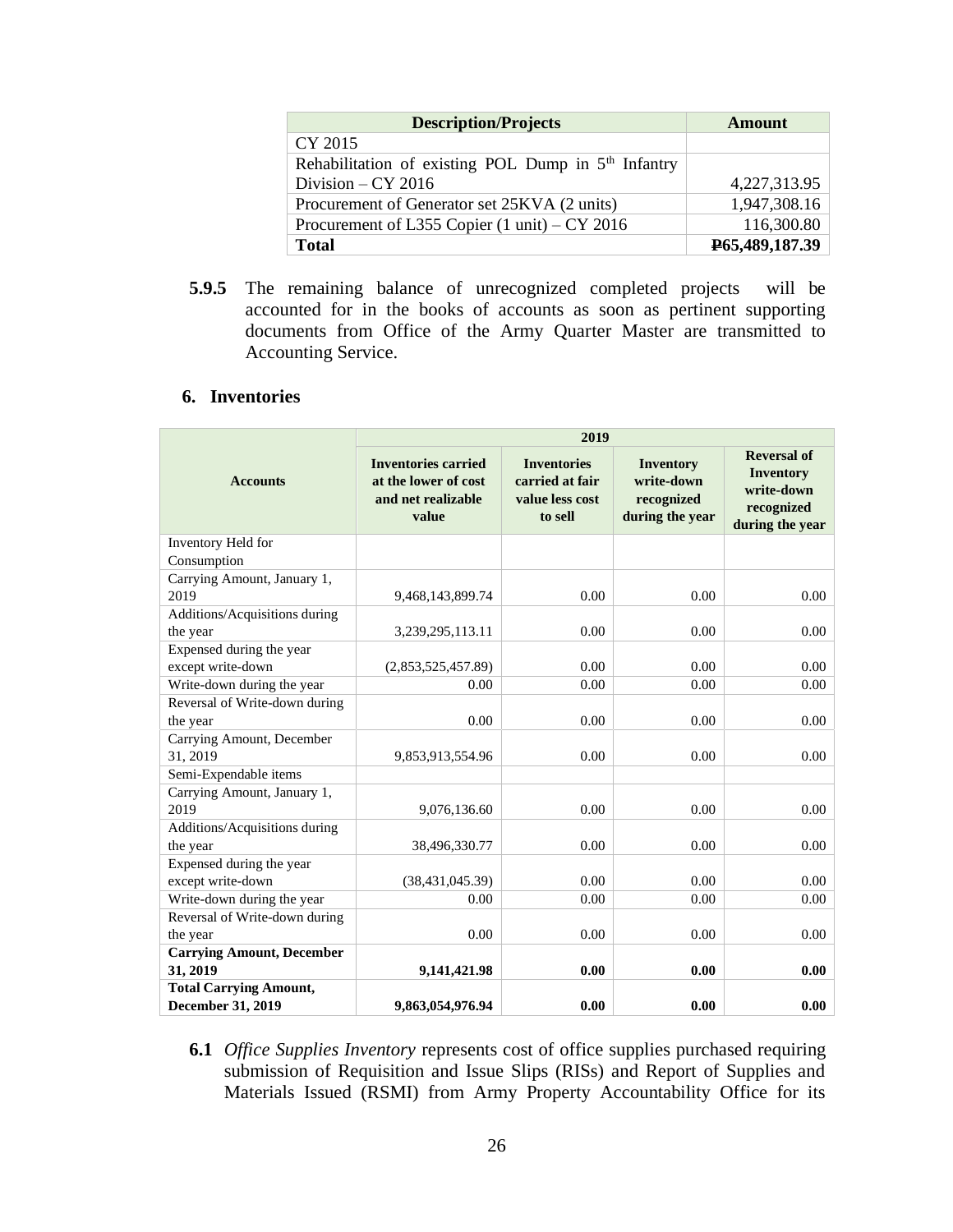liquidation. The non-current office supplies inventory for 2018 pertains to inventories unliquidated under BCDA fund.

- **6.2** *Drugs and Medicines Inventory* represents cost of drugs and medicines purchased requiring submission of Requisition and Issue Slips (RISs) and Report of Supplies and Materials Issued (RSMI) from Army Property Accountability Office for its liquidation.
- **6.3** *Medical, Dental and Laboratory Supplies Inventory* includes supplies for the use of Army General Hospital requiring submission of Requisition and Issue Slips (RISs) and Report of Supplies and Materials Issued (RSMI) from Army Property Accountability Office for its liquidation.
- **6.4** *Fuel, Oil and Lubricants Inventory* pertains to the deliveries made by Petron Corporation to the different PA units for use in their operation; awaiting liquidating instruments from Army Property Accountability Office for the issued inventories. The non-current fuel, oil and lubricants inventory for 2018 pertains to inventories unliquidated under BCDA fund.
- **6.5** *Military, Police and Traffic Supplies Inventory* represents cost of ammunitions, explosives, magazines, and other firearms accessories; awaiting liquidating instruments from Army Property Accountability Office for the issued inventories.
- **6.6** *Construction Materials Inventory* pertains to cost of construction materials purchased for the repairs and maintenance of various buildings and structures.
- **6.7** *Other Supplies and Materials Inventory* pertains to the balance of procured clothing and individual equipment, 72-100RF inventories, spare parts, and other materials for the use of military personnel and repairs and maintenance of Army facilities and equipment. This also includes dormant and unserviceable items and still on the process of reconciliation.
- **6.8** *Semi-Expendable Accounts* pertains to cost/fair value of the purchased/acquired machinery and equipment costing less than P15,000. The non-current semiexpendable – furniture and fixtures pertains for 2019 pertains to unliquidated semi-expendable item recorded under BCDA fund.
- **6.9** The liquidation/issuance of the above-mentioned inventory accounts was solely dependent on the existence of liquidating instruments such as Requisition Issue Slip and Report of Supplies and Materials Issued from the Property Accountability Office.
- **6.10**The variance of P3,177,031.00 between the reported expenses for/issuances of Inventory held for consumption and Semi expendable items during the year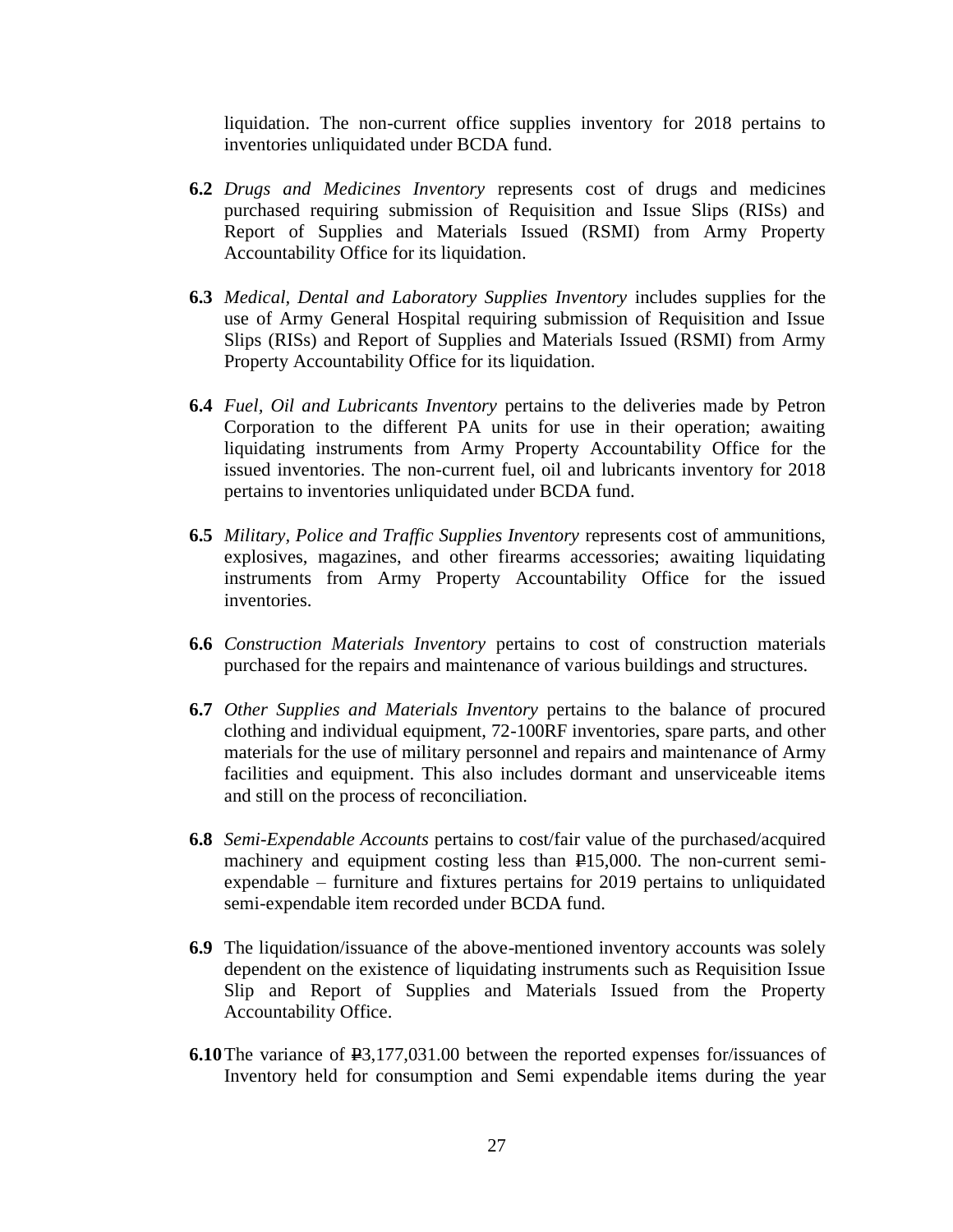totaling P2,891,986,503.28 and P2,888,809,472.28, respectively, represents inventory consumption in prior years but recorded in the current year.

# **7. Property, Plant and Equipment**

|                                                                                                                       | Land              | Land<br><b>Improvements</b> | <b>Infrastructure</b><br><b>Assets</b> | <b>Buildings and</b><br><b>Other</b><br><b>Structures</b> | <b>Machinery</b> and<br><b>Equipment</b> |
|-----------------------------------------------------------------------------------------------------------------------|-------------------|-----------------------------|----------------------------------------|-----------------------------------------------------------|------------------------------------------|
| <b>Carrying</b><br>Amount,<br><b>January 1, 2019</b>                                                                  | 74,467,361,134.83 | 332,803,882.85              | 30,241,210.10                          | 4,652,402,245.82                                          | 5,769,330,623.37                         |
| Additions/Acquisitions                                                                                                | 22,751,378.00     | 11,538,511.12               | 13,164,760.51                          | 328,955,963.98                                            | 2,253,838,571.30                         |
| Adjustment                                                                                                            | 0.00              | 7,181,684.61                | 0.00                                   | 107,716,434.70                                            | 24,369,208.83                            |
| <b>Total</b>                                                                                                          | 74,490,112,512.83 | 351,524,078.58              | 43,405,970.61                          | 5,089,074,644.50                                          | 8,047,538,403.50                         |
| Disposals                                                                                                             | 0.00              | 990,087.25                  | 1,143,441.04                           | 71,577,241.16                                             | 1,069,869,415.52                         |
| Depreciation (As per<br>$\alpha$ f<br><b>Statement</b><br>Financial<br>Performance)                                   | 0.00              | 36,700,758.21               | 4,900,718.05                           | 279,494,085.17                                            | 740,144,738.24                           |
| Impairment Loss (As<br>per Statement<br>of<br>Financial<br>Performance)                                               | 0.00              | 0.00                        | 0.00                                   | 1,125,946.00                                              | 1,094,605.26                             |
| Adjustment                                                                                                            | 0.00              | 35,749,461.61               | 2,430,163.70                           | 426,574,009.92                                            | 650,519,598.06                           |
| Carrying<br>Amount,<br>December 31, 2019<br>(As per Statement of<br><b>Financial Position</b> )                       | 74,490,112,512.83 | 278,083,771.51              | 34,931,647.82                          | 4,310,303,362.25                                          | 5,585,910,046.42                         |
| Cost<br>(Asset<br><b>Gross</b><br><b>Account Balance per</b><br>of<br><b>Statement</b><br><b>Financial Position</b> ) | 74,490,112,512.83 | 782,279,060.48              | 70,934,400.52                          | 9,966,224,479.07                                          | 16,235,296,412.83                        |
| Less:<br>Accumulated<br>Depreciation                                                                                  | 0.00              | 504,195,288.97              | 36,002,752.70                          | 5,655,921,116.82                                          | 10,649,018,437.39                        |
| for<br>Allowance<br>Impairment                                                                                        | 0.00              | 0.00                        | 0.00                                   | 0.00                                                      | 367,929.02                               |
| <b>Carrying</b><br>Amount,<br>December 31, 2019<br>(As per Statement of<br><b>Financial Position</b> )                | 74,490,112,512.83 | 278,083,771.51              | 34,931,647.82                          | 4,310,303,362.25                                          | 5,585,910,046.42                         |

|                                                                         | <b>Transportation</b><br>Equipment | <b>Furniture &amp;</b><br><b>Fixtures</b> | <b>Other PPE</b> | <b>Construction in</b><br><b>Progress</b> | <b>TOTAL</b>      |
|-------------------------------------------------------------------------|------------------------------------|-------------------------------------------|------------------|-------------------------------------------|-------------------|
| Carrying<br>Amount,<br><b>January 1, 2019</b>                           | 1,762,338,542.97                   | 14,796,248.77                             | 67,419,737.72    | 1,631,406,847.97                          | 88,728,100,474.40 |
| Additions/Acquisitions                                                  | 888,313,650.51                     | 587,197.23                                | 45, 367, 245. 65 | 122.434.322.72                            | 3,686,951,601.02  |
| Adjustment                                                              | 33.146.687.30                      | 0.00                                      | 35,000.00        | 0.00                                      | 172,449,015.44    |
| Total                                                                   | 2,683,798,880.78                   | 15,383,446.00                             | 112,821,983.37   | 1,753,841,170.69                          | 92,587,501,090.86 |
| Disposals                                                               | 383, 225, 472. 33                  | 395,990.68                                | 518,202.91       | 0.00                                      | 1,527,719,850.89  |
| Depreciation (As per<br>Statement of Financial<br>Performance)          | 302,592,797.42                     | 799.910.64                                | 11.696.971.37    | 0.00                                      | 1,376,329,979.10  |
| Impairment Loss (As<br>Statement<br>of<br>per<br>Financial Performance) | 224,943.54                         | 1,518.50                                  | 1,795,000.00     | 0.00                                      | 4,242,013.30      |
| Adjustment                                                              | 520.035.509.94                     | 2.110.609.14                              | 4.616.034.96     | 0.00                                      | 1.642.035.387.33  |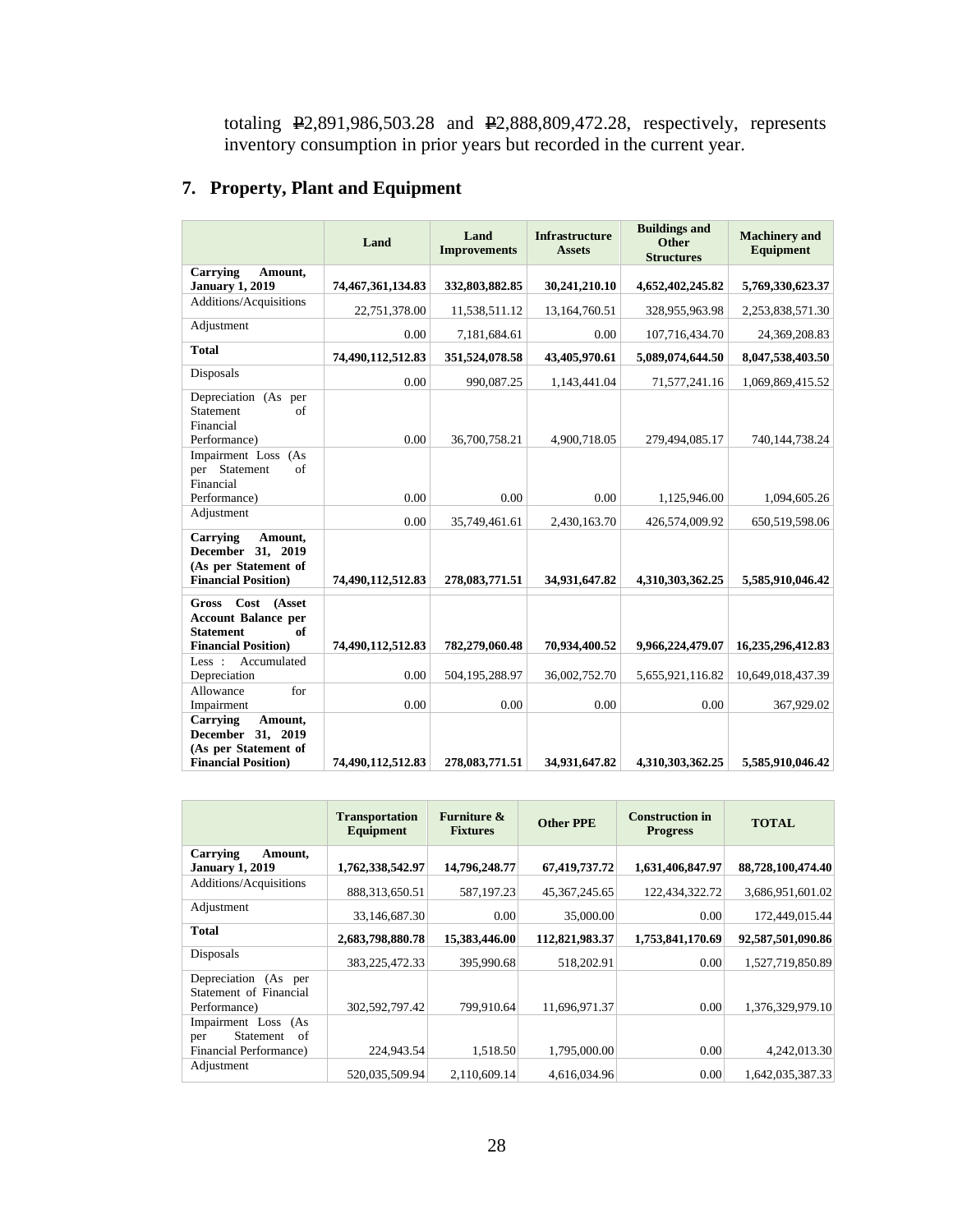|                                                                                                         | <b>Transportation</b><br>Equipment | <b>Furniture &amp;</b><br><b>Fixtures</b> | <b>Other PPE</b> | <b>Construction in</b><br><b>Progress</b> | <b>TOTAL</b>       |
|---------------------------------------------------------------------------------------------------------|------------------------------------|-------------------------------------------|------------------|-------------------------------------------|--------------------|
| Carrying<br>Amount,<br>December 31, 2019<br>(As per Statement of<br><b>Financial Position</b> )         | 1,477,720,157.55                   | 12,075,417.04                             | 94, 195, 774. 13 | 1,753,841,170.69                          | 88,037,173,860.24  |
| Cost<br>(Asset<br>Gross<br><b>Account Balance per</b><br>of<br>Statement<br><b>Financial Position</b> ) | 4,978,329,032.69                   | 22,574,694.14                             | 180,204,528.55   | 1.753.841.170.69                          | 108,479,796,291.80 |
| Accumulated<br>Less:<br>Depreciation                                                                    | 3,500,383,931.60                   | 10.499.277.10                             | 86,008,754.42    | 0.00                                      | 20,442,029,559.00  |
| for<br>Allowance<br>Impairment                                                                          | 224,943.54                         | 0.00                                      | 0.00             | 0.00                                      | 592,872.56         |
| Carrying<br>Amount,<br>December 31, 2019<br>(As per Statement of<br><b>Financial Position</b> )         | 1,477,720,157.55                   | 12,075,417,04                             | 94.195.774.13    | 1,753,841,170.69                          | 88,037,173,860.24  |

### **8. Other Assets**

|                       | 2019              |                    | <b>2018 As Restated</b> |                    |
|-----------------------|-------------------|--------------------|-------------------------|--------------------|
| <b>Particulars</b>    | <b>Current</b>    | <b>Non-Current</b> | <b>Current</b>          | <b>Non-Current</b> |
| Advances for          |                   |                    |                         |                    |
| Operating             |                   |                    |                         |                    |
| Expenses              | P3,875,745.78     |                    | P467,350,272.30         |                    |
| Advances for          |                   |                    |                         |                    |
| Payroll               | 96,299,446.07     |                    | 204,366,614.40          |                    |
| Advances to           |                   |                    |                         |                    |
| Special               |                   |                    |                         |                    |
| Disbursing            | 15,041,136.96     |                    | 125,621,210.80          |                    |
| <b>Officers</b>       |                   |                    |                         |                    |
| Advances to           |                   |                    |                         |                    |
| Officers and          |                   |                    |                         |                    |
| Employees             | 771,252.25        |                    | 30,795,046.66           |                    |
| Advances to           | 34,899,347.18     | 55,548,008.22      | 23,116,219.94           | 55,548,008.22      |
| Contractors           |                   |                    |                         |                    |
| Other                 | 104,132.51        |                    | 104,132.51              |                    |
| Prepayments           |                   |                    |                         |                    |
| Deposits on           | 4,964,580,173.32  |                    | 2,267,445,368.78        | 18,200,000.00      |
| Letters of Credit     |                   |                    |                         |                    |
| <b>Other Deposits</b> | 584, 349, 875. 50 |                    | 565,194,645.92          |                    |
| <b>Other Assets</b>   |                   | 133,714,696.08     |                         | 190,078,351.61     |
| Subtotal              | 5,699,921,109.57  | 189,262,704.30     | 3,683,993,511.31        | 263,826,359.83     |
| Total                 | P5,889,183,813.87 |                    | P3,947,819,871.14       |                    |

**8.1** *Advances for Operating Expenses* represents the unliquidated cash advances granted to disbursing officers for MOOE of their respective units. Dormant accounts for more than two years were reclassified to Other Receivables. Aging as follows: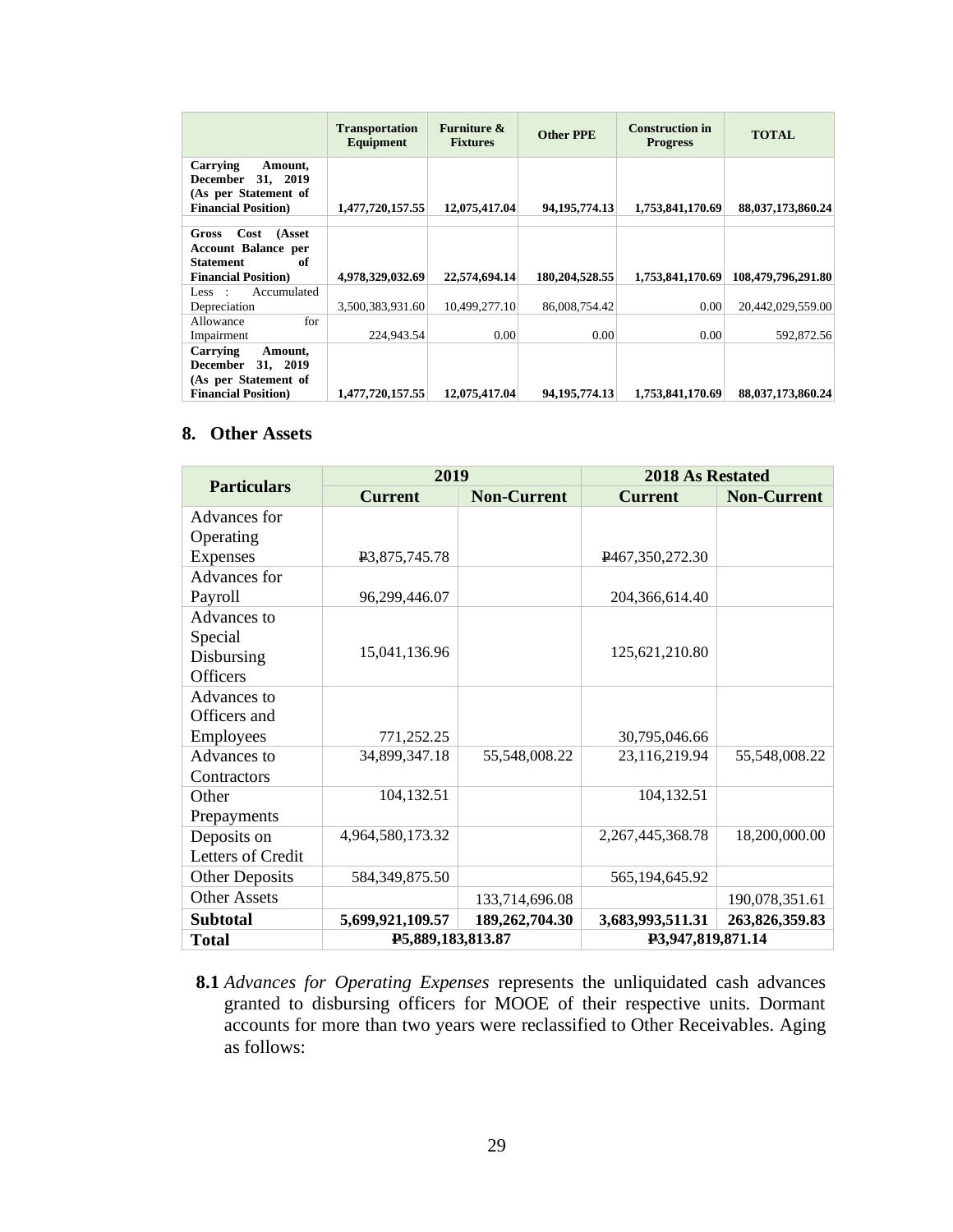| <b>PA Unit</b>        | <b>Unliquidated</b><br><b>Cash Advance</b> | <b>Current</b> | <b>Non-Current</b> |
|-----------------------|--------------------------------------------|----------------|--------------------|
| $3rd$ ID              | P273,500.03                                | P273,500.03    | 0.00               |
| $5th$ ID              | 187,641.00                                 | 187,641.00     | 0.00               |
| $7th$ ID              | 100,000.00                                 | 100,000.00     | 0.00               |
| $11th$ ID             | 1,508,000.00                               | 1,508,000.00   | 0.00               |
| 54 <sup>th</sup> EBde | 1,806,604.75                               | 1,806,604.75   | 0.00 <sub>1</sub>  |
| <b>Grand Total</b>    | P3,875,745.78                              | P3,875,745.78  | 0.00               |

**8.2** *Advances for Payroll* represents the unliquidated cash advances granted to disbursing officers of the different field units for the payment of subsistence allowance and other benefits of military personnel and employees. Details are as follows:

|               | <b>Unliquidated</b><br><b>PA Unit</b><br><b>Cash Advance</b> | <b>Current</b>         | <b>Non-Current</b> |              |
|---------------|--------------------------------------------------------------|------------------------|--------------------|--------------|
|               |                                                              | Less than 1<br>year    | Over 1 year        | Over 3 years |
| $1st$ ID      | P <sub>4</sub> ,650.00                                       | P <sub>4</sub> ,650.00 | 0.00               | 0.00         |
| $3rd$ ID      | 80,000.00                                                    | 80,000.00              | 0.00               | 0.00         |
| $4th$ ID      | 5,449,050.00                                                 | 5,449,050.00           | 0.00               | 0.00         |
| $5th$ ID      | 125,628.00                                                   | 125,628.00             | 0.00               | 0.00         |
| $7th$ ID      | 1,216,908.66                                                 | 1,216,908.66           | 0.00               | 0.00         |
| $10th$ ID     | 58,908,750.00                                                | 58,908,750.00          | 0.00               | 0.00         |
| $11th$ ID     | 1,098,000.00                                                 | 1,098,000.00           | 0.00               | 0.00         |
| <b>MID</b>    | 10,626,025.66                                                | 10,626,025.66          | 0.00               | 0.00         |
| <b>TRADOC</b> | 18,790,433.75                                                | 18,790,433.75          | 0.00               | 0.00         |
| <b>Total</b>  | P96,299,446.07                                               | P96,299,446.07         | 0.00               | 0.00         |

**8.3** *Advances to Special Disbursing Officers* consists of the unliquidated cash advances granted to disbursing officers for special purpose/time-bound undertakings such as training and other special activities.

| <b>PA Unit</b>      | <b>Unliquidated</b><br><b>Cash Advance</b> | <b>Current</b>                 | <b>Non-Current</b> |
|---------------------|--------------------------------------------|--------------------------------|--------------------|
|                     |                                            | Less than 1 year               | Over 1 year        |
| $4th$ ID            | P450,000.00                                | P450,000.00                    | 0.00               |
| $5th$ ID            | 534,000.00                                 | 534,000.00                     | 0.00               |
| $7th$ ID            | 135.25                                     | 135.25                         | 0.00               |
| <b>MID</b>          | 6,805,476.78                               | 6,805,476.78                   | 0.00               |
| <b>TRADOC</b>       | 7,244,248.45                               | 7,244,248.45                   | 0.00               |
| <b>HPA</b> and Post |                                            |                                |                    |
| Units               | 7,276.48                                   | 7,276.48                       | 0.00               |
| <b>Total</b>        | P <sub>15</sub> ,041,136.96                | P <sub>15</sub> , 041, 136. 96 | 0.00               |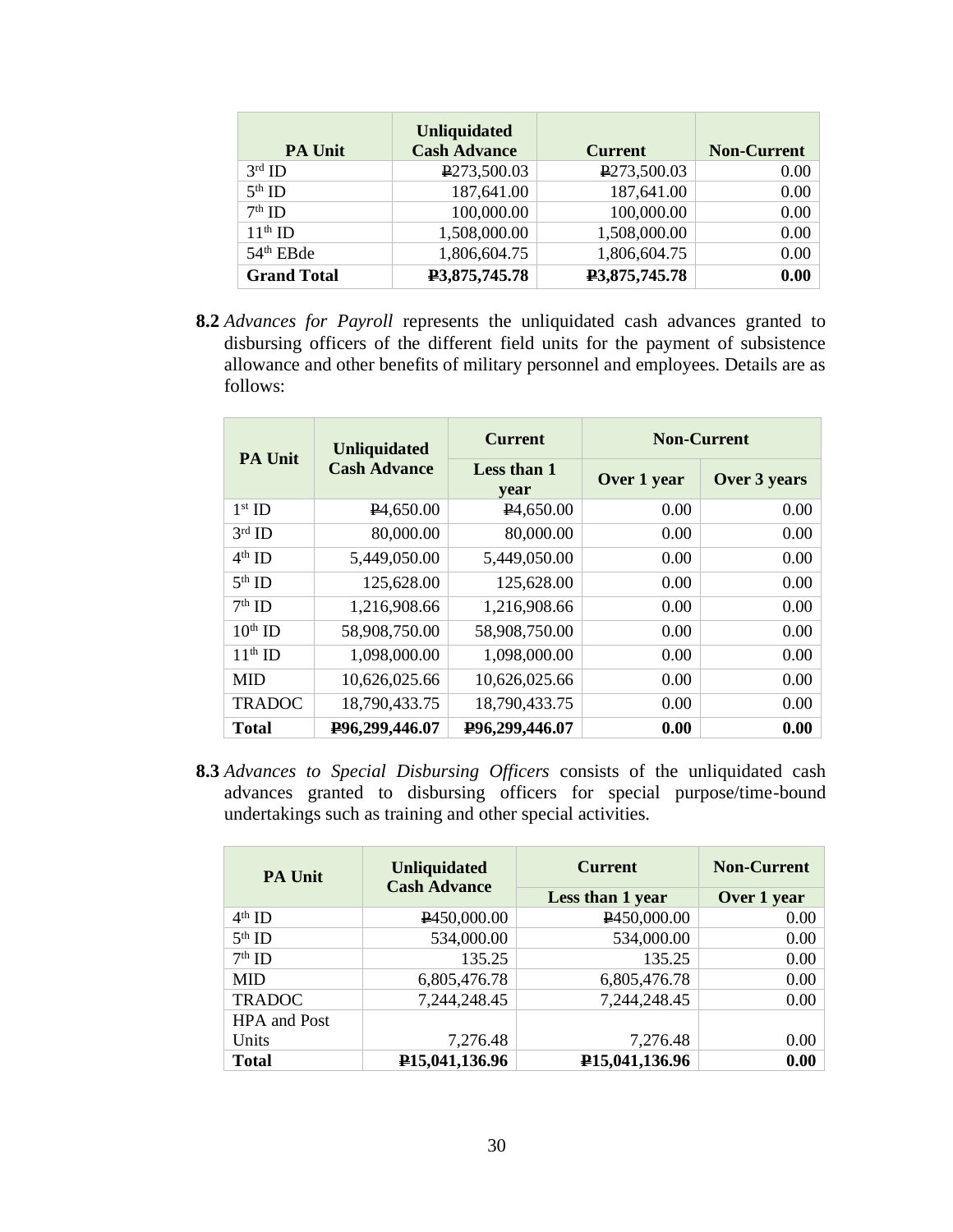**8.4** *Advances to Officers and Employees* pertains to the unliquidated cash advances granted to military personnel and civilian employees for their travelling expenses, both local and foreign.

| <b>PA Unit</b>            | <b>Unliquidated</b><br><b>Cash Advance</b> | <b>Current</b>   | <b>Non-Current</b>   |
|---------------------------|--------------------------------------------|------------------|----------------------|
|                           |                                            | Less than 1 year | Over 1 year          |
| $1st$ ID                  | P 6,650.00                                 | $P$ 6,650.00     | $\vert P 0.00 \vert$ |
| 52 <sup>nd</sup> EBde     | 17,350.00                                  | 17,350.00        | 0.00                 |
| <b>TRADOC</b>             | 13,430.00                                  | 13,430.00        | 0.00                 |
| <b>HPA</b> and Post Units | 733,822.25                                 | 733,822.25       | 0.00                 |
| <b>Total</b>              | P771,252.25                                | P771,252.25      | 0.00                 |

- **8.5** *Advances to Contractors* represents 15 percent advance payment to contractors for the mobilization of projects.
- **8.6** *Other Prepayments* represents the remaining balance of advance payment to Petron Corporation for the procurement of FOL products.
- **8.7** *Deposit on Letters of Credit* represents deposits for the opening of Letter of Credit in favor of the LBP and United Coconut Planters Bank (UCPB) for various procurements that remain unliquidated as at year end.
- **8.8** *Other Deposits* represents amount transferred to Development Bank of the Philippines for the expenses incurred to facilitate Letter Offer and Acceptance for the packing, crafting, handling and transporting of EDA Grant for the Philippine Army under various Foreign Military Sales (FMS) Case. The balance increased due to newly transferred funds from Regular Agency Fund to DBP for the procurement of various C4S Mission Essential Equipment under FMS.

| <b>PA Unit</b>            | 2019                          | 2018 As Restated                |
|---------------------------|-------------------------------|---------------------------------|
| <b>HPA</b> and Post Units | $\overline{P}$ 584,349,875.50 | $\overline{P}$ 565,194,645.92   |
| Total                     | <b>P584,349,875.50</b>        | P <sub>565</sub> , 194, 645. 92 |

**8.9** *Other Assets* represents the residual value of fully depreciated assets and the cost of unserviceable turned-in assets subject for disposal. This account was reduced by P56,363,655.53 during the year due to dropping of unserviceable PPE evidenced by Inspection and Inventory Report of Unserviceable Property (IIRUP) issued by the respective PAMU Disposal Team.

| <b>PA Unit</b> | 2019              | 2018 As Restated         |
|----------------|-------------------|--------------------------|
| $3rd$ ID       | $P$ 10,542,410.73 | $\sqrt{P}$ 10,542,410.73 |
| $6th$ ID       | 14,815,163.32     | 14,815,163.32            |
| $7th$ ID       | 30,017,738.33     | 67,023,077.73            |
| $8^{th}$ ID    | 2,355,174.07      | 2,355,174.07             |
| $9th$ ID       | 47,221,695.58     | 47,221,695.58            |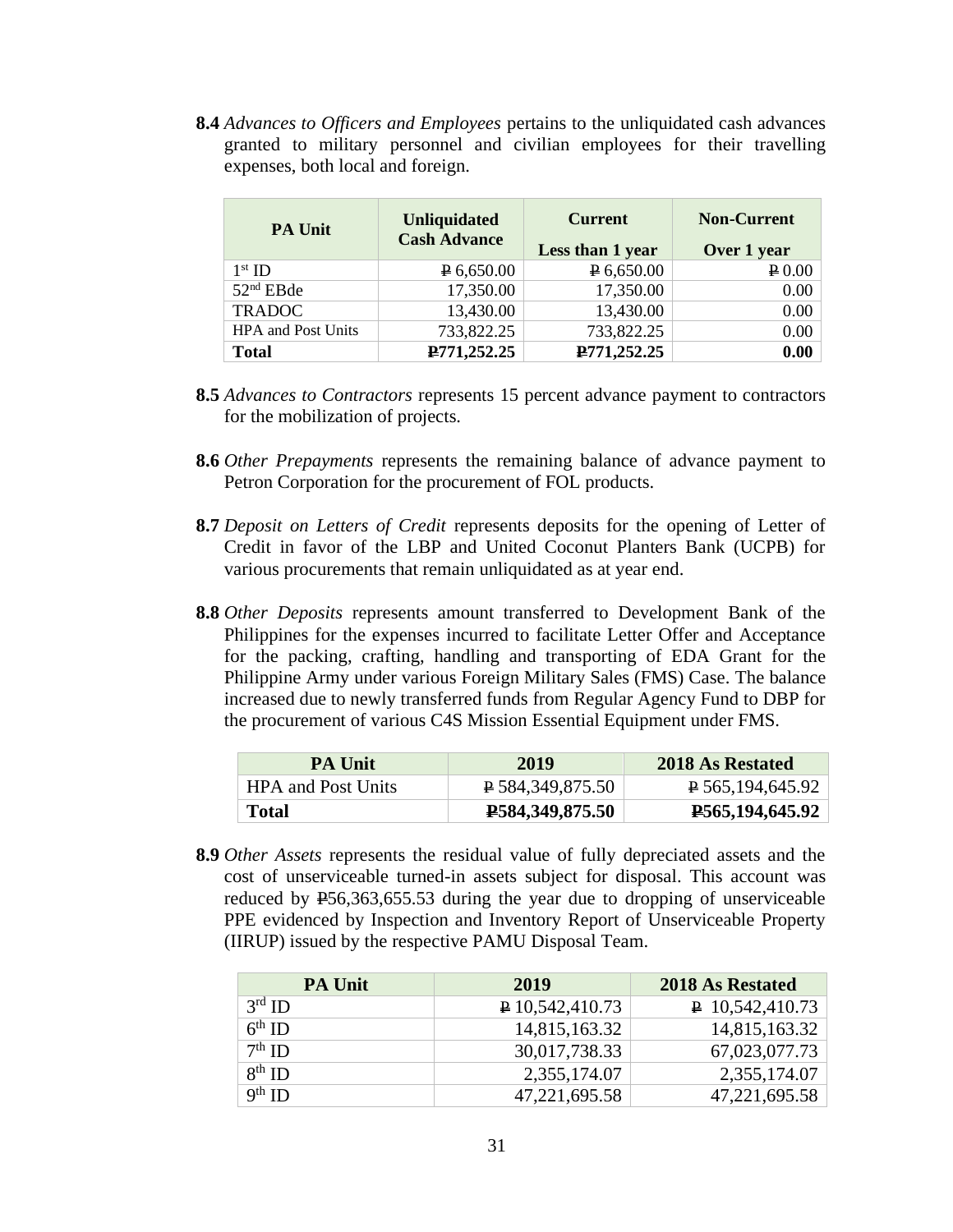| <b>PA Unit</b>            | 2019            | 2018 As Restated             |
|---------------------------|-----------------|------------------------------|
| $10^{th}$ ID              | 21,826,721.15   | 31,945,322.62                |
| $53rd$ EBde               | 1,154,459.14    | 1,154,459.14                 |
| $54th$ EBde               | 5,781,333.76    | 5,781,333.76                 |
| <b>HPA</b> and Post Units | 0.00            | 9,239,714.66                 |
| <b>Total</b>              | P133,714,696.08 | P <sub>190</sub> ,078,351.61 |

# **9. Financial Liabilities**

|                  | 2019                           |                                    | 2018 As Restated               |                        |
|------------------|--------------------------------|------------------------------------|--------------------------------|------------------------|
| <b>Account</b>   | <b>Current</b>                 | Non-<br><b>Current</b>             | <b>Current</b>                 | Non-<br><b>Current</b> |
| Accounts         |                                |                                    |                                |                        |
| Payable          | P676,913,143.39                | $\boldsymbol{\triangleright} 0.00$ | P <sub>703</sub> , 740, 880.66 | $\geq 0.00$            |
| Due to           |                                |                                    |                                |                        |
| Officers and     |                                |                                    |                                |                        |
| <b>Employees</b> | 2,005,194,354.97               | 441,578.15                         | 1,555,728,505.97               | 0.00                   |
| <b>Total</b>     | P <sub>2</sub> ,682,107,498.36 | P441,578.15                        | P <sub>2</sub> ,259,469,386.63 | $P$ 0.00               |

**9.1** *Accounts Payable* consists of obligations due to external creditors for the procurement of various supplies and other requirements needed in the operations of the Command.

| <b>PA Unit</b>        | 2019            | <b>Current</b>   | <b>Non-Current</b>   |
|-----------------------|-----------------|------------------|----------------------|
|                       |                 | 1 year and below | <b>Beyond 1 year</b> |
| $1st$ ID              | P 17,720,913.72 | P 17,720,913.72  | $\sqrt{P}0.00$       |
| $2nd$ ID              | 19,327,216.43   | 19,327,216.43    | 0.00                 |
| $3^{\text{rd}}$ ID    | 1,576,698.53    | 1,576,698.53     | 0.00                 |
| $4^{\rm th}$ ID       | 17,867,839.31   | 17,867,839.31    | 0.00                 |
| $5th$ ID              | 2,040,505.56    | 2,040,505.56     | 0.00                 |
| $6th$ ID              | 13,455,699.50   | 13,455,699.50    | 0.00                 |
| $7^{\rm th}$ ID       | 24,552,988.80   | 24,552,988.80    | 0.00                 |
| $8th$ ID              | 13,721,988.48   | 13,721,988.48    | 0.00                 |
| $9^{\text{th}}$ ID    | 9,877,122.04    | 9,877,122.04     | 0.00                 |
| $10th$ ID             | 1,445,456.02    | 1,445,456.02     | 0.00                 |
| $11th$ ID             | 4,544,997.15    | 4,544,997.15     | 0.00                 |
| <b>MID</b>            | 54,458,480.15   | 54,458,480.15    | 0.00                 |
| <b>TRADOC</b>         | 9,573,702.04    | 9,573,702.04     | 0.00                 |
| 51 <sup>st</sup> EBde | 1,113,764.94    | 1,113,764.94     | 0.00                 |
| 52 <sup>nd</sup> EBde | 8,323,870.69    | 8,323,870.69     | 0.00                 |
| 53rd EBde             | 3,331,493.54    | 3,331,493.54     | 0.00                 |
| 54 <sup>th</sup> EBde | 3,600,641.83    | 3,600,641.83     | 0.00                 |
| 55 <sup>th</sup> EBde | 8,949,361.38    | 8,949,361.38     | 0.00                 |
| HPA and               | 461,430,403.28  | 461,430,403.28   | 0.00                 |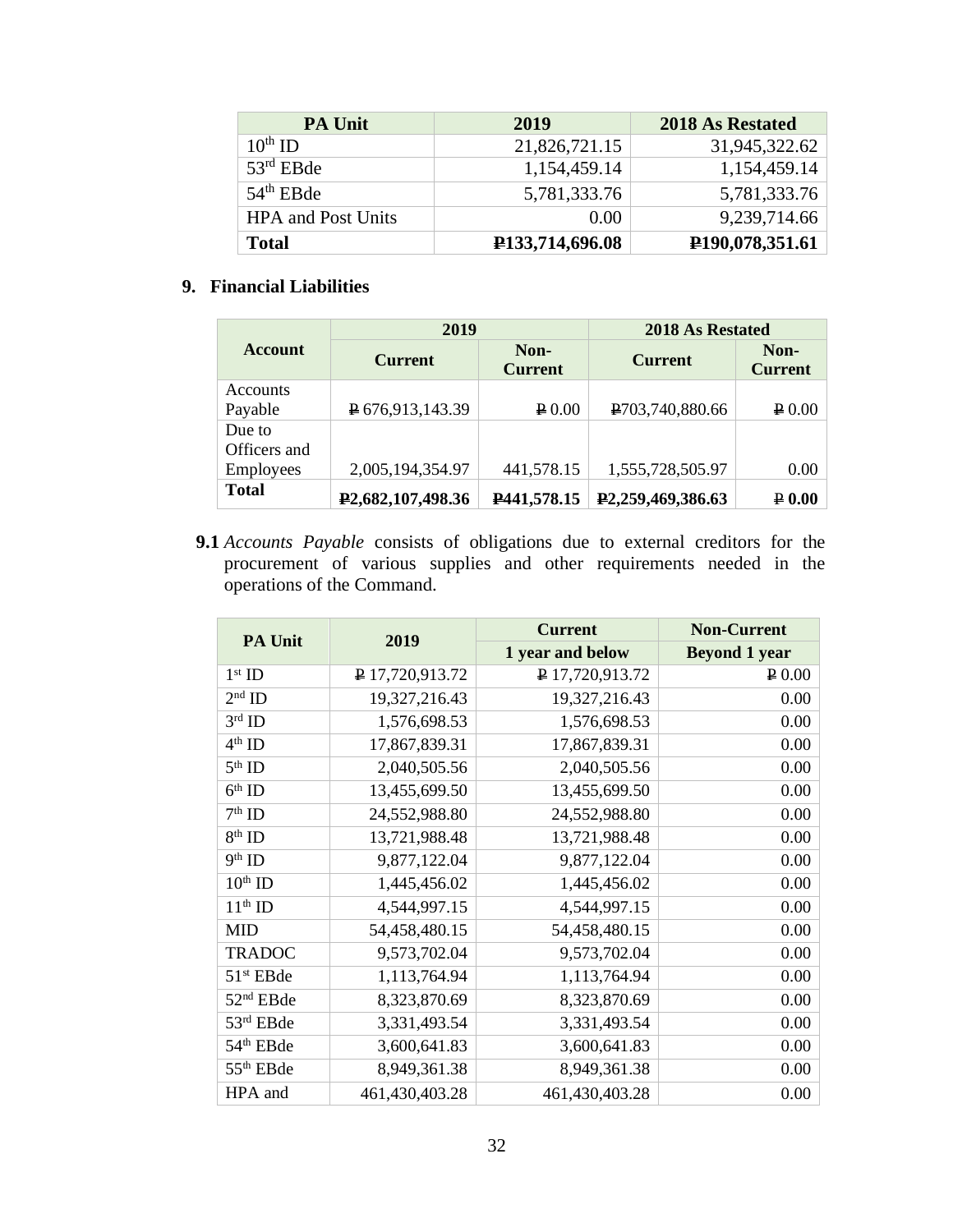|                | <b>Current</b>                 | <b>Non-Current</b> |                      |
|----------------|--------------------------------|--------------------|----------------------|
| <b>PA Unit</b> | 2019                           | 1 year and below   | <b>Beyond 1 year</b> |
| Post Units     |                                |                    |                      |
| Total          | P <sub>676</sub> , 913, 143.39 | P676,913,143.39    | 0.00                 |

**9.2** *Due to Officers and Employees* consists of obligations for the personnel services and other claims of military and civilian personnel.

|                |                                | <b>Current</b>                 | <b>Non-Current</b>   |
|----------------|--------------------------------|--------------------------------|----------------------|
| <b>PA Unit</b> | 2019                           | 1 year and below               | <b>Beyond 1 year</b> |
| 1st ID         | $P$ 4,646,595.70               | $\sqrt{P}$ 4,646,595.70        | P 0.00               |
| 2nd ID         | 16,003,180.83                  | 16,003,180.83                  | 0.00                 |
| 3rd ID         | 1,966,533.63                   | 1,966,533.63                   | 0.00                 |
| 4th ID         | 21,109,858.19                  | 21,109,858.19                  | 0.00                 |
| 5th ID         | 3,763,116.49                   | 3,763,116.49                   | 0.00                 |
| 6th ID         | 6,200,493.94                   | 6,200,493.94                   | 0.00                 |
| 7th ID         | 96,009,552.17                  | 96,009,552.17                  | 0.00                 |
| 8th ID         | 1,863,984.00                   | 1,863,984.00                   | 0.00                 |
| 9th ID         | 4,820,030.24                   | 4,820,030.24                   | 0.00                 |
| 10th ID        | 8,355,812.35                   | 8,355,812.35                   | 0.00                 |
| 11th ID        | 42,680,136.67                  | 42,680,136.67                  | 0.00                 |
| <b>MID</b>     | 12,204,145.49                  | 12,204,145.49                  | 0.00                 |
| <b>TRADOC</b>  | 14,398,521.12                  | 14,398,521.12                  | 0.00                 |
| 51st EBde      | 5,993,991.00                   | 5,993,991.00                   | 0.00                 |
| 52nd Ebde      | 190,801.31                     | 190,801.31                     | 0.00                 |
| 53rd Ebde      | 1,226,280.82                   | 1,226,280.82                   | 0.00                 |
| 54th Ebde      | 44,780,360.67                  | 44,338,782.52                  | 441,578.15           |
| 55th EBde      | 281,793.75                     | 281,793.75                     | 0.00                 |
| HPA and        |                                |                                |                      |
| Post Units     | 1,719,140,744.75               | 1,719,140,744.75               | 0.00                 |
| <b>Total</b>   | P <sub>2</sub> ,005,635,933.12 | P <sub>2</sub> ,005,194,354.97 | ₽441,578.15          |

# **10. Inter-Agency Payables**

| 2019<br><b>Account</b>     |                  |                    | 2018 As Restated |                    |
|----------------------------|------------------|--------------------|------------------|--------------------|
|                            | <b>Current</b>   | <b>Non-Current</b> | <b>Current</b>   | <b>Non-Current</b> |
| Due to BIR                 | P 83,270,768.33  | P 2,623,733.70     | P 305,416,840.83 | P 0.00             |
| Due to GSIS                | 22,532,772.28    | 1,081.62           | 4,323,778.95     | 0.00               |
| Due to Pag-<br><b>IBIG</b> | 23,825,539.42    | 0.00               | 72,103.45        | 0.00               |
| Due<br>to                  |                  |                    |                  |                    |
| PhilHealth                 | 1,287,933.43     | 124.24             | 679,874.47       | 0.00               |
| Due to NGAs                | 1,336,399,751.37 | 0.00               | 650,837,697.94   | 0.00               |
| Due<br>to                  |                  |                    |                  |                    |
| <b>GOCCs</b>               | 2,215,911.21     | 0.00               | 9,911.21         | 0.00               |
| Due to LGUs                | 24,064.67        | 0.00               | 24,064.67        | 0.00               |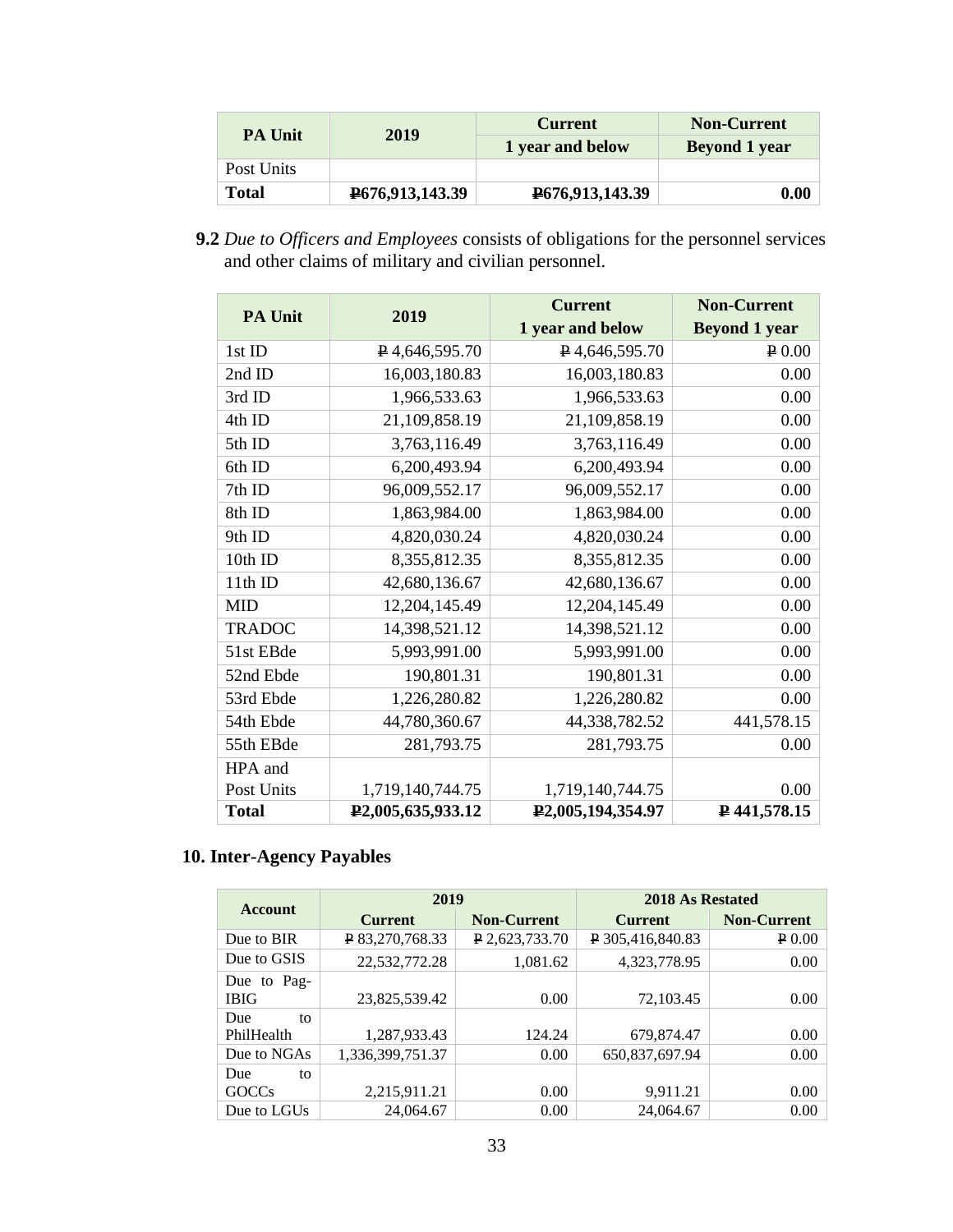|         | 2019<br><b>Non-Current</b><br>Current |                            | 2018 As Restated |                     |
|---------|---------------------------------------|----------------------------|------------------|---------------------|
| Account |                                       |                            | Current          | <b>Non-Current</b>  |
| Total   | P <sub>1</sub> ,469,556,740.71        | P <sub>2</sub> .624,939.56 | P961.364.271.52  | $\boldsymbol{0.00}$ |

**10.1** *Due to BIR* represents the balance of taxes withheld from compensation of PA personnel and payment to suppliers to be remitted either thru TRA (for Regular and BCDA Fund) or LBP Check (for other Fund Clusters) in January 2020.

| <b>PA Unit</b>                  | 2019                       | 2018 As Restated |
|---------------------------------|----------------------------|------------------|
| $1st$ ID                        | P <sub>2</sub> ,935,863.45 | P1,609,763.36    |
| $2nd$ ID                        | 1,258,047.64               | 1,486,455.46     |
| $3rd$ ID                        | 726,032.53                 | 376,537.29       |
| $4^{\text{th}}$ ID              | 1,587,764.26               | 683,853.81       |
| $5th$ ID                        | 1,105,254.33               | 1,008,716.66     |
| $6^{\text{th}}$ ID              | 665,835.85                 | 950,354.45       |
| 7 <sup>th</sup> ID/AAR/SOCOM    | 4,143,080.09               | 3,851,712.24     |
| $8th$ ID                        | 1,799,042.36               | 1,479,218.94     |
| $\overline{9}$ <sup>th</sup> ID | 1,013,418.18               | 1,996,343.33     |
| $11th$ ID                       | 864,583.07                 | 0.00             |
| MID/TRADOC                      | 7,601,451.93               | 6,117,444.72     |
| $51st$ EBde                     | 63,999.03                  | 2,526,645.84     |
| 52 <sup>nd</sup> EBde           | 589,514.59                 | 757,760.68       |
| 53rd EBde                       | 181,244.11                 | 630,384.53       |
| 54 <sup>th</sup> EBde           | 609,497.71                 | 745,087.10       |
| 55 <sup>th</sup> EBde           | 715,626.44                 | 0.00             |
| <b>HPA</b> and Post Units       | 60,034,246.46              | 281,196,562.42   |
| <b>Total</b>                    | P85,894,502.03             | P305,416,840.83  |

- **10.2** *Due to GSIS* consists of employees' premium payments and other payables withheld for remittance to GSIS. The amount of  $\text{P16,078,536.37}$  was remitted in January 2020.
- **10.3** *Due to Pag-IBIG* represents the employee's premium and other payables withheld for remittance to Pag-IBIG. The amount of  $E23,755,659.07$  was remitted in January 2020.
- **10.4** *Due to PhilHealth* consists of employees' premium and other payables withheld for remittance to PhilHealth. The amount of  $\text{P}831,907.51$  was remitted in January 2020.
- **10.5** *Due to NGAs* pertains to the unliquidated balance of inter-agency transferred fund for on-going projects from national government agencies being implemented by the military units as indicated below.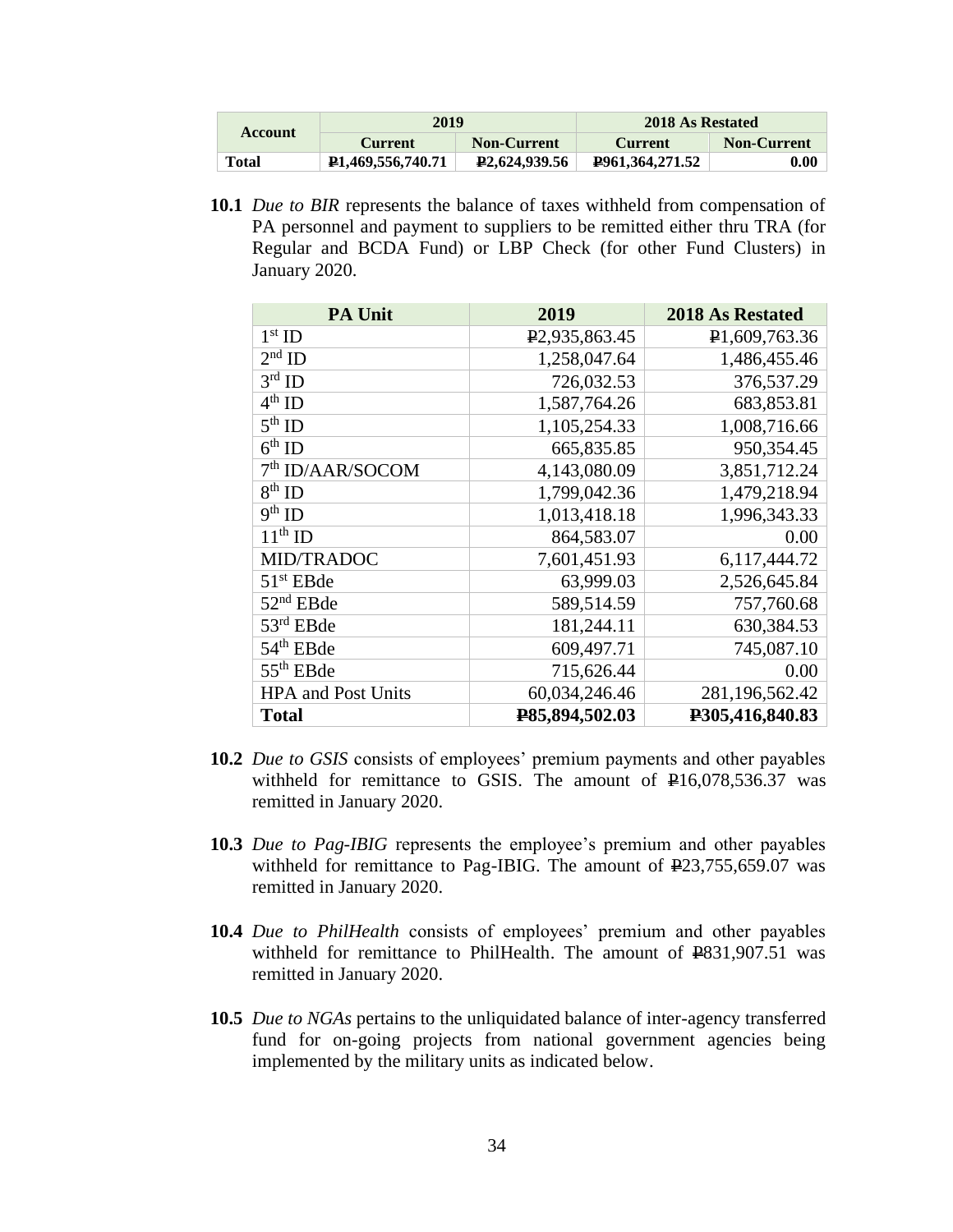| <b>PA Unit</b> | 2019              | <b>2018 As Restated</b> |
|----------------|-------------------|-------------------------|
| $1st$ ID       | P500,000.00       | P500,000.00             |
| $2nd$ ID       | 500,000.00        | 500,000.00              |
| $3rd$ ID       | 20,269,478.00     | 40,213,944.10           |
| $4th$ ID       | 7,180,450.00      | 0.00                    |
| $7th$ ID       | 1,971,211.70      | 1,971,211.70            |
| $9th$ ID       | 1,000,000.00      | 1,000,000.00            |
| <b>MID</b>     | 966,956.41        | 966,956.41              |
| <b>TRADOC</b>  | 883,628.00        | 883,628.00              |
| $51st$ EBde    | 1,474,306.90      | 1,567,900.74            |
| 53rd EBde      | 210,311.68        | 89,435,769.81           |
| $54th$ EBde    | 35,853,789.33     | 111,621,046.14          |
| <b>HPA</b>     | 1,265,589,619.35  | 402,177,241.04          |
| <b>Total</b>   | P1,336,399,751.37 | P650,837,697.94         |

**10.6** *Due to GOCCs* pertains to the balance of funds received from the Philippine Amusement and Gaming Corporation in CY 2019 intended to support the foreign travel of AFO officers and personnel for the Observation Tour and Safety in Hongkong and the amount withheld from the salary of Military/civilian personnel for loans payable to financial institutions not remitted at year end.

| <b>PA Unit</b>            | 2019           | 2018 As Restated |
|---------------------------|----------------|------------------|
| $3rd$ ID                  | 9.911.21       | $\geq 0.00$      |
| <b>HPA and Post Units</b> | 2,206,000.00   | 0.00             |
| <b>Total</b>              | P 2,215,911.21 | $\geq 0.00$      |

**10.7** *Due to LGUs* consists of balance of funds received from LGUs for the implementation of specific programs or projects*.* 

#### **11. Intra-Agency Payables**

| <b>Accounts</b>       | 2019                            | 2018 As Restated             |
|-----------------------|---------------------------------|------------------------------|
| Due to Central Office | P <sub>636</sub> , 182, 680. 42 | P <sub>281</sub> ,698,459.48 |
| Due to Bureaus        | 1,200,000.00                    | 1,200,000.00                 |
| Total                 | P <sub>6</sub> 37, 382, 680. 42 | P <sub>282</sub> ,898,459.48 |

- **11.1** *Due to Central Office* pertains to the balance of transferred fund to operating units from HPA for the implementation of various projects
- **11.2** *Due to Bureaus* represents the receipt of fund from PA Provident Fund for the acquisition of motor vehicle.

### **12. Trust Liabilities**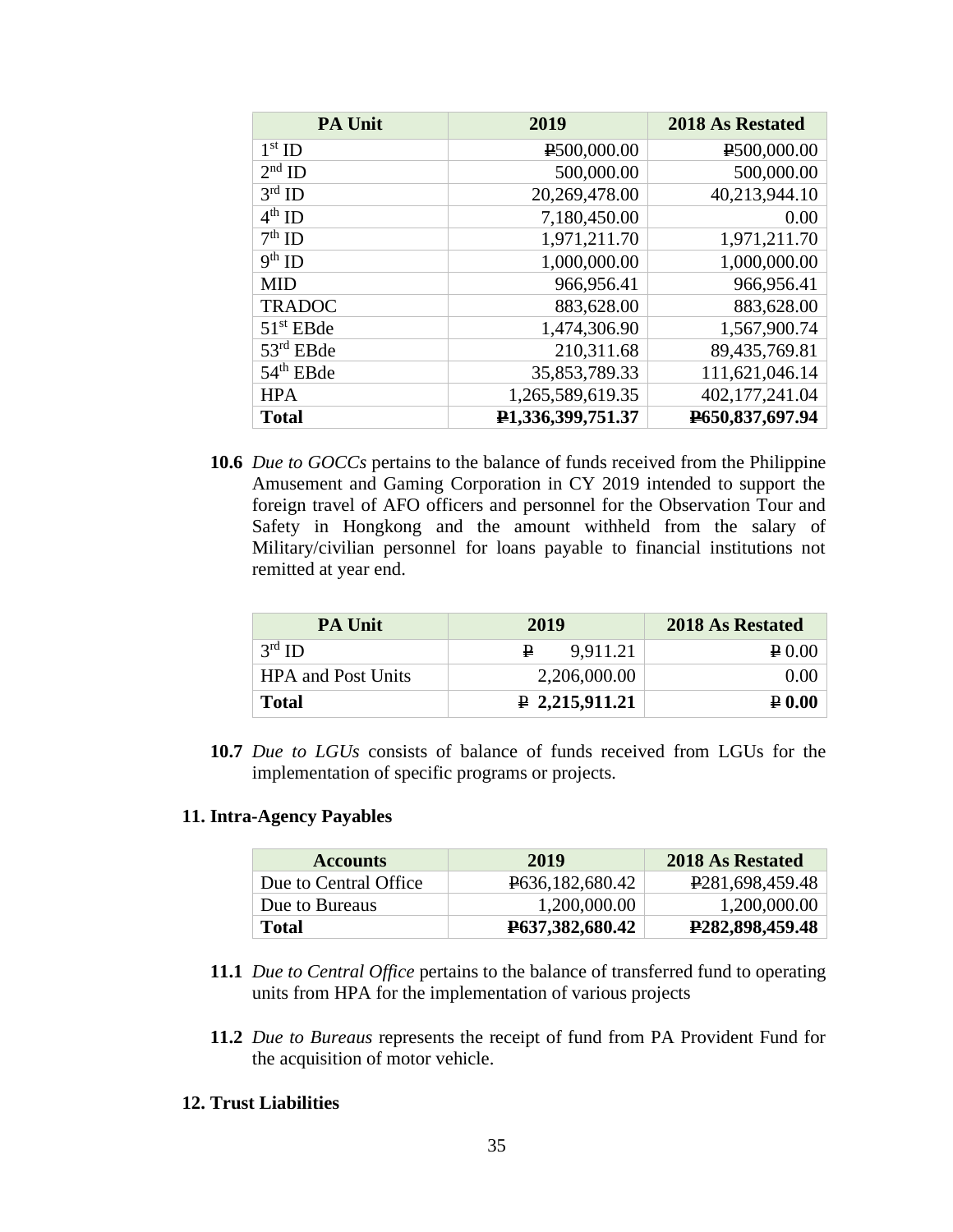| <b>Accounts</b>            | 2019                           | 2018 As Restated                |
|----------------------------|--------------------------------|---------------------------------|
| <b>Trust Liabilities</b>   | P <sub>266</sub> , 279, 969.68 | P <sub>299</sub> , 333, 406. 37 |
| Guaranty/Security Deposits | 205,802,181.14                 | 221,050,601.53                  |
| Payable                    |                                |                                 |
| <b>Total</b>               | <b>P472,082,150.82</b>         | P520,384,007.90                 |

**12.1** Trust Liabilities pertains to receipt of amount held in trust for specific purpose. This includes collections from light and water, Married Officers Quarters, proceeds from the sale of bid documents, receipt of performance bond, and insurance claimed from AFPGIC.

| <b>PA Unit</b>         | 2019                           | 2018 As Restated               |
|------------------------|--------------------------------|--------------------------------|
| $1st$ ID               | $P$ 6,489.04                   | $P$ 6,489.04                   |
| $3rd$ ID               | 1,509,200.00                   | 1,509,200.00                   |
| $4th$ ID               | 26,113,039.17                  | 27,022,621.12                  |
| $5^{th}$ ID            | 1,977,941.99                   | 1,977,941.99                   |
| $6th$ ID               | 500,000.00                     | 500,000.00                     |
| $7th$ ID               | 9,335,481.40                   | 3,840,921.50                   |
| $\overline{9^{th}}$ ID | 3,163,622.48                   | 2,042,323.24                   |
| $10^{th}$ ID           | 250.00                         | 0.00                           |
| $52nd$ EBde            | 6,050.00                       | 6,050.00                       |
| 53rd EBde              | 3,619,649.41                   | 5,275,733.41                   |
| $54th$ EBde            | 10,000.00                      | 0.00                           |
| <b>HPA</b>             | 220,038,246.19                 | 257, 152, 126.07               |
| <b>Total</b>           | P <sub>266</sub> , 279, 969.68 | P <sub>299</sub> , 333, 406.37 |

**12.2** *Guaranty/Security Deposits Payable* pertains to collections of winning bidder's bond, performance bond and 10 percent retention money payable to suppliers.

| <b>PA Unit</b>            | 2019            | 2018 As Restated |
|---------------------------|-----------------|------------------|
| $2nd$ ID                  | ₽ 79,874.34     | P79,874.34       |
| $4^{th}$ ID               | 20,300.00       | 20,300.00        |
| $7th$ ID                  | 0.00            | 373,198.08       |
| $10^{th}$ ID              | 1,904,651.59    | 210,217.00       |
| MID/TRADOC                | 9,628,450.32    | 1,220,064.10     |
| $51st$ EBde               | 57,624,587.08   | 56,865,066.58    |
| 53rd EBde                 | 1,058,680.22    | 1,255,319.99     |
| <b>HPA</b> and Post Units | 135,485,637.59  | 161,026,561.44   |
| <b>Total</b>              | P205,802,181.14 | P221,050,601.53  |

**13. Deferred Credits/Unearned Income**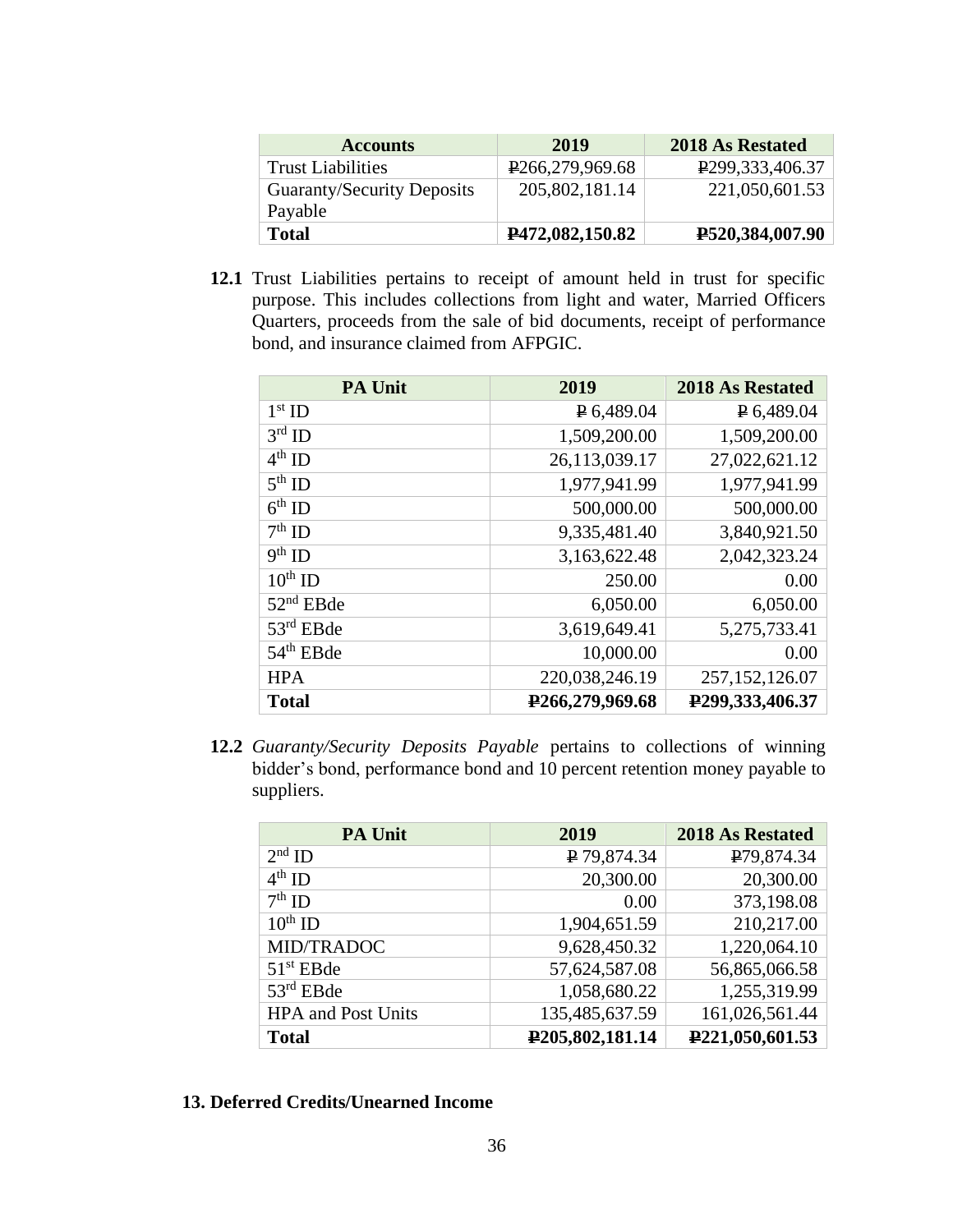| <b>Accounts</b>               | 2019                           | 2018 As Restated |
|-------------------------------|--------------------------------|------------------|
| <b>Other Deferred Credits</b> | P <sub>24</sub> ,053,265.92    | P18,336,034.41   |
| <b>Other Unearned Revenue</b> | 0. QQ                          | 385,000.00       |
| <b>Total</b>                  | P <sub>24</sub> , 053, 265. 92 | P18,721,034.41   |

- **13.1** *Other Deferred Credits* consists of collection of overpayment of pay and allowances and B-4 accounts from military personnel. The B-4 accounts are deductions from the salaries of military personnel until such time that those overpayments have been fully recovered by the Agency.
- **14. Other Payables** consists of deduction from the salaries of active employees pending remittances to various financial institutions, stale and cancelled checks from RCA/SFA and commutation account. It also includes collection from PA trust receipts such as rental fee from concessionaires, reimbursement from PhilHealth including professional fees, and unpaid Class "E" Allotment.
- **15. Tax Revenue** pertains to fines and penalties due to erroneous classification of taxes withheld and remitted through TRA Nr 00080502018923563 for the month of July 2018.

| <b>Particulars</b>             | 2019           | 2018 As Restated       |
|--------------------------------|----------------|------------------------|
| Fines and Penalties – Taxes on |                |                        |
| Goods and Services             | $\sqrt{P}0.00$ | P <sub>1</sub> ,000.00 |

## **16. Service and Business Income**

| <b>Particulars</b>                | 2019                         | <b>2018 As Restated</b>         |
|-----------------------------------|------------------------------|---------------------------------|
| <b>Service Income</b>             |                              |                                 |
| <b>Fines and Penalties -</b>      |                              |                                 |
| Service Income                    | $P$ 94,163.62                | P 10,771.69                     |
| <b>Other Service Income</b>       | 86,431,235.14                | 81,526,226.36                   |
| <b>Business Income</b>            |                              |                                 |
| Rent/Lease Income                 | 10,640,111.97                | 14,022,918.85                   |
| <b>Hospital Fees</b>              | 6,251,941.00                 | 11,710,695.00                   |
| <b>Interest Income</b>            | 1,459,238.00                 | 1,174,743.01                    |
| <b>Fines and Penalties -</b>      |                              |                                 |
| <b>Business Income</b>            | 0.00                         | 40,775.56                       |
| <b>Total Service and Business</b> |                              |                                 |
| <b>Income</b>                     | P <sub>104</sub> ,876,689.73 | P <sub>108</sub> , 486, 130. 47 |

**16.1** Other Service Income comprises of income derived from service fees from financial institutions, issuance of PA military/dependent identification cards and services rendered by dental dispensaries.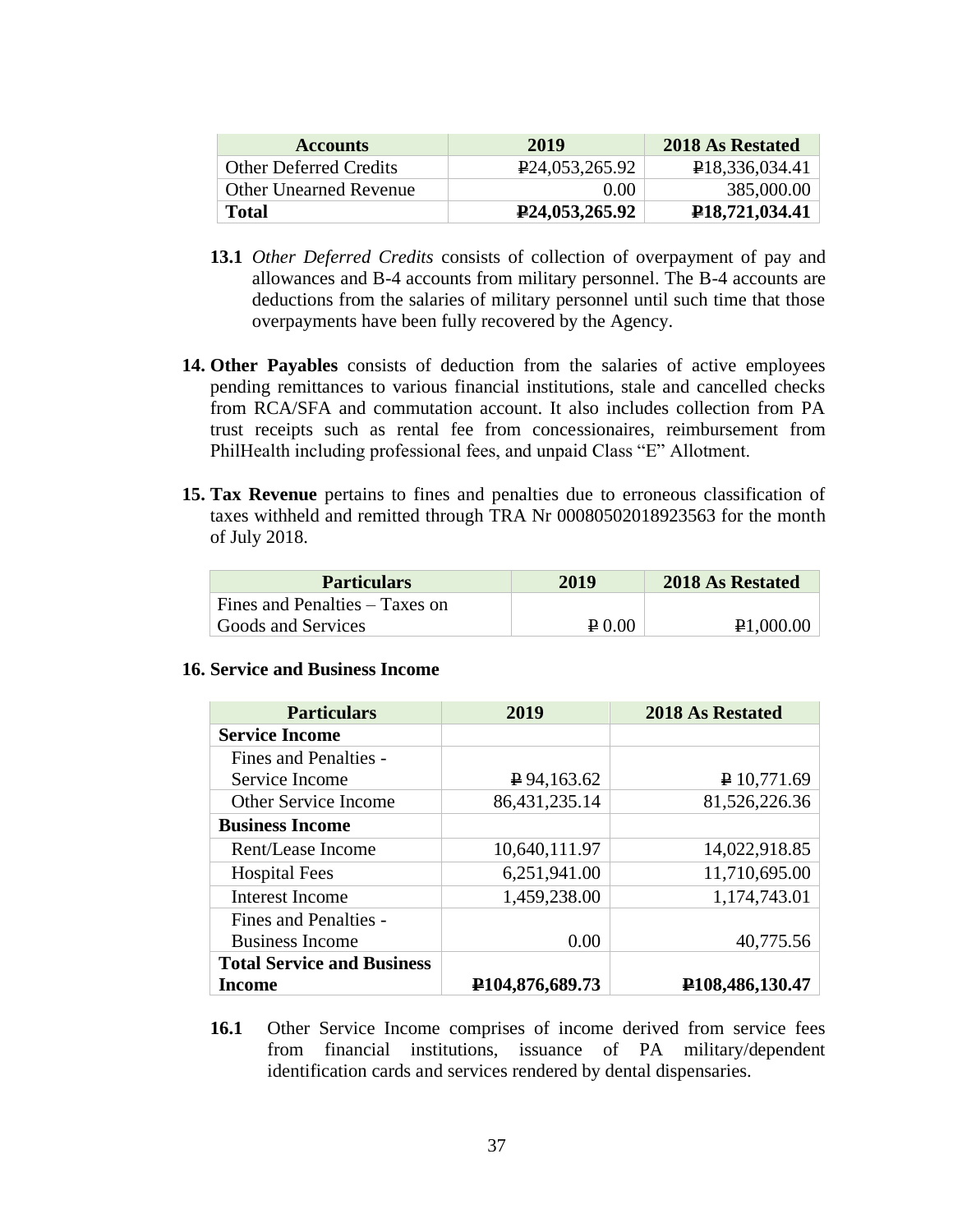- **16.2** Rent/Lease Income pertains to collection of rentals from transient facilities and business establishments within the camp premises.
- **16.3** Hospital Fees consists of collection of fees for services rendered by Army General Hospital to outpatients and collection from Philhealth.

#### **17. Shares, Grants and Donations**

| <b>Accounts</b>        | 2019                       | 2018 As Restated              |
|------------------------|----------------------------|-------------------------------|
| Income from Grants and |                            |                               |
| Donations in Cash      | $P_{0.00}$                 | $\vert P 39,400,765.20 \vert$ |
| Income from Grants and |                            |                               |
| Donations in Kind      | 2,865,549.00               | 175,000.00                    |
| Total                  | P <sub>2</sub> ,865,549.00 | P39,575,765.20                |

**17.1** The Income from Grants and Donations in Kind account for year 2019 consists of the cost of: (a) one (1) unit Kubota Tractor Model: M9540 with EN: 2JC3447 and CN: M9540D14309 amounting to P2,797,000.00 donated by the Department of Agriculture – Regional Field Office No 02 to 5nd Infantry Division; and (b) various equipment and semi-expendable items donated by AFPSLAI – GHQ Branch to  $51<sup>st</sup>$  EBde and  $52<sup>nd</sup>$  EBde amounting to P45,650.00 and P22,899.00, respectively.

#### **18. Personnel Services**

| <b>Accounts</b>                 | 2019                                | 2018 As Restated   |
|---------------------------------|-------------------------------------|--------------------|
| Salaries and Wages              | P <sub>38</sub> , 564, 713, 122. 70 | P36,460,417,383.37 |
| <b>Other Compensation</b>       | 31,737,413,621.00                   | 30,474,754,270.27  |
| Personnel Benefit               |                                     |                    |
| Contributions                   | 810,837,811.99                      | 771,901,031.66     |
| <b>Other Personnel Benefits</b> | 5,815,706,232.50                    | 4,722,887,038.33   |
| <b>Total</b>                    | P76,928,670,788.19                  | P72,429,959,723.63 |

#### **18.1** *Salaries and Wages*

| <b>Accounts</b>                 | 2019                  | 2018 As Restated      |
|---------------------------------|-----------------------|-----------------------|
| Basic Salary-Civilian           | P327,325,653.94       | $P$ 308,642,405.03    |
| Base Pay $-$                    |                       |                       |
| Military/Uniformed              |                       |                       |
| Personnel                       | 38, 237, 387, 468. 76 | 36, 151, 774, 978. 34 |
| <b>Total Salaries and Wages</b> | P38,564,713,122.70    | P36,460,417,383.37    |

**18.1.1** The implementation of the compensation adjustment for Civilian and Uniformed personnel resulted in the increase of Salaries and Wages and other personnel benefits. Likewise, the hiring of additional uniformed personnel to be assigned to Marawi and other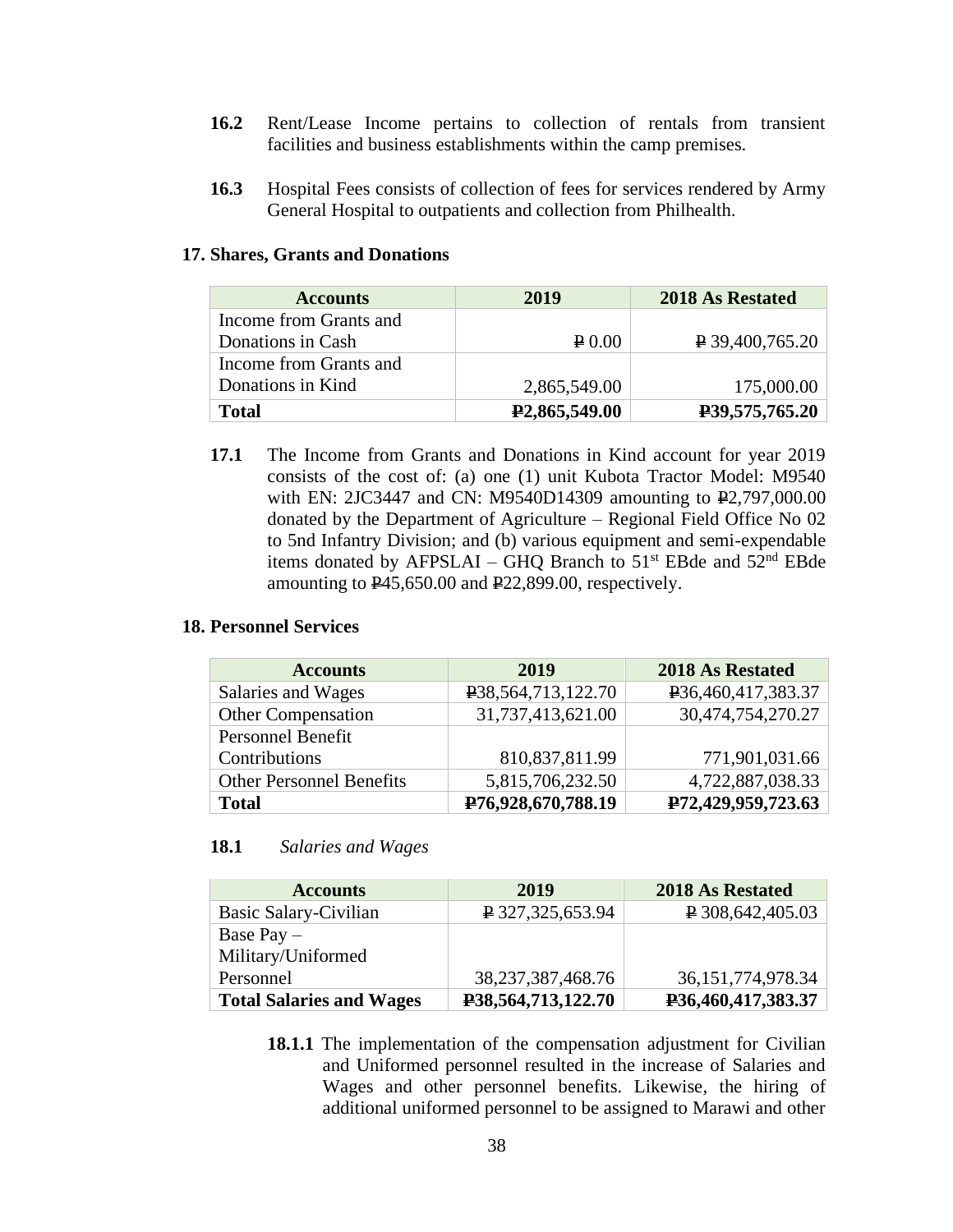conflict affected, and high-risk areas caused the increase in the accounts.

## **18.2** *Other Compensation*

| <b>Accounts</b>                     | 2019                           | <b>2018 As Restated</b>         |
|-------------------------------------|--------------------------------|---------------------------------|
| Personal Economic Relief            |                                |                                 |
| Allowance (PERA)                    | P <sub>2</sub> ,311,126,112.40 | $\overline{P}$ 2,200,045,187.73 |
| Representation Allowance (RA)       | 197,666.67                     | 240,000.00                      |
| Transportation Allowance (TA)       | 197,666.67                     | 240,000.00                      |
| Clothing/Uniform Allowance          | 388,704,831.17                 | 421,852,922.16                  |
| <b>Subsistence Allowance</b>        | 8,874,145,240.20               | 8,513,637,750.17                |
| Laundry Allowance                   | 38,245,952.34                  | 36,291,510.69                   |
| <b>Quarters Allowance</b>           | 503,125,285.40                 | 477,210,307.43                  |
| Honoraria                           | 732,796.80                     | 214,622.85                      |
| <b>Hazard Pay</b>                   | 1,274,758,900.47               | 891,283,197.03                  |
| Longevity Pay                       | 7,286,825,917.42               | 6,707,957,788.06                |
| Overtime Pay and Night Pay          | 1,580,104.91                   | 1,570,871.78                    |
| <b>Year End Bonus</b>               | 6,355,059,255.06               | 6,447,166,289.05                |
| Cash Gift                           | 498,546,500.00                 | 17,761,441.95                   |
| <b>Other Bonuses and Allowances</b> | 4,204,167,391.50               | 4,759,282,381.37                |
| <b>Total Other Compensation</b>     | P31,737,413,621.00             | P30,474,754,270.27              |

# **18.3** *Personnel Benefit Contributions*

| <b>Accounts</b>                 | 2019                     | <b>2018 As Restated</b>  |
|---------------------------------|--------------------------|--------------------------|
| Retirement and Life Insurance   |                          |                          |
| Premiums                        | $\sqrt{2}$ 39,120,865.71 | $\uparrow$ 36,026,401.22 |
| Pag-IBIG Contributions          | 115,651,157.10           | 106,849,244.38           |
| <b>PhilHealth Contributions</b> | 507,930,357.44           | 475,513,252.52           |
| <b>Employees Compensation</b>   |                          |                          |
| <b>Insurance Premiums</b>       | 118,301,519.74           | 107,426,170.54           |
| Provident/Welfare Fund          |                          |                          |
| Contributions                   | 29,833,912.00            | 46,085,963.00            |
| <b>Total Personnel Benefit</b>  |                          |                          |
| <b>Contributions</b>            | P810,837,811.99          | P771,901,031.66          |

# **18.4** Other *Personnel Benefits*

| <b>Accounts</b>                       | 2019                     | 2018 As Restated        |
|---------------------------------------|--------------------------|-------------------------|
| <b>Retirement Gratuity</b>            | P58,289,096.29           | $\sqrt{4}$ 6,888,823.44 |
| <b>Terminal Leave Benefits</b>        | 4,610,145,042.19         | 4,428,429,041.79        |
| <b>Other Personnel Benefits</b>       | 1,147,272,094.02         | 287,569,173.10          |
| <b>Total Other Personnel Benefits</b> | <b>P5,815,706,232.50</b> | P4,722,887,038.33       |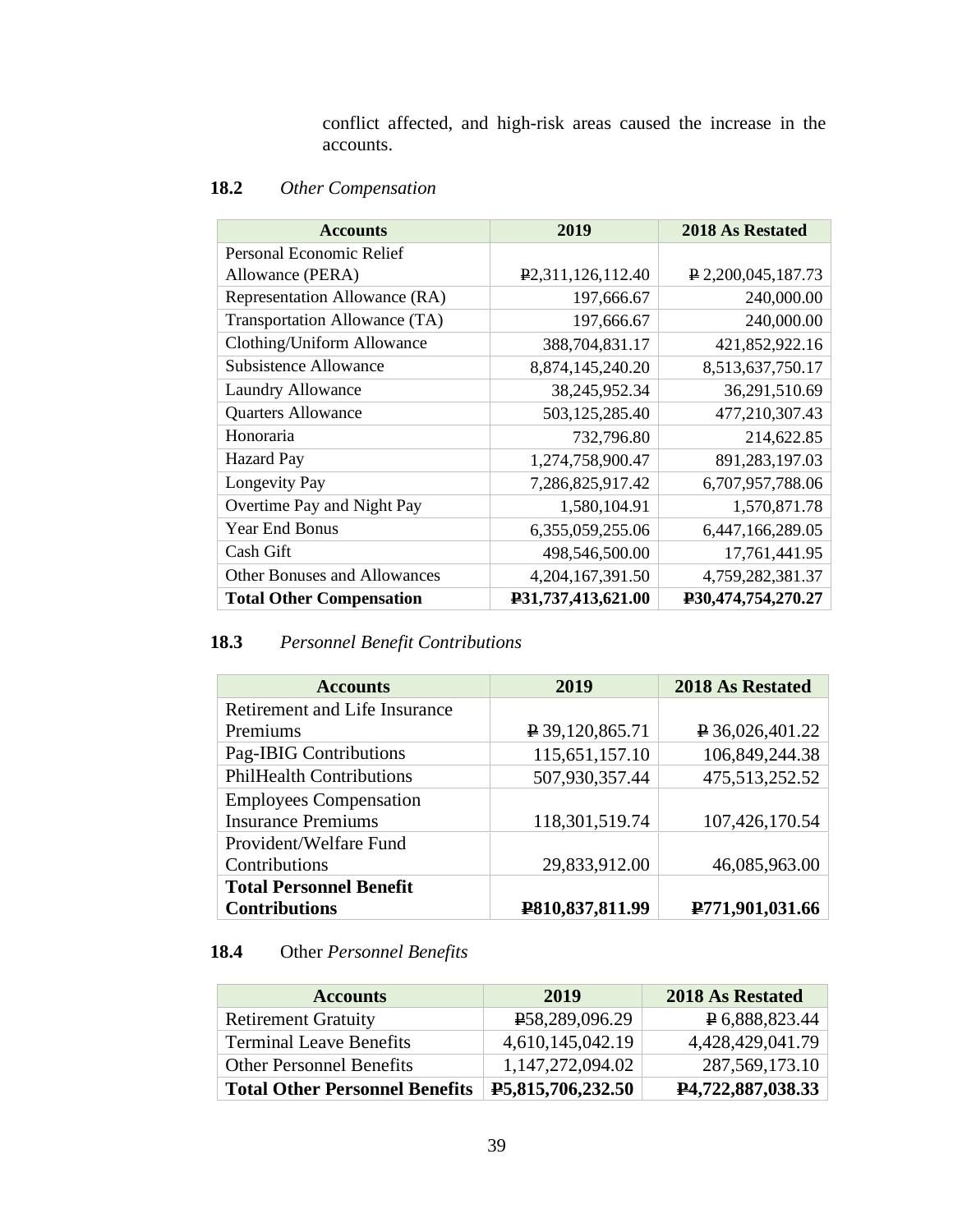# **19. Maintenance and Other Operating Expenses**

| <b>Accounts</b>                | 2019               | <b>2018 As Restated</b>   |
|--------------------------------|--------------------|---------------------------|
| <b>Traveling Expenses</b>      | $P$ 268,571,263.30 | $\sqrt{2}$ 256,720,062.30 |
| Training and Scholarship       |                    |                           |
| Expenses                       | 415,791,236.38     | 414,248,615.32            |
| <b>Supplies and Materials</b>  |                    |                           |
| Expenses                       | 2,888,809,472.28   | 4,307,289,601.89          |
| <b>Utility Expenses</b>        | 588,275,832.95     | 559,201,300.64            |
| Communication                  |                    |                           |
| Expenses                       | 121,876,524.27     | 108,223,006.35            |
| Awards/Rewards and             |                    |                           |
| Prizes                         | 1,887,769.00       | 3,935,905.00              |
| Survey, Research,              |                    |                           |
| <b>Exploration</b> and         |                    |                           |
| <b>Development Expenses</b>    | 2,095,000.00       | 3,021,253.54              |
| Confidential, Intelligence     |                    |                           |
| and Extraordinary              |                    |                           |
| Expenses                       | 444,000,000.00     | 444,000,000.00            |
| <b>Professional Services</b>   | 26,117,829.24      | 17,459,226.77             |
| <b>General Services</b>        | 5,733,387.84       | 8,070,094.90              |
| <b>Repairs and Maintenance</b> | 1,265,802,162.58   | 961,200,804.93            |
| Taxes, Insurance               |                    |                           |
| Premiums and Other             |                    |                           |
| Fees                           | 708,334,704.26     | 584,404,804.91            |
| Labor and Wages                | 64,168,202.89      | 72,810,550.23             |
| Other Maintenance and          |                    |                           |
| <b>Operating Expenses</b>      | 486,436,099.07     | 440,847,340.97            |
| <b>Total Maintenance and</b>   |                    |                           |
| <b>Other Operating</b>         |                    |                           |
| <b>Expenses</b>                | P7,287,899,484.06  | P8,181,432,567.75         |

# **19.1** *Traveling Expenses*

| <b>Accounts</b>                 | 2019                           | 2018 As Restated             |
|---------------------------------|--------------------------------|------------------------------|
| Traveling Expenses – Local      | P <sub>2</sub> 13,015,358.06   | P <sub>2</sub> 19,493,791.13 |
| Traveling Expenses - Foreign    | 55,555,905.24                  | 37,226,271.17                |
| <b>Total Traveling Expenses</b> | P <sub>268</sub> , 571, 263.30 | P256,720,062.30              |

**19.1.1** In Fiscal Year 2019, the Philippine Army conducted numerous international engagements purposively for the enhancement and capability development with other Armies in partnership with key International Defense and Security Stakeholders. Moreover, the increase in local travel is directly related to the consistent conduct of trainings, seminars, and operations of the different unit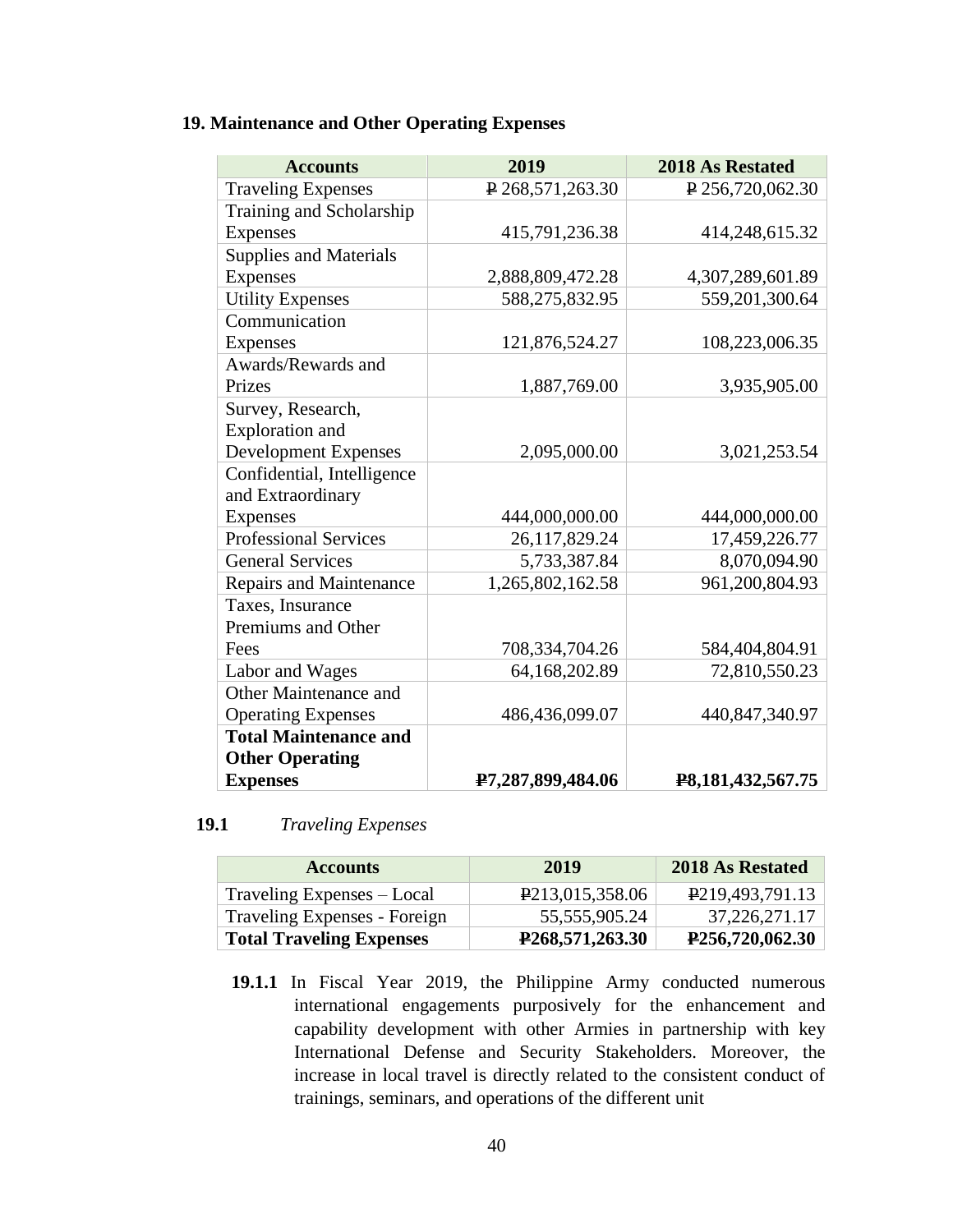### **19.2** *Training and Scholarship Expenses*

| <b>Accounts</b>             | 2019                           | 2018 As Restated |
|-----------------------------|--------------------------------|------------------|
| <b>Training Expenses</b>    | P <sub>415</sub> , 084, 048.87 | P413,094,646.29  |
| Scholarship                 |                                |                  |
| Grants/Expenses             | 707,187.51                     | 1,153,969.03     |
| <b>Total Training and</b>   |                                |                  |
| <b>Scholarship Expenses</b> | P415,791,236.38                | P414,248,615.32  |

# **19.3** *Supplies and Materials Expenses*

| <b>Accounts</b>                         | 2019                           | 2018 As Restated             |
|-----------------------------------------|--------------------------------|------------------------------|
| <b>Office Supplies Expenses</b>         | P123,414,711.33                | P <sub>140</sub> ,715,515.02 |
| <b>Accountable Forms Expenses</b>       | 388,440.00                     | 767,850.00                   |
| <b>Non-Accountable Forms Expenses</b>   | 3,002,710.00                   | 2,801,895.00                 |
| Animal/Zoological Supplies              |                                |                              |
| <b>Expenses</b>                         | 5,491,643.00                   | 4,655,309.50                 |
| <b>Food Supplies Expenses</b>           | 295,210.00                     | 3,702,129.42                 |
| <b>Welfare Goods Expenses</b>           | 250, 162, 823. 77              | 295,271,167.39               |
| Drugs and Medicines Expenses            | 51,792,202.92                  | 56,416,961.19                |
| Medical, Dental and Laboratory          |                                |                              |
| <b>Supplies Expenses</b>                | 74,529,940.78                  | 72,077,005.98                |
| Fuel, Oil and Lubricants Expenses       | 875,460,341.45                 | 1,012,221,484.97             |
| <b>Agricultural and Marine Supplies</b> |                                |                              |
| <b>Expenses</b>                         | 0.00                           | 10,000.00                    |
| Military, Police and Traffic            |                                |                              |
| <b>Supplies Expenses</b>                | 52,966,757.60                  | 923,979,199.46               |
| <b>Chemical and Filtering Supplies</b>  |                                |                              |
| <b>Expenses</b>                         | 2,525,862.50                   | 703,960.00                   |
| Semi-Expendable Machinery and           |                                |                              |
| <b>Equipment Expenses</b>               | 34,597,083.79                  | 23, 245, 757. 11             |
| Semi-Expendable Furniture,              |                                |                              |
| <b>Fixtures and Books Expenses</b>      | 3,833,961.60                   | 6,645,991.37                 |
| <b>Other Supplies and Materials</b>     |                                |                              |
| Expenses                                | 1,410,347,783.54               | 1,764,075,375.48             |
| <b>Total Supplies and Materials</b>     |                                |                              |
| <b>Expenses</b>                         | P <sub>2</sub> ,888,809,472.28 | P4,307,289,601.89            |

**19.3.1** The Supplies and Material Expenses for CY 2019 pertain to inventory consumptions for the current year only. Prior year's consumptions recorded under the Accumulated Surplus account were restated to conform with the CY 2019 FS presentation.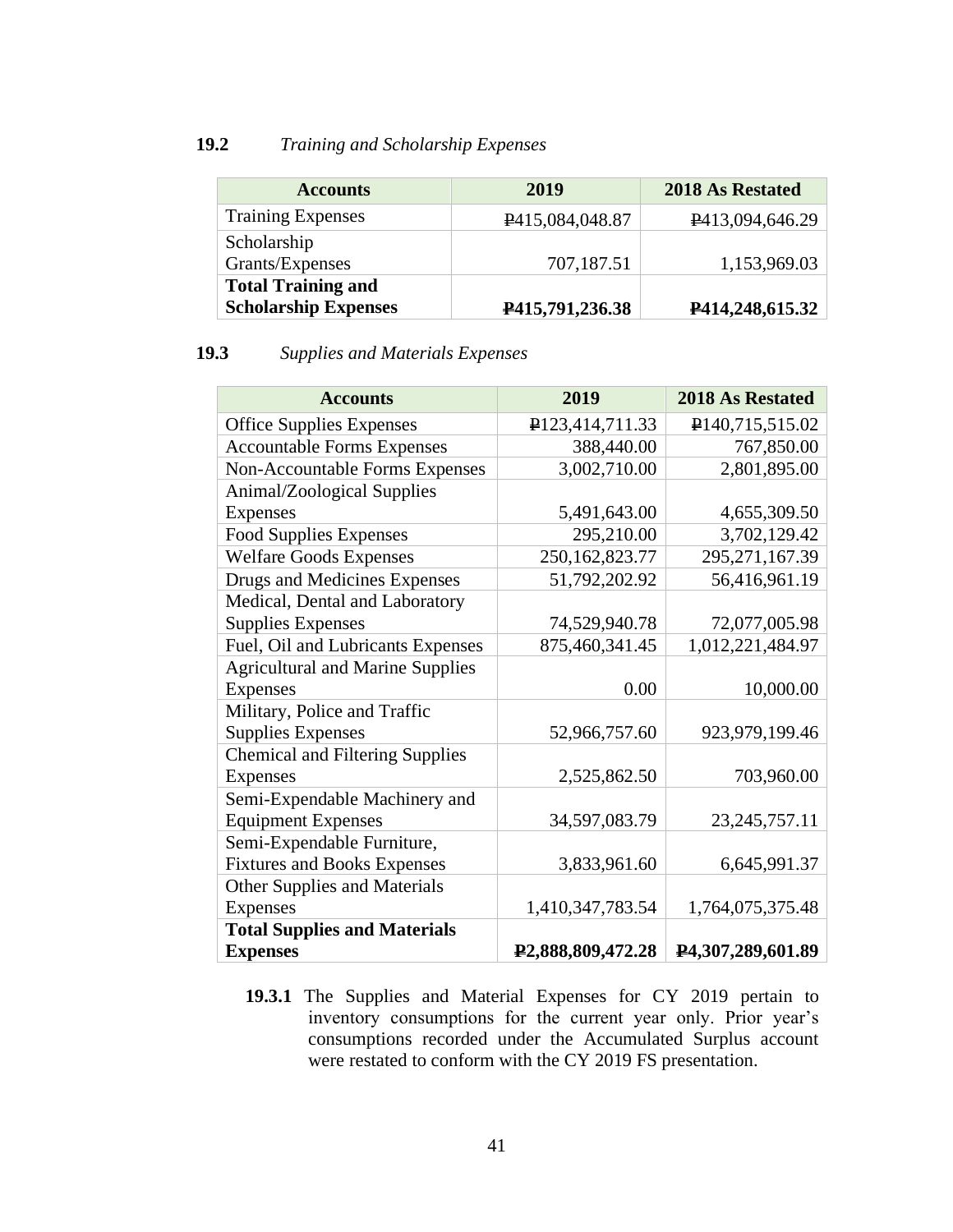# **19.4** *Utility Expenses*

| <b>Accounts</b>               | 2019                        | 2018 As Restated             |
|-------------------------------|-----------------------------|------------------------------|
| Water Expenses                | P <sub>134,791,480.41</sub> | P <sub>143,256</sub> ,765.92 |
| <b>Electricity Expenses</b>   | 453,484,352.54              | 415,944,534.72               |
| <b>Total Utility Expenses</b> | <b>P588,275,832.95</b>      | P559,201,300.64              |

**19.4.1.** The increase in the Electricity Expenses was brought about by the activation of several offices.

#### **19.5** *Communication Expenses*

| <b>Accounts</b>              | 2019                         | 2018 As Restated               |
|------------------------------|------------------------------|--------------------------------|
| Postage and Courier Services | $P$ 1,462,011.59             | P 1,544,571.31                 |
| <b>Telephone Expenses</b>    | 70,696,290.03                | 66,136,024.09                  |
| <b>Internet Subscription</b> |                              |                                |
| Expenses                     | 27,391,575.45                | 18,386,871.47                  |
| Cable, Satellite, Telegraph  |                              |                                |
| and Radio Expenses           | 22,326,647.20                | 22,155,539.48                  |
| <b>Total Communication</b>   |                              |                                |
| <b>Expenses</b>              | P <sub>121</sub> ,876,524.27 | P <sub>108</sub> , 223, 006.35 |

**19.5.1** The reported increase was primarily due to the increased demand and usage rate in internet connection as a means of communication with other units. It can be gleaned that the operations of the Philippine Army necessitate strong communication adding the challenge of connecting with geographically separated units.

## **19.6** *Awards/Rewards and Prizes*

| <b>Accounts</b>                 | 2019                       | 2018 As Restated |
|---------------------------------|----------------------------|------------------|
| <b>Awards/Rewards Expenses</b>  | P1,267,274.00              | P2,191,396.00    |
| Prizes                          | 620,495.00                 | 1,744,509.00     |
| <b>Total Awards/Rewards and</b> |                            |                  |
| <b>Prizes</b>                   | P <sub>1</sub> ,887,769.00 | P3,935,905.00    |

#### **19.7** *Survey, Research, Exploration and Development Expenses*

| <b>Accounts</b>        | 2019          | 2018 As Restated           |
|------------------------|---------------|----------------------------|
| <b>Survey Expenses</b> | P2,095,000.00 | P <sub>3</sub> ,021,253.54 |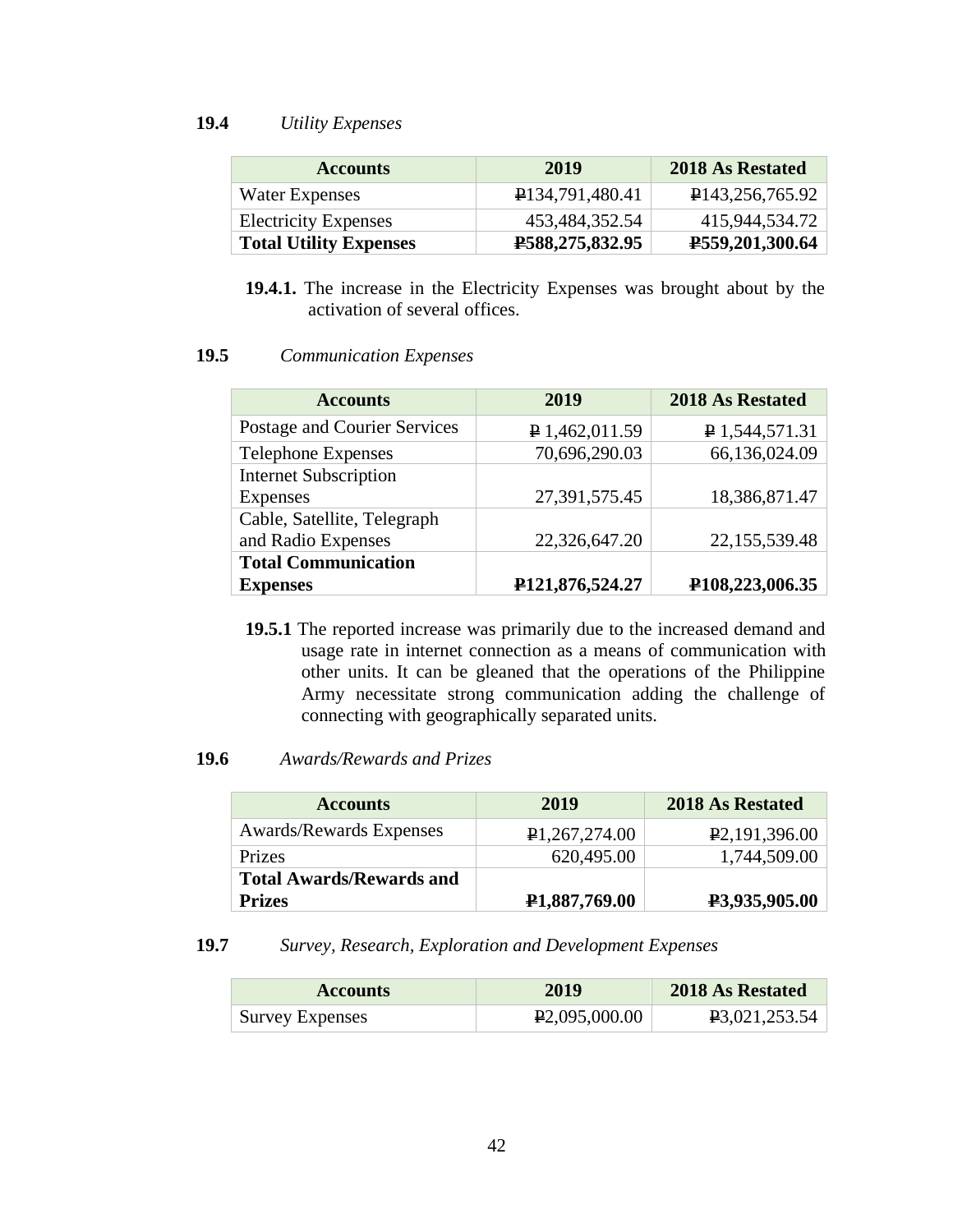# **19.8** *Confidential, Intelligence and Extraordinary Expenses*

| <b>Accounts</b>       | 2019            | 2018 As Restated   |
|-----------------------|-----------------|--------------------|
| Intelligence Expenses | P444,000,000.00 | $P$ 444,000,000.00 |

# **19.9** *Professional Expenses*

| <b>Accounts</b>                    | 2019                        | 2018 As Restated            |
|------------------------------------|-----------------------------|-----------------------------|
| Legal Services                     | $\sqrt{P}$ 1,576,045.89     | $P_{521,810.73}$            |
| <b>Auditing Services</b>           | 2,708,479.70                | 2,933,746.63                |
| <b>Consultancy Services</b>        | 56,120.00                   | 2,326,160.00                |
| <b>Other Professional Services</b> | 21,777,183.65               | 11,677,509.41               |
| <b>Total Professional Services</b> | P <sub>26</sub> ,117,829.24 | P <sub>17</sub> ,459,226.77 |

**19.9.1** Other Professional Services account consists of retainer fees of professionals, such as medical and dental doctors.

## **19.10** *General Services*

| <b>Accounts</b>                      | 2019          | 2018 As Restated |
|--------------------------------------|---------------|------------------|
| <b>Environment/Sanitary Services</b> | $P$ 35,245.00 | $P$ 79,975.00    |
| <b>Janitorial Services</b>           | 4,537,142.86  | 3,853,481.74     |
| <b>Security Services</b>             | 0.00          | 15,040.00        |
| <b>Other General Services</b>        | 1,160,999.98  | 4,121,598.16     |
| <b>Total General Services</b>        | P5,733,387.84 | P8,070,094.90    |

# **19.11** *Repair and Maintenance*

| <b>Accounts</b>                       | 2019              | 2018 As Restated |
|---------------------------------------|-------------------|------------------|
| Repairs and Maintenance-Land          |                   |                  |
| Improvements                          | $P$ 4,973,160.15  | P 7,643,319.43   |
| Repairs and Maintenance-              |                   |                  |
| <b>Infrastructure Assets</b>          | 19,341,806.22     | 13,748,141.13    |
| Repairs and Maintenance-              |                   |                  |
| <b>Buildings and Other Structures</b> | 618, 161, 033. 71 | 406, 497, 795.80 |
| Repairs and Maintenance-              |                   |                  |
| Machinery and Equipment               | 334,885,228.93    | 270,514,354.24   |
| Repairs and Maintenance-              |                   |                  |
| <b>Transportation Equipment</b>       | 280,129,909.12    | 255,576,221.29   |
| Repairs and Maintenance-              |                   |                  |
| <b>Furniture and Fixtures</b>         | 2,584,542.56      | 2,798,583.15     |
| Repairs and Maintenance-              |                   |                  |
| Semi-Expendable Machinery             |                   |                  |
| and Equipment                         | 5,462,955.00      | 3,833,605.89     |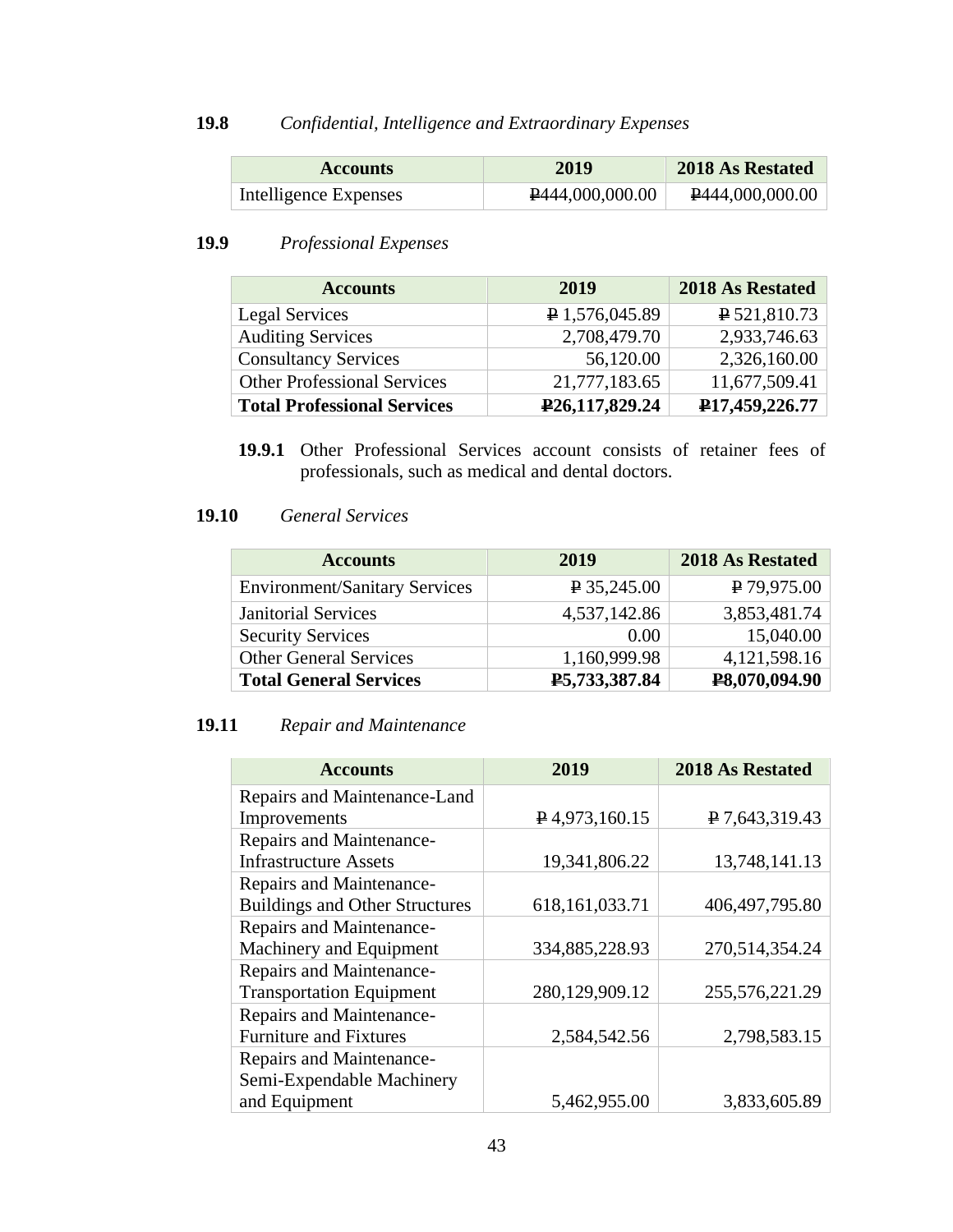| <b>Accounts</b>             | 2019                           | <b>2018 As Restated</b> |
|-----------------------------|--------------------------------|-------------------------|
| Repairs and Maintenance-    |                                |                         |
| Semi-Expendable Furniture   |                                |                         |
| and Fixtures                | 258,526.89                     | 574,566.00              |
| Repairs and Maintenance-    |                                |                         |
| Other Property, Plant and   |                                |                         |
| Equipment                   | 5,000.00                       | 14,218.00               |
| <b>Total Repairs and</b>    |                                |                         |
| <b>Maintenance Expenses</b> | P <sub>1</sub> ,265,802,162.58 | P961,200,804.93         |

**19.11.1** The increase in repair was primarily the effect of the normal depreciation process of assets. Moreover, the Command utilized the said funds in order to sustain the combat power and endurance across the depth of operating environment. With the intensified operations against internal and external threat, the Command's assets (mostly equipment and transportation) were extensively used that require certain repairs.

#### **19.12** *Taxes, Insurance Premiums and Other Fees*

| <b>Accounts</b>                | 2019                          | 2018 As Restated              |
|--------------------------------|-------------------------------|-------------------------------|
| Taxes, Duties and Licenses     | $\overline{P}$ 665,792,606.11 | $\overline{P}$ 553,465,225.72 |
| <b>Fidelity Bond Premiums</b>  | 8,155,020.00                  | 9,216,749.96                  |
| <b>Insurance Expenses</b>      | 34, 387, 078. 15              | 21,722,829.23                 |
| <b>Total Taxes, Insurance</b>  |                               |                               |
| <b>Premiums and Other Fees</b> | P708,334,704.26               | P584,404,804.91               |

**19.12.1** Taxes, Duties and Licenses account pertains to the required duties and taxes arising from the importation of various ordnance items consigned to Philippine Army for the procurement of ammunition, materiel and other assets.

#### **19.13** *Labor and Wages*

| <b>Accounts</b> | 2019                          | 2018 As Restated            |
|-----------------|-------------------------------|-----------------------------|
| Labor and Wages | P <sub>64</sub> , 168, 202.89 | P <sub>72</sub> ,810,550.23 |

#### **19.14** *Other Maintenance and Operating Expenses*

| <b>Accounts</b>                    | 2019           | 2018 As Restated  |
|------------------------------------|----------------|-------------------|
| <b>Advertising Expenses</b>        | $P_{6,000.00}$ | $P$ 580, 577.60   |
| Printing and Publication Expenses  | 11,057,425.91  | 17,957,502.72     |
| <b>Representation Expenses</b>     | 425,568,558.94 | 378, 736, 473. 43 |
| <b>Transportation and Delivery</b> | 32,316,623.12  | 20,974,577.32     |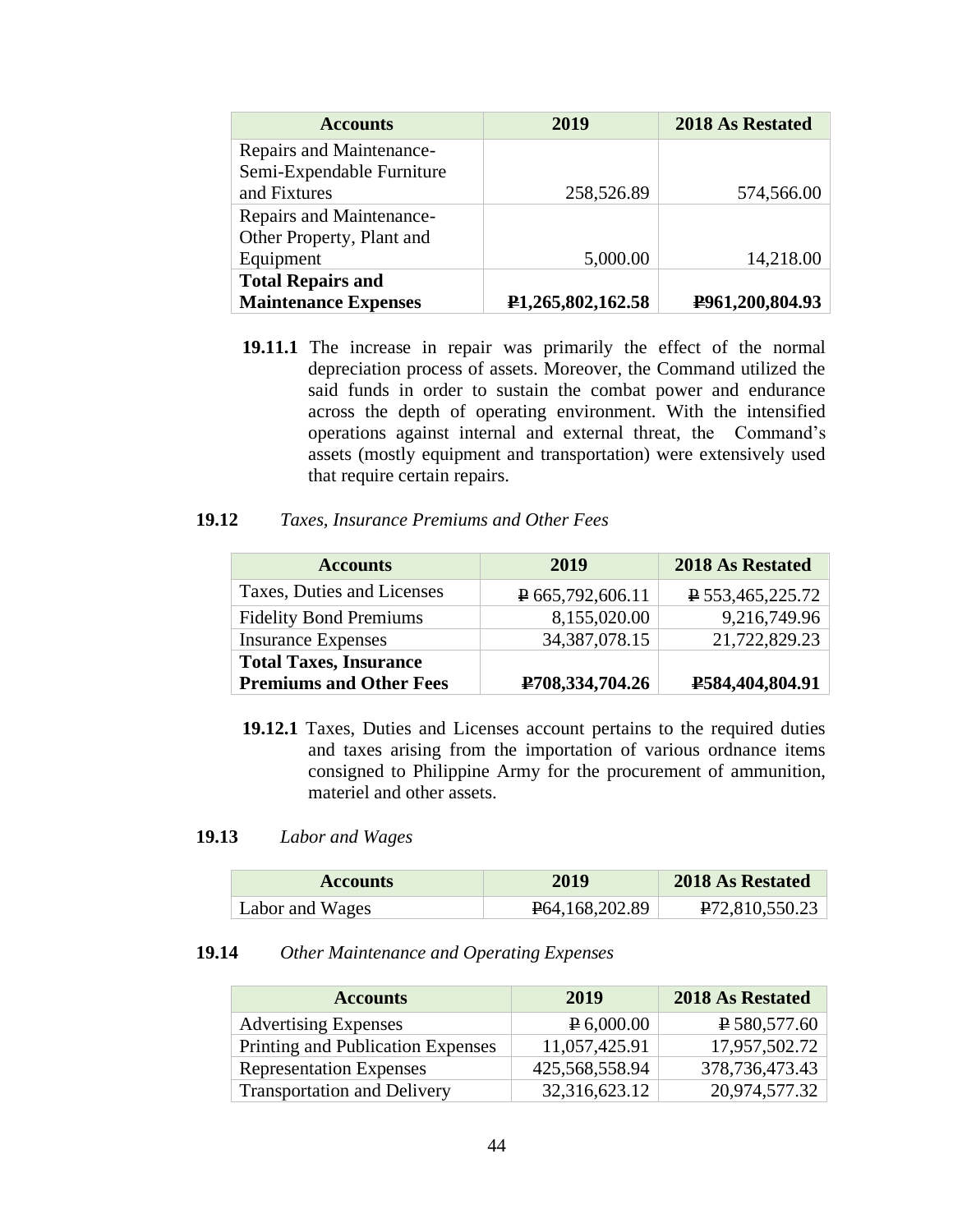| <b>Accounts</b>                        | 2019            | 2018 As Restated |
|----------------------------------------|-----------------|------------------|
| Expenses                               |                 |                  |
| Rent/Lease Expenses                    | 12,193,373.58   | 15,581,935.62    |
| Membership Dues and                    |                 |                  |
| Contributions to Organizations         | 63,795.00       | 67,340.00        |
| <b>Subscription Expenses</b>           | 1,670,531.02    | 2,443,349.39     |
| Donations                              | 0.00            | 50,000.00        |
| <b>Other Maintenance and Operating</b> |                 |                  |
| Expenses                               | 3,559,791.50    | 4,455,584.89     |
| <b>Total Other Maintenance and</b>     |                 |                  |
| <b>Operating Expenses</b>              | P486,436,099.07 | P440,847,340.97  |

**19.14.1** Aside from the usual fund utilization, the increase was primarily due to the implementation of targets pertaining to organization development which required intensified civil military operations Philippine Army-Wide. Moreover, FY 2019 provided a level up capability for territorial defense and enhanced combined arms capability which required representation and transportation.

## **20. Financial Expenses**

| <b>Accounts</b>     | 2019   | 2018 As Restated    |
|---------------------|--------|---------------------|
| <b>Bank Charges</b> | 297975 | P <sub>470.06</sub> |

#### **21. Non-Cash Expenses**

| <b>Particulars</b>                         | 2019              | <b>2018 As Restated</b> |  |  |
|--------------------------------------------|-------------------|-------------------------|--|--|
| <b>Depreciation/Impairment Loss/Losses</b> |                   |                         |  |  |
| Depreciation-Other Land                    |                   |                         |  |  |
| Improvements                               | $P$ 36,700,758.21 | P 37,976,737.76         |  |  |
| Depreciation-Infrastructure                |                   |                         |  |  |
| Assets                                     | 4,900,718.05      | 4,380,909.57            |  |  |
| Depreciation-Buildings and                 |                   |                         |  |  |
| <b>Other Structures</b>                    | 279,494,085.17    | 262,939,033.54          |  |  |
| Depreciation-Machinery and                 |                   |                         |  |  |
| Equipment                                  | 740,144,738.24    | 805,643,092.69          |  |  |
| Depreciation-Transportation                |                   |                         |  |  |
| Equipment                                  | 302,471,577.75    | 271,368,536.44          |  |  |
| Depreciation-Furniture, Fixtures           |                   |                         |  |  |
| and Books                                  | 921,130.31        | 809,855.79              |  |  |
| Depreciation-Other Property,               |                   |                         |  |  |
| <b>Plant Equipment</b>                     | 11,696,971.37     | 5,749,309.02            |  |  |
| <b>Impairment Loss</b>                     | 16,942,056.62     | 23,250,987.38           |  |  |
| <b>Total Non-Cash Expenses</b>             | P1,393,272,035.72 | P1,412,118,462.19       |  |  |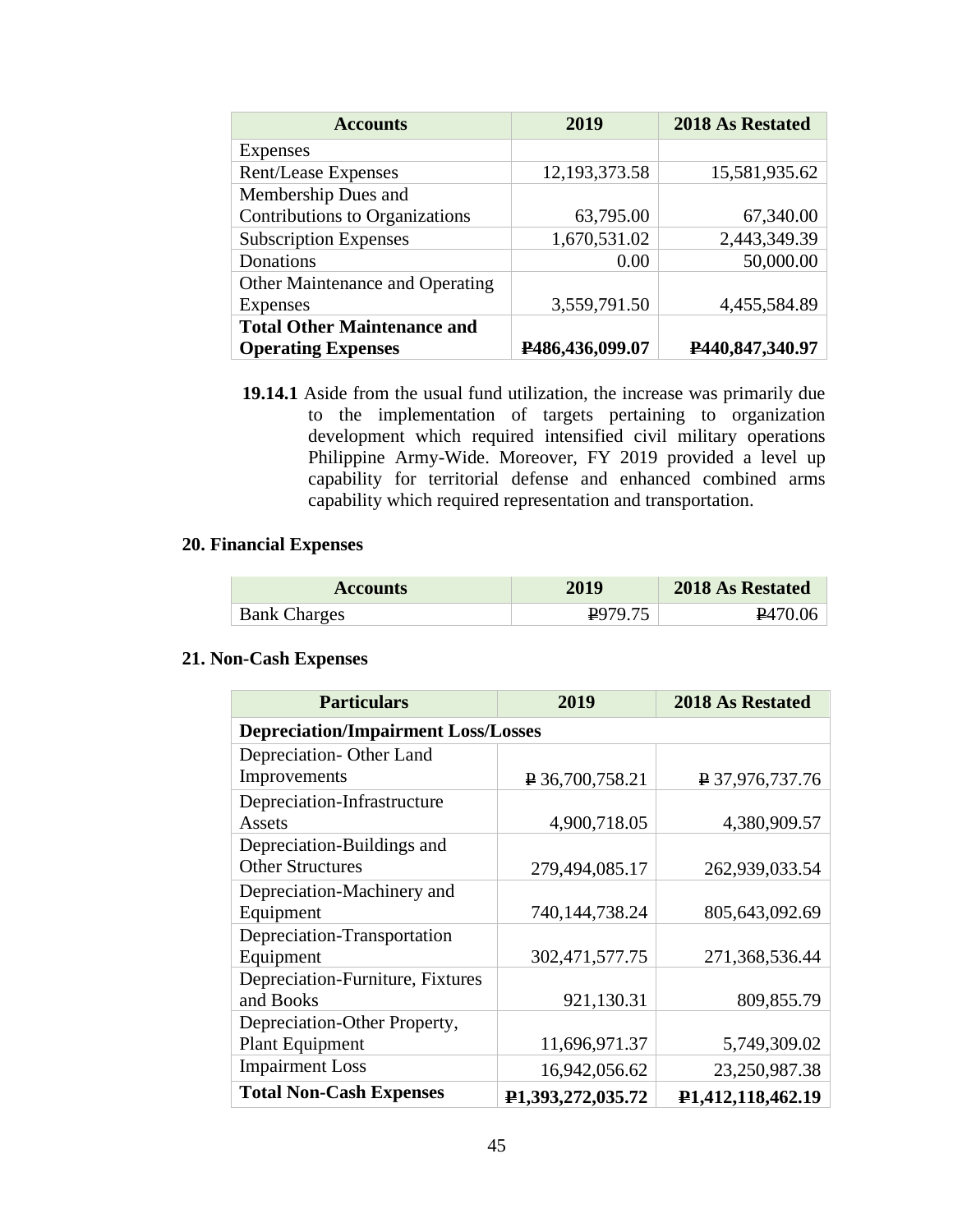# **22. Net Financial Assistance/Subsidy**

| <b>Particulars</b>                        | 2019               | 2018 As Restated   |
|-------------------------------------------|--------------------|--------------------|
| NCA received from DBM and GHQ             |                    |                    |
| Regular Agency                            | ¥89,367,362,724.00 | P83,923,261,921.30 |
| <b>BCDA</b>                               | 38,461,452.00      | 176,421,434.00     |
| <b>Trust and Other Receipts</b>           | 68,934,276.00      | 13,363,595.45      |
| Total                                     | 89,474,758,452.00  | 84,113,046,950.75  |
| <b>Add: Tax Remittance Advice</b>         |                    |                    |
| <b>Regular Agency</b>                     | 3,207,456,135.70   | 2,639,433,823.02   |
| <b>BCDA</b>                               | 0.00               | 0.00               |
| <b>Total Subsidy from National</b>        |                    |                    |
| Government                                | 92,682,214,587.70  | 86,752,480,773.77  |
| Less: Reversion of Unutilized NCA         |                    |                    |
| Regular Agency                            | 22,736,437.07      | 18,552,908.04      |
| <b>BCDA</b>                               | 2.08               | 240,277.51         |
| <b>Trust and Other Receipts</b>           | 0.00               | 3,149,931.50       |
| <b>Total Reversion</b>                    | 22,736,439.15      | 21,943,117.05      |
| Sub-total                                 | 92,659,478,148.55  | 86,730,537,656.72  |
| Adjustments                               | 377,269,254.15     | 564,494,975.57     |
| <b>Net Subsidy from National</b>          |                    |                    |
| Government                                | 93,036,747,402.70  | 87,295,032,632.29  |
| Subsidy from Central Office               | 928,460,739.27     | 494,788,364.04     |
| <b>Subsidy from Other National</b>        |                    |                    |
| <b>Government Agencies</b>                | 210,194.00         | 0.00               |
| <b>Subsidy to NGAs</b>                    | 0.00               | (5,217,558.98)     |
| <b>Subsidy to Operating Units</b>         | (1,845,039,760.33) | (1,094,200,318.93) |
| Subsidies-Others                          | (888, 921, 780.00) | (1,310,413,444.40) |
| <b>Total Financial Assistance/Subsidy</b> | P91,231,456,795.64 | P85,379,989,674.02 |

**22.1** Subsidy from Other National Government Agency account pertains to receipt of 50 bottles sevoflurane 250ml and 50 amps. Bupivacaine 0.5 percent 4ml with 8 percent dextrose from Department of Health - Central Office delivered to Army General Hospital last March 01, 2019.

# **23. Other Non-Operating Income**

| <b>Particulars</b>                              | 2019            | 2018 As Restated             |
|-------------------------------------------------|-----------------|------------------------------|
| <b>Sale of Unserviceable</b><br><b>Property</b> |                 |                              |
| <b>HPA and Post Units</b>                       | $\sqrt{2}$ 0.00 | $\vert P 2,736,000.00 \vert$ |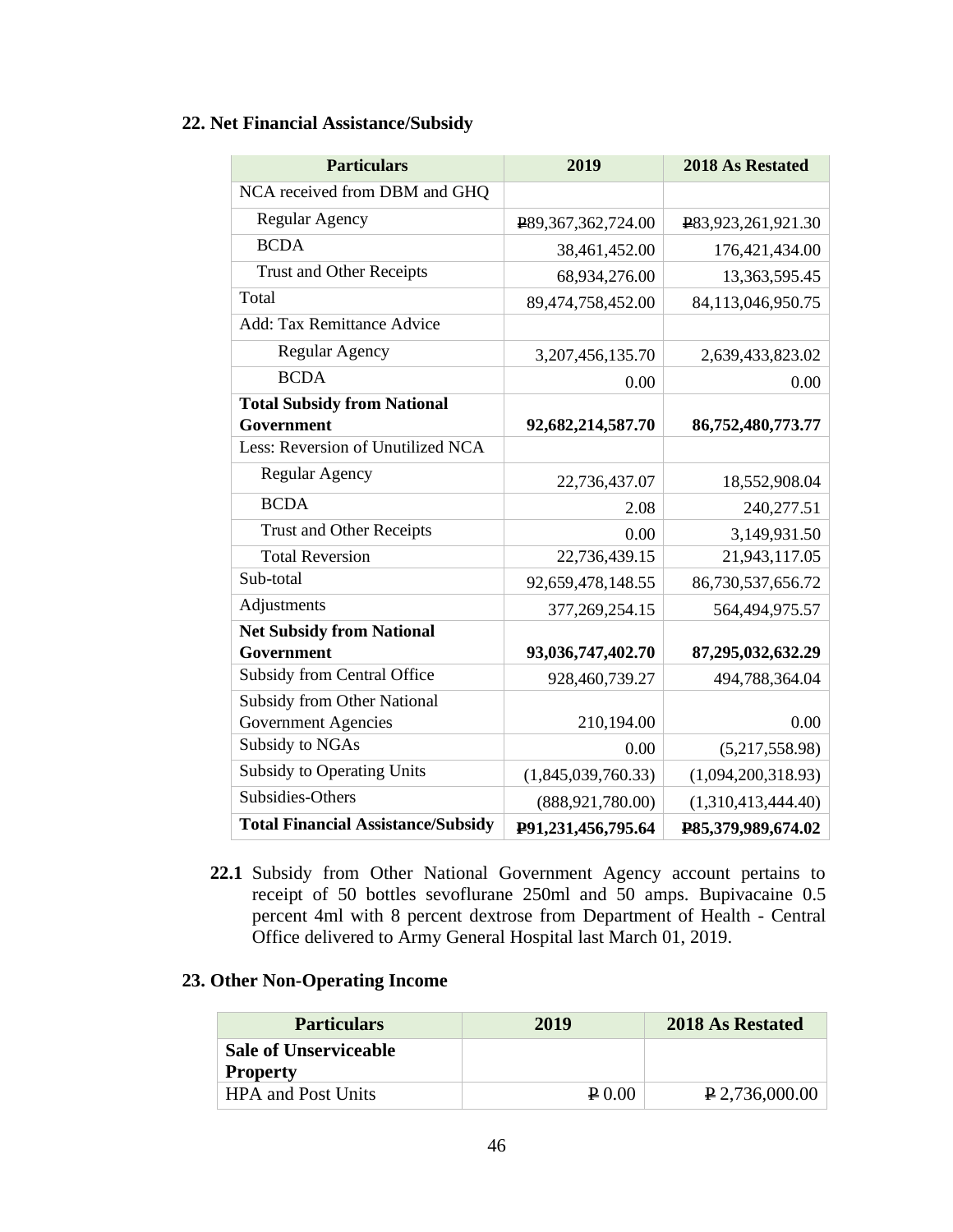| <b>Particulars</b>          | 2019                        | 2018 As Restated |
|-----------------------------|-----------------------------|------------------|
| <b>Miscellaneous Income</b> |                             |                  |
| Miscellaneous Income        | 71,700,481.86               | 30,583,972.33    |
| <b>Total</b>                | P <sub>71</sub> ,700,481.86 | P33,319,972.33   |

# **24. Gains**

| <b>PA Unit</b>            | 2019                          | 2018 As Restated          |
|---------------------------|-------------------------------|---------------------------|
| $5th$ ID                  | $P_{14.97}$                   | $P$ 16.08                 |
| $7th$ ID                  | 2,228,800.00                  | 72,380.28                 |
| MID/TRADOC                | 2,970.00                      | 190.89                    |
| <b>HPA</b> and Post Units | 0.00                          | 30,400.67                 |
| <b>Total</b>              | P <sub>2</sub> , 231, 784. 97 | P <sub>102</sub> , 987.92 |

# **25. Loss of Asset**

| <b>PA Unit</b>            | 2019               | 2018 As Restated |
|---------------------------|--------------------|------------------|
| $3rd$ ID                  | $\sqrt{25,502.80}$ | $P$ 9,751.73     |
| $5^{\text{th}}$ ID        | 314,190.82         | 429,129.70       |
| $6th$ ID                  | 3,471.00           | 0.00             |
| $7th$ ID                  | 18,212.23          | 715.50           |
| $9th$ ID                  | 217,969.86         | 0.00             |
| <b>HPA</b> and Post Units | 0.00               | 69,413.90        |
| <b>Total</b>              | P579,346.71        | P509,010.83      |

# **26. Adjustments on Accumulated Surplus**

| <b>Particulars</b>     | <b>Debit</b>                                                          | <b>Credit</b>    | <b>Balance</b>     |  |  |
|------------------------|-----------------------------------------------------------------------|------------------|--------------------|--|--|
| a. Prior Period Errors |                                                                       |                  |                    |  |  |
| Unrecorded             |                                                                       |                  |                    |  |  |
| Income/Expenses        |                                                                       |                  | 0.00               |  |  |
| Other Adjustments      |                                                                       |                  | 0.00               |  |  |
| <b>Total</b>           | 0.00                                                                  | 0.00             | 0.00               |  |  |
|                        | b. Adjustment of Net Revenue recognized Directly in Net Assets/Equity |                  |                    |  |  |
| Closing of             |                                                                       |                  |                    |  |  |
| Treasury/Deposit       |                                                                       |                  |                    |  |  |
| <b>Accounts</b>        | 736,370,082.51                                                        |                  | (736,370,082.51)   |  |  |
| Other Adjustments      | 0.00                                                                  | 132,300,432.87   | 132,300,432.87     |  |  |
| <b>Total</b>           | 736,370,082.51                                                        | 132,300,432.87   | (604,069,649.64)   |  |  |
| Surplus/(Deficit)      |                                                                       |                  |                    |  |  |
| for the Period         |                                                                       | 5,802,708,666.77 | 5,802,708,666.77   |  |  |
| c. Others              |                                                                       |                  |                    |  |  |
| Adjustments of         |                                                                       |                  |                    |  |  |
| Property, Plant, and   |                                                                       |                  |                    |  |  |
| Equipment and other    | 994, 545, 812. 16                                                     |                  | (994, 545, 812.16) |  |  |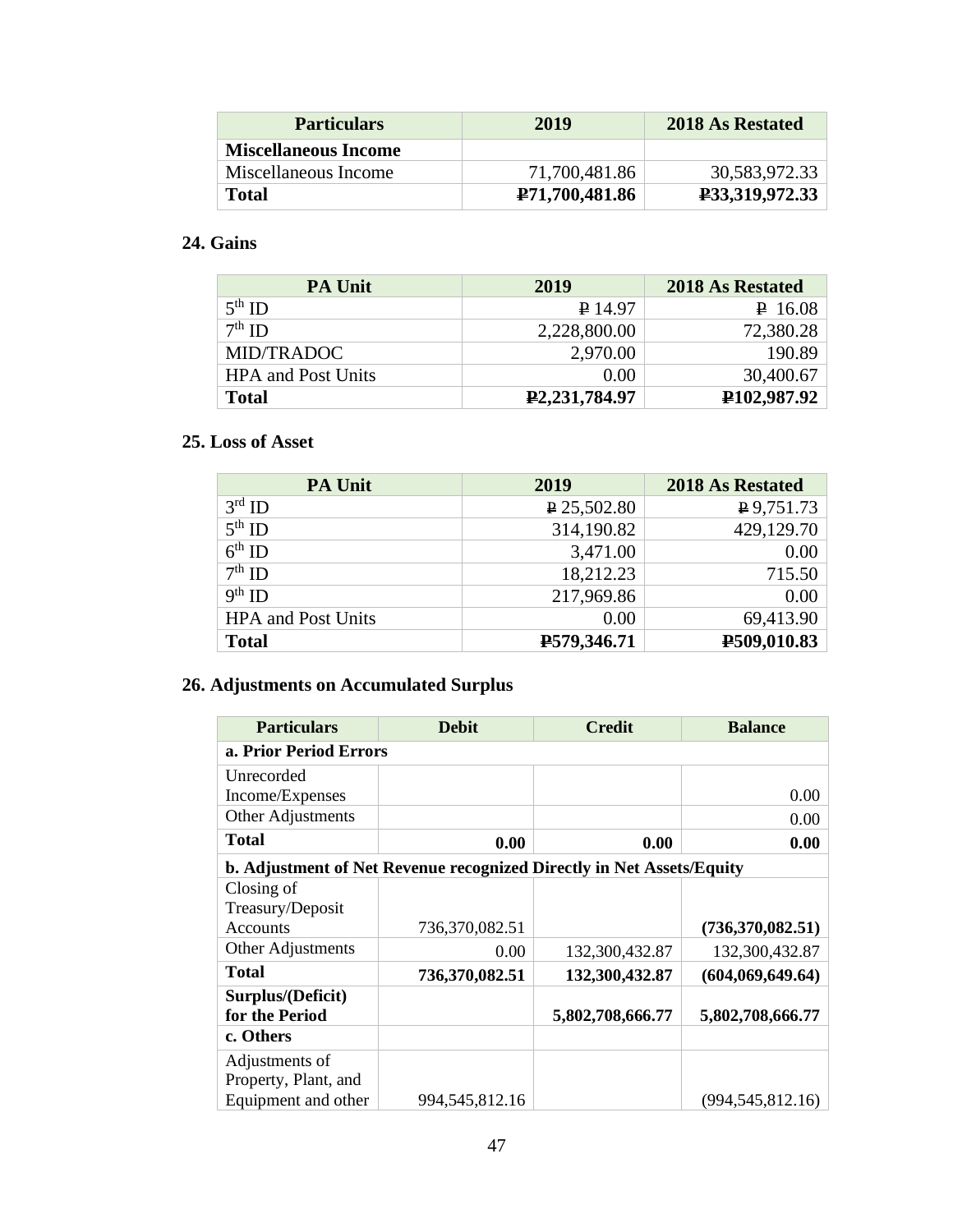| <b>Particulars</b>  | <b>Debit</b>                   | <b>Credit</b>                                                       | <b>Balance</b> |
|---------------------|--------------------------------|---------------------------------------------------------------------|----------------|
| various adjustments |                                |                                                                     |                |
| <b>Total</b>        | P <sub>1</sub> ,730,915,894.67 | $\vert$ <b>P</b> 5,935,009,099.64 $\vert$ <b>P</b> 4,204,093,204.97 |                |

# **27. Adjustments on Cash Flows consist of the following:**

| <b>Particulars</b>                                  | 2019                            | <b>2018 As Restated</b>             |
|-----------------------------------------------------|---------------------------------|-------------------------------------|
| <b>Adjustment on Cash Inflows</b>                   |                                 |                                     |
| <b>Restoration of Cash for Unreleased</b>           |                                 |                                     |
| Checks                                              | $\sqrt{P}0.00$                  | P273,939.27                         |
| <b>Restoration of Cash for</b>                      |                                 |                                     |
| Cancelled/Lost/Stale Checks/ADA                     | 3,508,097.45                    | 16,086,530.02                       |
| Reversal of Unused NCA for Special                  |                                 |                                     |
| Account and Trust Receipts Fund                     | 0.00                            | 3,529,533.77                        |
| Other adjustments-Inflow                            | 17,906,543,955.79               | 17,126,764,854.90                   |
| <b>Total Adjustments on Cash</b>                    |                                 |                                     |
| <b>Inflows</b>                                      | P <sub>17,910,052,053.24</sub>  | P <sub>17</sub> ,146,654,857.96     |
|                                                     |                                 |                                     |
| <b>Adjustment on Cash Outflows</b>                  |                                 |                                     |
| Reversing entry for unreleased                      |                                 |                                     |
| checks in previous year                             | 273,939.27                      | 0.00                                |
| Closing of Cash-Treasury/Agency                     |                                 |                                     |
| Deposit Regular                                     | 736,370,082.51                  | 73,075,257.28                       |
| Other adjustments-Outflow                           | 18,877,696,601.77               | 17,240,297,348.10                   |
| <b>Total Adjustments on Cash</b><br><b>Outflows</b> | P <sub>19</sub> ,614,340,623.55 | P <sub>17</sub> , 313, 372, 605. 38 |

**27.1** The Other adjustments – inflow and outflow pertains to Receipt of Notice of Transfer of Cash Allocation (NTCAs) by the different Army Field Accounting Units, Issuance of Notice of Transfer of Allocation (NTAs) to the different Field Accounting Units and adjustments on the erroneous usage of Cash Accounts.

#### **28. Status of Allotments, Obligations and Balances**

| <b>Expense Class</b>           | <b>Allotment</b><br><b>Received</b> | <b>Obligation</b>   | <b>Unobligated</b><br><b>Balances</b> |
|--------------------------------|-------------------------------------|---------------------|---------------------------------------|
| <b>Regular Fund</b>            |                                     |                     |                                       |
| <b>Personnel Services</b>      | P74,478,451,980.00                  | P 74,478,451,959.55 | $P$ 20.45                             |
| Maintenance and Other          |                                     |                     |                                       |
| <b>Operating Expenses</b>      | 12,552,928,000.00                   | 11747567481.85      | 805, 360, 518.15                      |
| Capital Outlay                 | 3,514,702,000.00                    | 1,154,921,639.00    | 2,359,780,361.00                      |
| <b>Total Regular Fund</b>      | 90,546,081,980.00                   | 87,380,941,080.40   | 3,165,140,899.60                      |
| <b>Automatic Appropriation</b> |                                     |                     |                                       |
| RLIP (PS)                      | 37,187,000.00                       | 37,187,000.00       | 0.00                                  |
| Customs, Duties and            |                                     |                     |                                       |
| Taxes (MOOE)                   | 653,608,325.00                      | 653,608,325.00      | 0.00                                  |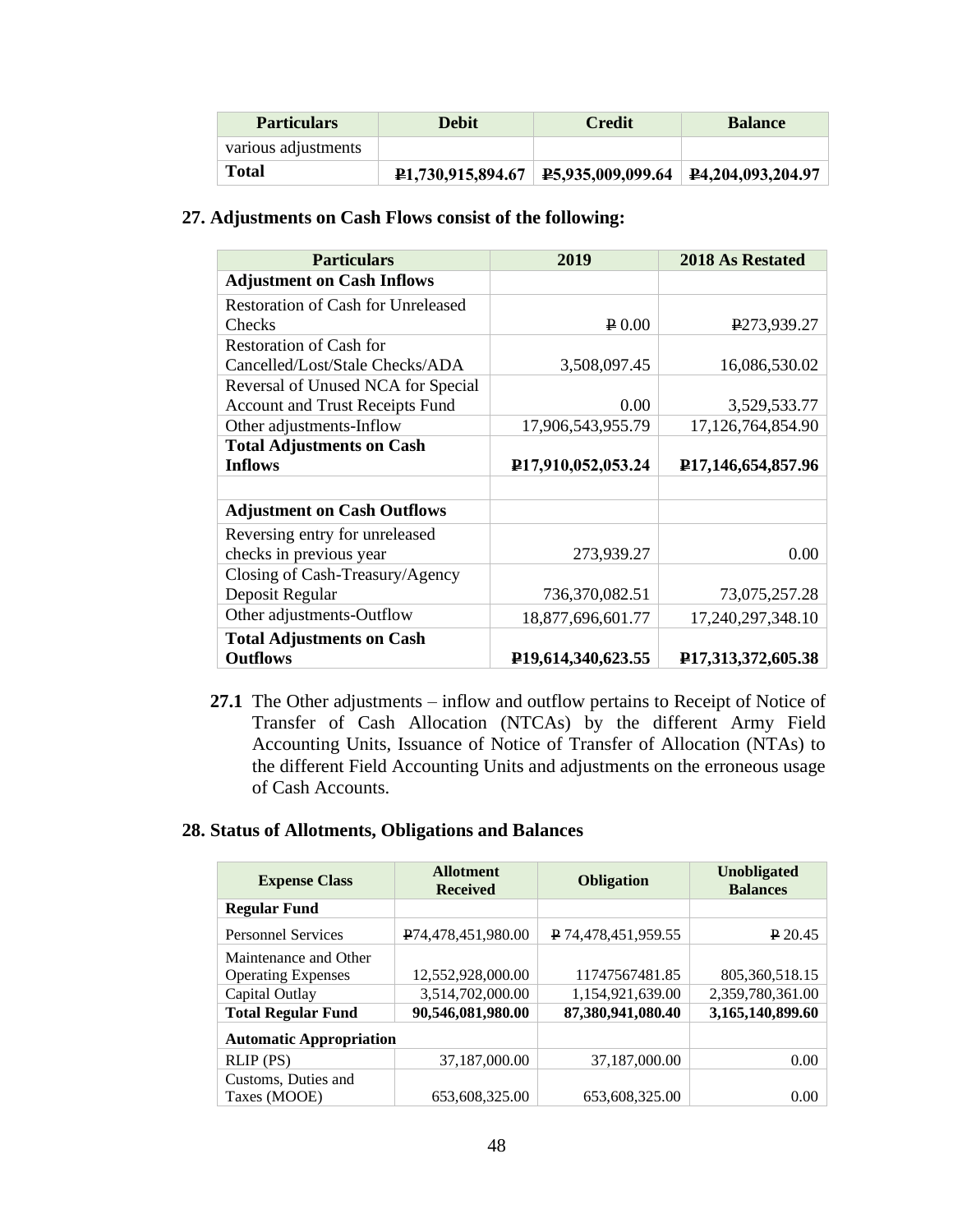| <b>Expense Class</b>             | <b>Allotment</b><br><b>Received</b> | <b>Obligation</b>   | <b>Unobligated</b><br><b>Balances</b> |
|----------------------------------|-------------------------------------|---------------------|---------------------------------------|
| <b>Total Automatic</b>           |                                     |                     |                                       |
| <b>Appropriation</b>             | 690,795,325.00                      | 690,795,325.00      | 0.00                                  |
| <b>Special Purpose Fund</b>      |                                     |                     |                                       |
| Misc. Personnel Benefit          |                                     |                     |                                       |
| Fund                             | 1,372,153,488.00                    | 1,372,153,488.00    | 0.00                                  |
| Pension and Gratuity             |                                     |                     |                                       |
| Fund                             | 2,181,818,457.00                    | 2,181,732,912.18    | 85,544.82                             |
| <b>Total Special Purpose</b>     |                                     |                     |                                       |
| Fund                             | 3,553,971,945.00                    | 3,553,886,400.18    | 85,544.82                             |
| <b>Continuing Appropriations</b> |                                     |                     |                                       |
| <b>Regular Appropriations</b>    |                                     |                     |                                       |
| Maintenance and Other            |                                     |                     |                                       |
| <b>Operating Expenses</b>        | 1,357,105,436.05                    | 1,357,105,436.05    | 0.00                                  |
| Capital Outlay                   | 482, 832, 578. 25                   | 482, 832, 578. 25   | 0.00                                  |
| <b>Special Purpose Fund</b>      |                                     |                     |                                       |
| Contingent Fund -                |                                     |                     |                                       |
| <b>MOOE</b>                      | 494,266,974.48                      | 494,266,974.48      | 0.00                                  |
| Contingent Fund -                |                                     |                     |                                       |
| Capital Outlay                   | 86,523,996.00                       | 86,523,996.00       | 0.00                                  |
| <b>Calamity Fund</b>             | 42,756,408.85                       | 345,000.00          | 42,411,408.85                         |
| <b>Total Continuing</b>          |                                     |                     |                                       |
| <b>Appropriations</b>            | 2,463,485,393.63                    | 2,421,073,984.78    | 42,411,408.85                         |
| <b>Total BCDA Fund</b>           | 90,359,064.00                       | 4,757,721.00        | 85,601,343.00                         |
| <b>Grand Total</b>               | P97,344,693,707.63                  | P9S4,051,454,511.36 | P3,293,239,196.27                     |

**29.** The Comparative Financial Statements for the year 2018-2019 was restated to reflect the correction of errors pertaining to recognition in the year of occurrence of unrecognized income for interest earned, recognition of constructive receipt of Notice of Cash Allocation (NCA) for Tax Remittance Advice (TRA) and expenses for prior year depreciation, setup of prior year payable accounts for PS and MOOE claims, transfer of prior year inventories, liquidation of prior year cash advances, prior year liquidation/issuance of inventories, and refund of prior year overpayment of pay and allowances affecting nominal accounts.

The effects of the aforementioned accounting errors in the balances of the 2018 income and expenses are presented in the table below:

|                            | (in Philippine Pesos) |                                                   |                                 |                |
|----------------------------|-----------------------|---------------------------------------------------|---------------------------------|----------------|
| <b>ACCOUNTS</b>            | <b>2018 Balances</b>  | <b>Effect of</b><br><b>Errors</b><br>(Over) Under | 2018 Restated<br><b>Balance</b> | <b>REMARKS</b> |
| Cash-Collecting Officer    | P 119,990.24          |                                                   | P 119,990.24                    |                |
| Cash in Bank-Local         |                       |                                                   |                                 |                |
| Currency, Current          |                       |                                                   |                                 |                |
| <b>Account</b>             | 2,251,506,270.23      |                                                   | 2,251,506,270.23                |                |
| Cash-Treasury/Agency       |                       |                                                   |                                 |                |
| Deposit, Trust             | 295,220,884.08        | ۰                                                 | 295,220,884.08                  |                |
| <b>Accounts Receivable</b> | 21.224.990            | ۰                                                 | 21.224.99                       |                |
| Due from National          |                       |                                                   |                                 |                |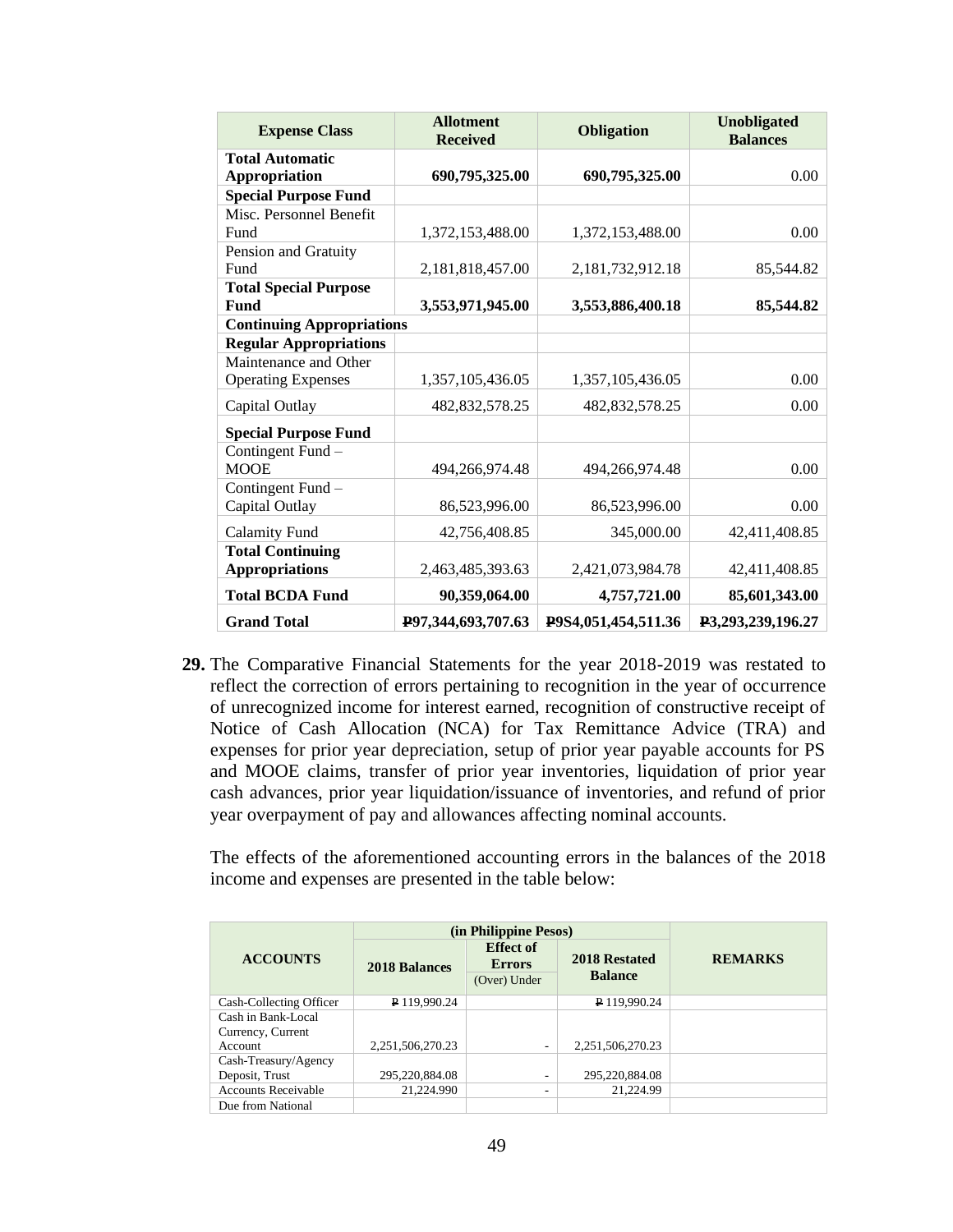| (in Philippine Pesos)                          |                      |                          |                      |                |
|------------------------------------------------|----------------------|--------------------------|----------------------|----------------|
|                                                |                      | <b>Effect</b> of         |                      |                |
| <b>ACCOUNTS</b>                                | <b>2018 Balances</b> | <b>Errors</b>            | 2018 Restated        | <b>REMARKS</b> |
|                                                |                      | (Over) Under             | <b>Balance</b>       |                |
|                                                |                      |                          |                      |                |
| Government Agencies<br>Due from Government-    | 383,070,470.56       | ٠                        | 383,070,470.56       |                |
| Owned and/or                                   |                      |                          |                      |                |
| <b>Controlled Corporations</b>                 | 6,538,445,724.76     | $\overline{a}$           | 6,538,445,724.76     |                |
| Due from Bureaus                               | 1,196,000.00         |                          | 1,196,000.00         |                |
| Due from Operating                             |                      |                          |                      |                |
| Units                                          | 330,220,420.31       | $\overline{\phantom{a}}$ | 330,220,420.31       |                |
| Due from Other Funds                           | 15,974.62            | $\overline{a}$           | 15,974.62            |                |
| Receivables-                                   |                      |                          |                      |                |
| Disallowances/                                 |                      |                          |                      |                |
| Charges                                        | 11,303,251.79        |                          | 11,303,251.79        |                |
| Due from Officers and                          |                      |                          |                      |                |
| Employees                                      | 13,588,925.36        |                          | 13,588,925.36        |                |
| <b>Other Receivables</b>                       | 246,481,036.22       | $\overline{a}$           | 246,481,036.22       |                |
| Allowance for                                  |                      |                          |                      |                |
| Impairment-Other                               |                      |                          |                      |                |
| Receivables<br><b>Office Supplies</b>          | 35,872,168.27        |                          | 35,872,168.27        |                |
| Inventory                                      | 154,983,058.21       |                          | 154,983,058.21       |                |
| Accountable Forms,                             |                      |                          |                      |                |
| <b>Plates and Stickers</b>                     |                      |                          |                      |                |
| Inventory                                      | 4,200.00             |                          | 4,200.00             |                |
| Drugs and Medicines                            |                      |                          |                      |                |
| Inventory                                      | 16,315,027.88        |                          | 16,315,027.88        |                |
| Medical, Dental and                            |                      |                          |                      |                |
| <b>Laboratory Supplies</b>                     |                      |                          |                      |                |
| Inventory                                      | 21,560,292.09        | ٠                        | 21,560,292.09        |                |
| Fuel, Oil and Lubricants                       |                      |                          |                      |                |
| Inventory                                      | 1,184,853,041.60     | $\overline{\phantom{0}}$ | 1,184,853,041.60     |                |
| Military, Police and                           |                      |                          |                      |                |
| <b>Traffic Supplies</b>                        |                      |                          |                      |                |
| Inventory<br>Chemical and Filtering            | 6, 265, 111, 582. 41 |                          | 6, 265, 111, 582. 41 |                |
| Supplies Inventory                             | 19,946.00            | ٠                        | 19,946.00            |                |
| <b>Construction Materials</b>                  |                      |                          |                      |                |
| Inventory                                      | 25,658,111.77        | $\overline{\phantom{0}}$ | 25,658,111.77        |                |
| Other Supplies and                             |                      |                          |                      |                |
| Materials Inventory                            | 1,799,638,639.78     | ÷.                       | 1,799,638,639.78     |                |
| Semi-Expendable                                |                      |                          |                      |                |
| Machinery                                      | 342,880.00           |                          | 342,880.00           |                |
| Semi-Expendable Office                         |                      |                          |                      |                |
| Equipment                                      | 1,556,759.10         |                          | 1,556,759.10         |                |
| Semi-Expendable                                |                      |                          |                      |                |
| Information and                                |                      |                          |                      |                |
| Communication                                  |                      |                          |                      |                |
| <b>Technology Equipment</b><br>Semi-Expendable | 1,171,891.00         |                          | 1,171,891.00         |                |
| Communication                                  |                      |                          |                      |                |
| Equipment                                      | 1,052,673.50         |                          | 1,052,673.50         |                |
| Semi-Expendable                                |                      |                          |                      |                |
| Disaster Response and                          |                      |                          |                      |                |
| Rescue Equipment                               | 1,395,475.00         |                          | 1,395,475.00         |                |
| Semi-Expendable                                |                      |                          |                      |                |
| Medical Equipment                              | 95,675.00            |                          | 95,675.00            |                |
| Semi-Expendable Sports                         |                      |                          |                      |                |
| Equipment                                      | 140,839.00           |                          | 140,839.00           |                |
| Semi-Expendable Other                          |                      |                          |                      |                |
| Machinery and                                  |                      |                          |                      |                |
| Equipment                                      | 1,079,296.00         |                          | 1,079,296.00         |                |
| Semi-Expendable                                |                      |                          |                      |                |
| <b>Furniture and Fixtures</b>                  | 1,984,698.00         | ÷.                       | 1,984,698.00         |                |
| Semi-Expendable Books                          | 5,750.00             |                          | 5,750.00             |                |
|                                                |                      |                          |                      |                |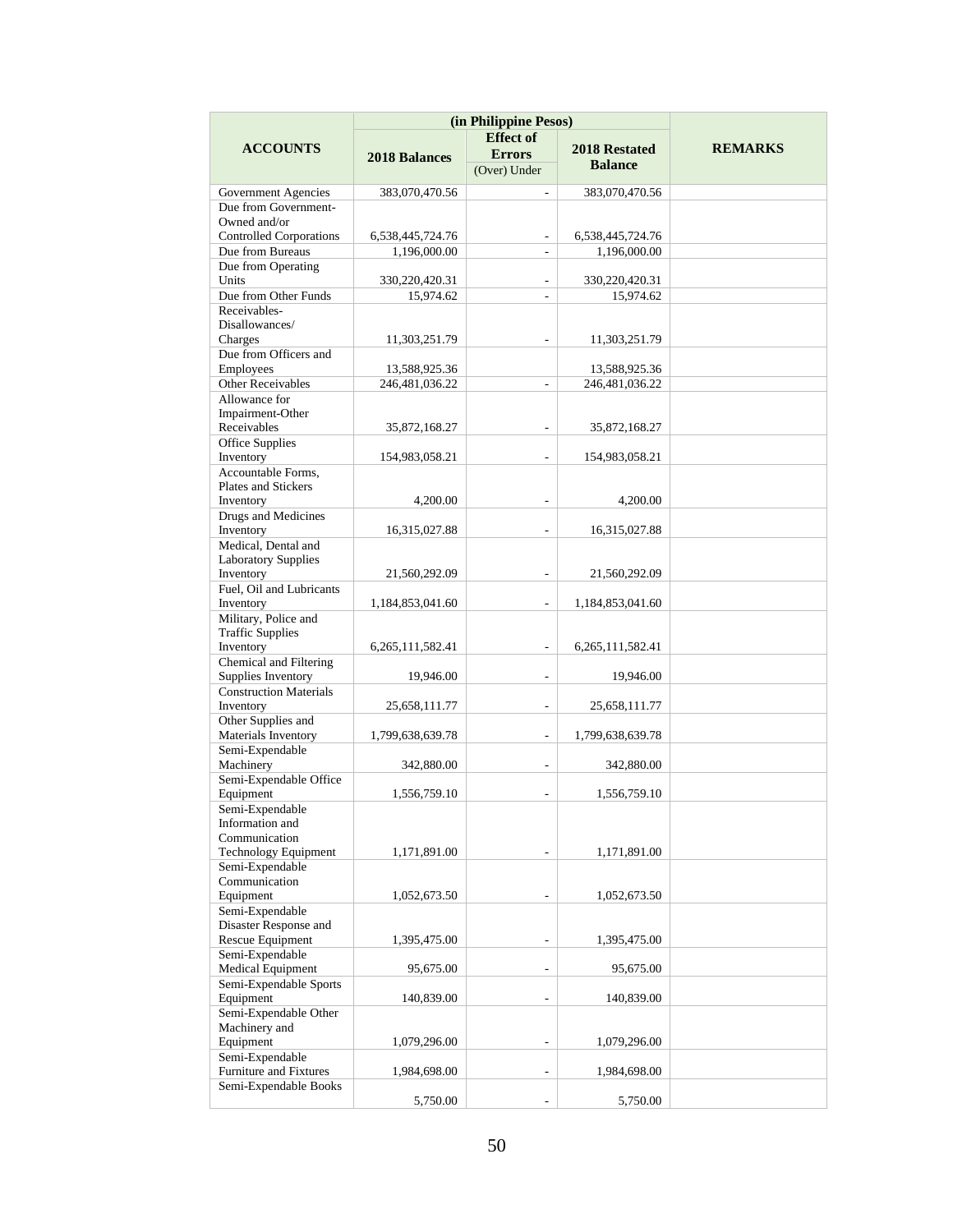|                                         | (in Philippine Pesos) |                          |                      |                |
|-----------------------------------------|-----------------------|--------------------------|----------------------|----------------|
|                                         |                       | <b>Effect</b> of         |                      |                |
| <b>ACCOUNTS</b>                         | <b>2018 Balances</b>  | <b>Errors</b>            | <b>2018 Restated</b> | <b>REMARKS</b> |
|                                         |                       | (Over) Under             | <b>Balance</b>       |                |
| Land                                    | 74,467,361,134.83     | $\overline{\phantom{a}}$ | 74,467,361,134.83    |                |
| Other Land                              |                       |                          |                      |                |
| Improvements                            | 773,818,906.76        |                          | 773,818,906.76       |                |
| Accumulated                             |                       |                          |                      |                |
| Depreciation-Other Land                 |                       |                          |                      |                |
| Improvements                            | 453,667,932.93        | $\overline{\phantom{a}}$ | 453,667,932.93       |                |
| Road Networks                           | 3,750,445.59          | ÷                        | 3,750,445.59         |                |
| Accumulated<br>Depreciation-Road        |                       |                          |                      |                |
| Networks                                | 2,607,557.59          |                          | 2,607,557.59         |                |
| Sewerage System                         | 3,832,025.00          | $\sim$                   | 3.832.025.00         |                |
| Accumulated                             |                       |                          |                      |                |
| Depreciation-Sewerage                   |                       |                          |                      |                |
| System                                  |                       | ÷                        |                      |                |
| <b>Water Supply Systems</b>             |                       |                          |                      |                |
|                                         | 10,405,071.87         |                          | 10,405,071.87        |                |
| Accumulated                             |                       |                          |                      |                |
| Depreciation-Water                      |                       |                          |                      |                |
| <b>Supply Systems</b>                   | 6,849,437.18          |                          | 6,849,437.18         |                |
| <b>Power Supply Systems</b>             | 42,258,571.46         |                          | 42,258,571.46        |                |
| Accumulated                             |                       |                          |                      |                |
| Depreciation-Power                      |                       |                          |                      |                |
| <b>Supply Systems</b>                   | 21,108,059.28         |                          | 21,108,059.28        |                |
| Communication                           |                       |                          |                      |                |
| <b>Networks</b>                         | 1,124,750.00          |                          | 1,124,750.00         |                |
| Accumulated                             |                       |                          |                      |                |
| Depreciation-                           |                       |                          |                      |                |
| Communication                           |                       |                          |                      |                |
| <b>Networks</b>                         | 937,193.04            |                          | 937,193.04           |                |
| Other Infrastructure<br>Assets          | 5,000,000.00          | $\sim$                   | 5,000,000.00         |                |
| <b>Buildings</b>                        | 7,829,395,175.92      |                          | 7,829,395,175.92     |                |
| Accumulated                             |                       |                          |                      |                |
| Depreciation-Buildings                  | 4,403,998,917.37      | $\overline{\phantom{a}}$ | 4,403,998,917.37     |                |
| Hospitals and Health                    |                       |                          |                      |                |
| Centers                                 | 341, 348, 748. 95     | ÷,                       | 341,348,748.95       |                |
| Accumulated                             |                       |                          |                      |                |
| Depreciation-Hospitals                  |                       |                          |                      |                |
| and Health Centers                      | 222,040,175.90        |                          | 222,040,175.90       |                |
| <b>Other Structures</b>                 | 1,458,278,365.44      | $\sim$                   | 1,458,278,365.44     |                |
| Accumulated                             |                       |                          |                      |                |
| Depreciation-Other<br><b>Structures</b> | 722,175,724.54        | $\overline{a}$           | 722,175,724.54       |                |
| Machinery                               | 127, 125, 786. 47     |                          | 127, 125, 786. 47    |                |
| Accumulated                             |                       |                          |                      |                |
| Depreciation-Machinery                  | 85,117,262.37         |                          | 85,117,262.37        |                |
| Office Equipment                        | 103,760,231.92        | $\overline{a}$           | 103,760,231.92       |                |
| Accumulated                             |                       |                          |                      |                |
| Depreciation-Office                     |                       |                          |                      |                |
| Equipment                               | 61,029,362.16         |                          | 61,029,362.16        |                |
| <b>Impairment Loss-Office</b>           |                       |                          |                      |                |
| Equipment<br>Information and            | 137,344.93            |                          | 137,344.93           |                |
| Communication                           |                       |                          |                      |                |
| Technology Equipment                    | 471,117,945.41        |                          | 471,117,945.41       |                |
| Accumulated                             |                       |                          |                      |                |
| Depreciation-                           |                       |                          |                      |                |
| Information and                         |                       |                          |                      |                |
| Communication                           |                       |                          |                      |                |
| Technology Equipment                    | 318,829,593.29        |                          | 318,829,593.29       |                |
| <b>Impairment Loss-</b>                 |                       |                          |                      |                |
| Information and                         | 1,458,772.19          |                          | 1,458,772.19         |                |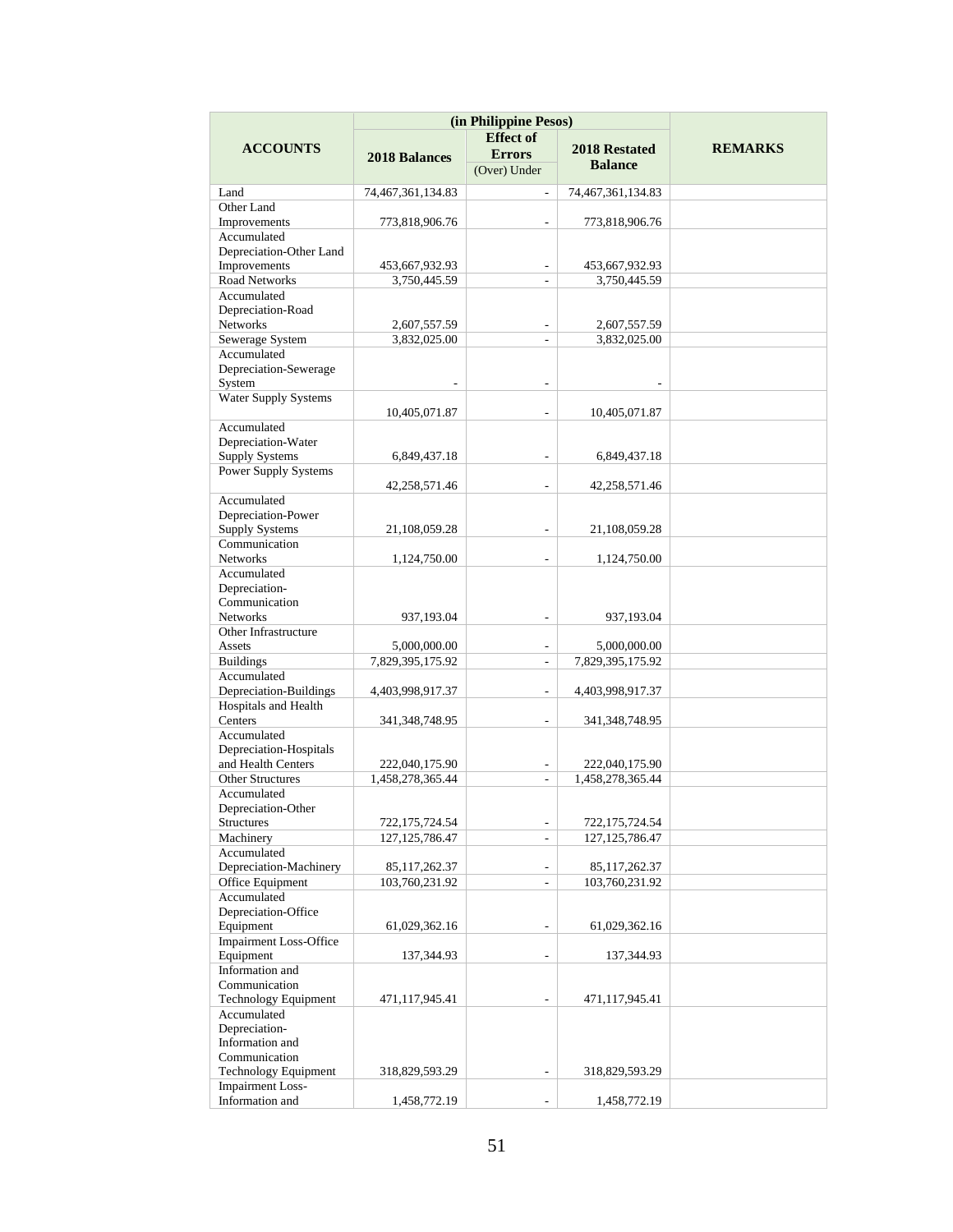|                                            | (in Philippine Pesos) |                          |                      |                |
|--------------------------------------------|-----------------------|--------------------------|----------------------|----------------|
|                                            |                       | <b>Effect</b> of         |                      |                |
| <b>ACCOUNTS</b>                            | <b>2018 Balances</b>  | <b>Errors</b>            | 2018 Restated        | <b>REMARKS</b> |
|                                            |                       | (Over) Under             | <b>Balance</b>       |                |
| Communication                              |                       |                          |                      |                |
| <b>Technology Equipment</b>                |                       |                          |                      |                |
| Communication                              |                       |                          |                      |                |
| Equipment                                  | 4,443,029,683.33      |                          | 4,443,029,683.33     |                |
| Accumulated                                |                       |                          |                      |                |
| Depreciation-                              |                       |                          |                      |                |
| Communication                              |                       |                          |                      |                |
| Equipment                                  | 3, 197, 767, 724. 98  | $\overline{\phantom{a}}$ | 3,197,767,724.98     |                |
| Construction and Heavy                     |                       |                          |                      |                |
| Equipment                                  | 1,415,540,525.99      | $\overline{a}$           | 1,415,540,525.99     |                |
| Accumulated<br>Depreciation-               |                       |                          |                      |                |
| Construction and Heavy                     |                       |                          |                      |                |
| Equipment                                  | 772,450,031.84        |                          | 772,450,031.84       |                |
| Firefighting Equipment                     |                       |                          |                      |                |
| and Accessories                            | 28,334,063.82         | $\overline{\phantom{a}}$ | 28,334,063.82        |                |
| Flood and Rescue                           |                       |                          |                      |                |
| Equipment                                  | 55,439,346.15         | ÷,                       | 55,439,346.15        |                |
| <b>Earthquake Rescue</b>                   |                       |                          |                      |                |
| Equipment                                  | 10,027,233.60         | ÷                        | 10,027,233.60        |                |
| Landslide Rescue                           |                       |                          |                      |                |
| Equipment                                  | 5,268,054.40          | $\overline{\phantom{a}}$ | 5,268,054.40         |                |
| Accumulated                                |                       |                          |                      |                |
| Depreciation-Disaster                      |                       |                          |                      |                |
| Response and Rescue                        |                       |                          |                      |                |
| Equipment                                  | 33,397,276.90         |                          | 33,397,276.90        |                |
| Military, Police and<br>Security Equipment | 7,859,705,166.22      |                          | 7,859,705,166.22     |                |
| Accumulated                                |                       |                          |                      |                |
| Depreciation-Military,                     |                       |                          |                      |                |
| Police and Security                        |                       |                          |                      |                |
| Equipment                                  | 5,172,160,684.35      | $\overline{\phantom{a}}$ | 5, 172, 160, 684. 35 |                |
| Medical Equipment                          | 279,981,744.75        | $\overline{\phantom{a}}$ | 279,981,744.75       |                |
| Accumulated                                |                       |                          |                      |                |
| Depreciation-Medical                       |                       |                          |                      |                |
| Equipment                                  | 163,813,455.04        |                          | 163,813,455.04       |                |
| Printing Equipment                         | 2,270,008.00          | $\sim$                   | 2,270,008.00         |                |
| Accumulated                                |                       |                          |                      |                |
| Depreciation-Printing                      |                       |                          |                      |                |
| Equipment                                  | 1,320,638.60          | ÷,                       | 1,320,638.60         |                |
| Sports Equipment                           | 79,306,760.64         | ÷                        | 79,306,760.64        |                |
| Accumulated                                |                       |                          |                      |                |
| Depreciation-Sports<br>Equipment           | 25,538,493.24         |                          | 25,538,493.24        |                |
| Technical and Scientific                   |                       |                          |                      |                |
| Equipment                                  | 52,041,454.28         |                          | 52,041,454.28        |                |
| Accumulated                                |                       |                          |                      |                |
| Depreciation-Technical                     |                       |                          |                      |                |
| and Scientific                             |                       |                          |                      |                |
| Equipment                                  | 34,332,970.07         |                          | 34,332,970.07        |                |
| Other Machinery and                        |                       |                          |                      |                |
| Equipment                                  | 82,594,501.72         | $\overline{\phantom{a}}$ | 82,594,501.72        |                |
| Accumulated                                |                       |                          |                      |                |
| Depreciation-Other                         |                       |                          |                      |                |
| Machinery and                              |                       |                          |                      |                |
| Equipment                                  | 42,025,355.20         | $\overline{a}$           | 42,025,355.20        |                |
| Motor Vehicles<br>Accumulated              | 3,995,557,066.29      | $\overline{\phantom{a}}$ | 3,995,557,066.29     |                |
| Depreciation-Motor                         |                       |                          |                      |                |
| Vehicles                                   | 2,853,968,950.13      |                          | 2,853,968,950.13     |                |
| Aircrafts and Aircrafts                    |                       |                          |                      |                |
| Ground Equipment                           | 17,640,000.00         |                          | 17,640,000.00        |                |
| Accumulated                                |                       |                          |                      |                |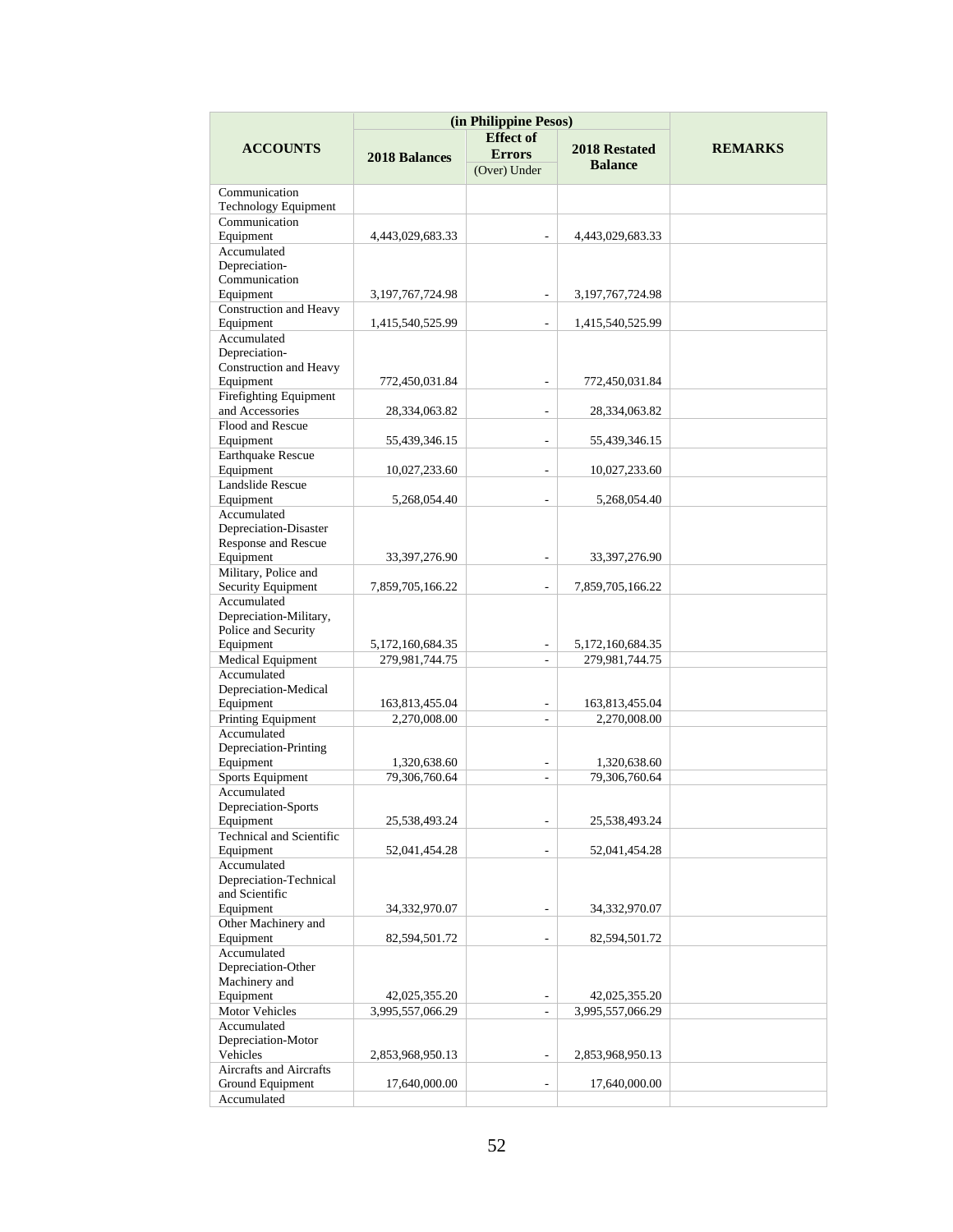|                                            | (in Philippine Pesos) |                              |                   |                |
|--------------------------------------------|-----------------------|------------------------------|-------------------|----------------|
|                                            |                       | <b>Effect</b> of             |                   |                |
| <b>ACCOUNTS</b>                            | <b>2018 Balances</b>  | <b>Errors</b>                | 2018 Restated     | <b>REMARKS</b> |
|                                            |                       | (Over) Under                 | <b>Balance</b>    |                |
| Depreciation-Aircrafts                     | 16,436,583.28         |                              | 16,436,583.28     |                |
| and Aircrafts Ground                       |                       |                              |                   |                |
| Equipment                                  |                       |                              |                   |                |
| Watercrafts                                | 356,399,561.58        | $\overline{\phantom{a}}$     | 356,399,561.58    |                |
| Accumulated                                |                       |                              |                   |                |
| Depreciation-                              |                       |                              |                   |                |
| Watercrafts                                | 217,502,317.76        |                              | 217,502,317.76    |                |
| <b>Other Transportation</b>                |                       |                              |                   |                |
| Equipment                                  | 13,012,662.13         |                              | 13,012,662.13     |                |
| Accumulated<br>Depreciation-Other          |                       |                              |                   |                |
| Transportation                             |                       |                              |                   |                |
| Equipment                                  | 8,050,141.55          |                              | 8,050,141.55      |                |
| Furniture and Fixtures                     | 20,541,429.68         |                              | 20,541,429.68     |                |
| Accumulated                                |                       |                              |                   |                |
| Depreciation-Furniture                     |                       |                              |                   |                |
| and Fixtures                               | 8,223,983.53          |                              | 8,223,983.53      |                |
| <b>Books</b>                               | 566,799.46            | $\overline{a}$               | 566,799.46        |                |
| Accumulated                                |                       |                              |                   |                |
| Depreciation-Books                         | 508,260.10            |                              | 508,260.10        |                |
| Construction in                            |                       |                              |                   |                |
| Progress-Land                              |                       |                              |                   |                |
| Improvements                               | 67,819,541.11         |                              | 67,819,541.11     |                |
| Construction in<br>Progress-Infrastructure |                       |                              |                   |                |
| Assets                                     | 264,139,260.50        |                              | 264,139,260.50    |                |
| Construction in                            |                       |                              |                   |                |
| Progress-Buildings and                     |                       |                              |                   |                |
| Other Structures                           | 1,299,448,046.36      | $\qquad \qquad \blacksquare$ | 1,299,448,046.36  |                |
| Work/Zoo Animals                           | 4,450,000.00          | $\sim$                       | 4,450,000.00      |                |
| Other Property, Plant                      |                       |                              |                   |                |
| and Equipment                              | 129, 109, 360. 95     |                              | 129, 109, 360. 95 |                |
| Accumulated                                |                       |                              |                   |                |
| Depreciation-Other                         |                       |                              |                   |                |
| Property, Plant and                        |                       |                              |                   |                |
| Equipment                                  | 70,216,220.74         | $\overline{\phantom{a}}$     | 70,216,220.74     |                |
| Trees, Plants and Crops                    |                       |                              |                   |                |
|                                            | 11,981,444.45         | $\overline{\phantom{a}}$     | 11,981,444.45     |                |
| <b>Advances for Operating</b><br>Expenses  | 467,350,272.30        |                              | 467, 350, 272. 30 |                |
| Advances for Payroll                       | 204,366,614.40        | ÷.                           | 204,366,614.40    |                |
| Advances to Special                        |                       |                              |                   |                |
| Disbursing Officer                         | 125,621,210.80        |                              | 125,621,210.80    |                |
| Advances to Officers                       |                       |                              |                   |                |
| and Employees                              | 30,795,046.66         |                              | 30,795,046.66     |                |
| <b>Advances to Contractors</b>             |                       |                              |                   |                |
|                                            | 78,664,228.16         |                              | 78,664,228.16     |                |
| Other Prepayments                          | 104,132.51            | $\overline{\phantom{a}}$     | 104,132.51        |                |
| Deposits on Letters of                     |                       |                              |                   |                |
| Credit                                     | 2,285,645,368.78      | $\overline{\phantom{a}}$     | 2,285,645,368.78  |                |
| Other Deposits                             | 565,194,645.92        | $\overline{\phantom{a}}$     | 565,194,645.92    |                |
| Other Assets                               | 190,078,351.61        | $\overline{\phantom{a}}$     | 190,078,351.61    |                |
| <b>Accounts Payable</b>                    | 703,740,880.66        | $\overline{\phantom{a}}$     | 703,740,880.66    |                |
| Due to Officers and                        |                       |                              |                   |                |
| Employees                                  | 1,555,728,505.97      | $\overline{\phantom{a}}$     | 1,555,728,505.97  |                |
| Due to BIR<br>Due to GSIS-Life and         | 305,416,840.83        | $\overline{\phantom{a}}$     | 305,416,840.83    |                |
| Retirement Premium                         | 3,741,162.36          |                              | 3,741,162.36      |                |
| Due to GSIS-ECC                            | 549,600.00            |                              | 549,600.00        |                |
| Due to GSIS-Salary                         |                       |                              |                   |                |
| Loan                                       | 6,200.00              |                              | 6,200.00          |                |
| Due to GSIS-Policy                         |                       |                              |                   |                |
| Loan                                       | 26,816.59             |                              | 26,816.59         |                |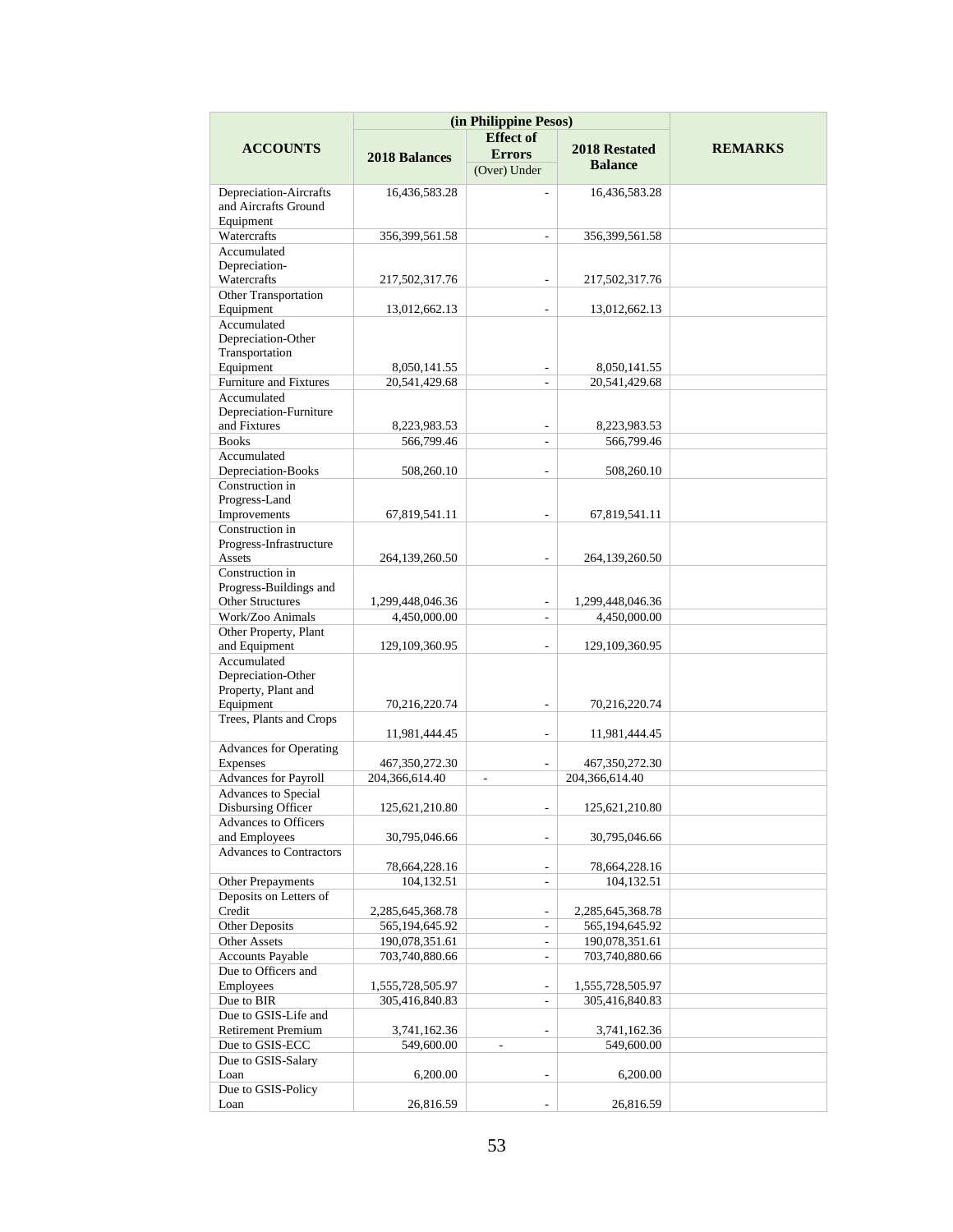|                                       | (in Philippine Pesos) |                               |                       |                                               |  |
|---------------------------------------|-----------------------|-------------------------------|-----------------------|-----------------------------------------------|--|
|                                       |                       | <b>Effect</b> of              |                       |                                               |  |
| <b>ACCOUNTS</b>                       | <b>2018 Balances</b>  | <b>Errors</b>                 | 2018 Restated         | <b>REMARKS</b>                                |  |
|                                       |                       | (Over) Under                  | <b>Balance</b>        |                                               |  |
|                                       |                       |                               |                       |                                               |  |
| Pag-IBIG Premium<br>Due to PhilHealth | 72,103.45             | $\overline{\phantom{a}}$<br>÷ | 72,103.45             |                                               |  |
|                                       | 679,874.47            |                               | 679,874.47            |                                               |  |
| Due to NGAs<br>Due to GOCCs           | 650,837,697.94        |                               | 650,837,697.94        |                                               |  |
| Due to LGUs                           | 9,911.21<br>24,064.67 | ٠<br>$\overline{\phantom{a}}$ | 9,911.21<br>24,064.67 |                                               |  |
| Due to Central Office                 | 281,698,459.48        | $\overline{a}$                | 281,698,459.48        |                                               |  |
| Due to Bureaus                        | 1.200.000.00          | $\overline{\phantom{a}}$      | 1,200,000.00          |                                               |  |
| <b>Trust Liabilities</b>              | 299,333,406.37        | ÷,                            | 299,333,406.37        |                                               |  |
| Guaranty/Security                     |                       |                               |                       |                                               |  |
| Deposits Payable                      | 221,050,601.53        | ÷,                            | 21,050,601.53         |                                               |  |
| <b>Other Deferred Credits</b>         |                       |                               |                       |                                               |  |
|                                       | 18,336,034.41         | L.                            | 18,336,034.41         |                                               |  |
| Other Unearned                        |                       |                               |                       |                                               |  |
| Revenue                               | 385,000.00            | $\overline{a}$                | 385,000.00            |                                               |  |
| <b>Other Payables</b>                 | 70,503,672.46         | $\overline{a}$                | 70,503,672.46         |                                               |  |
| Accumulated                           |                       |                               |                       |                                               |  |
| Surplus/(Deficit)                     | 106,561,877,334.92    | ÷,                            | 106,561,877,334.92    |                                               |  |
| Tax Revenue - Fines and               |                       |                               |                       |                                               |  |
| Penalties - Taxes on                  |                       |                               |                       |                                               |  |
| Goods and Services                    | 1,000.00              |                               | 1.000.00              |                                               |  |
| Fines and Penalties-                  |                       |                               |                       |                                               |  |
| Service Income                        | 2,235.05              | 8,536.64                      | 10,771.69             | Recognition of PY Income                      |  |
|                                       |                       |                               |                       | <b>Unrecorded Other Service</b>               |  |
| Other Service Income                  | 76,408,055.81         | 5,118,170.55                  | 81,526,226.36         | <b>Income</b>                                 |  |
| Rent/Lease Income                     |                       |                               |                       | <b>Unrecorded Rent Income</b>                 |  |
|                                       | 14,007,918.85         | 15,000.00                     | 14,022,918.85         |                                               |  |
|                                       |                       |                               |                       | Adjustment/Over-recording<br>of Hospital Fees |  |
| <b>Hospital Fees</b>                  | 11,747,858.00         | (37, 163.00)                  | 11,710,695.00         |                                               |  |
| Interest Income - Interest            |                       |                               |                       |                                               |  |
| on NG Deposits                        | 10,405.04             |                               | 10,405.04             |                                               |  |
| Interest Income - Others              |                       |                               |                       | Recognition of PY Income                      |  |
|                                       | 1,025,352.23          | 138,985.74                    | 1,164,337.97          |                                               |  |
| Fines and Penalties-                  |                       |                               |                       |                                               |  |
| <b>Business Income</b>                | 40,775.56             |                               | 40,775.56             |                                               |  |
| Subsidy from National                 |                       |                               |                       | Receipt of PY NCA for                         |  |
| Government                            | 87,018,289,033.05     | 276,743,599.24                | 87,295,032,632.29     | TRA                                           |  |
| Subsidy from Central                  |                       |                               |                       | Receipt of inventory/PS                       |  |
| Office                                | 485,791,288.79        | 8,997,075.25                  | 494,788,364.04        | claim                                         |  |
|                                       |                       |                               |                       | Liquidation to Source                         |  |
| Income from Grants and                |                       |                               |                       | Agency in which the PPE                       |  |
| Donations in Cash                     |                       |                               |                       | record was retained by the                    |  |
| Income from Grants and                | 15,961,565.20         | 23,439,200.00                 | 39,400,765.20         | Philippine Army                               |  |
| Donations in Kind                     | 175,000.00            |                               | 175,000.00            |                                               |  |
| Gain on Foreign                       |                       |                               |                       |                                               |  |
| Exchange (FOREX)                      | 28,300.65             |                               | 28,300.65             |                                               |  |
| Other Gains                           | 74,687.27             |                               | 74,687.27             |                                               |  |
| Sale of Unserviceable                 |                       |                               |                       |                                               |  |
| Property                              | 2,736,000.00          |                               | 2,736,000.00          |                                               |  |
| Proceeds from                         |                       |                               |                       |                                               |  |
| Insurance/Indemnities                 | 1,678,909.13          |                               | 1,678,909.13          |                                               |  |
| Miscellaneous Income                  |                       |                               |                       | Recognition of PY Income                      |  |
|                                       | 16,328,468.11         | 12,576,595.09                 | 28,905,063.20         |                                               |  |
| <b>Basic Salary-Civilian</b>          | 308,625,274.63        | 17,130.40                     | 308,642,405.03        | Setup of PY PS Claim                          |  |
| Base Pay-                             |                       |                               |                       |                                               |  |
| Military/Uniformed                    |                       |                               |                       | Overpayment of Pay and                        |  |
| Personnel                             | 36, 152, 054, 352. 98 | (279, 374.64)                 | 36, 151, 774, 978. 34 | Allowances                                    |  |
| PERA-Civilian                         | 31,152,515.21         |                               | 31,152,515.21         |                                               |  |
| PERA-                                 |                       |                               |                       |                                               |  |
| Military/Uniformed                    |                       |                               |                       |                                               |  |
| Personnel                             | 2,168,852,672.52      | 40,000.00                     | 2,168,892,672.52      | Setup of PY PS Claim                          |  |
| Representation                        |                       |                               |                       |                                               |  |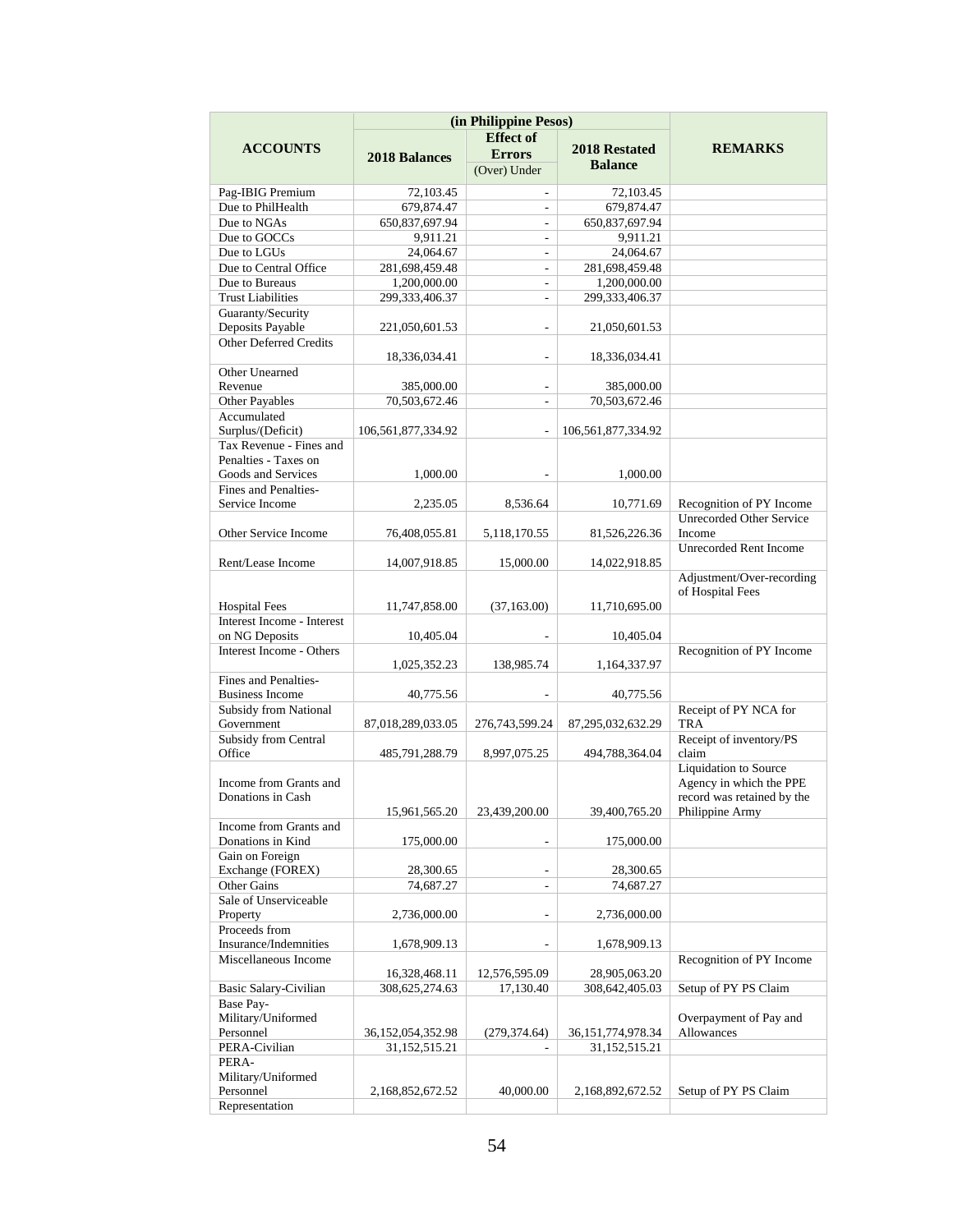|                                                     | (in Philippine Pesos) |                                                   |                                        |                                               |
|-----------------------------------------------------|-----------------------|---------------------------------------------------|----------------------------------------|-----------------------------------------------|
| <b>ACCOUNTS</b>                                     | 2018 Balances         | <b>Effect</b> of<br><b>Errors</b><br>(Over) Under | <b>2018 Restated</b><br><b>Balance</b> | <b>REMARKS</b>                                |
| Allowance                                           | 240,000.00            | $\overline{a}$                                    | 240,000.00                             |                                               |
| Transportation                                      |                       |                                                   |                                        |                                               |
| Allowance                                           | 240,000.00            |                                                   | 240,000.00                             |                                               |
| Clothing/Uniform                                    |                       |                                                   |                                        |                                               |
| Allowance-Civilian                                  | 7,618,807.00          |                                                   | 7,618,807.00                           |                                               |
| Clothing/Uniform<br>Allowance-                      |                       |                                                   |                                        |                                               |
| Military/Uniformed                                  |                       |                                                   |                                        |                                               |
| Personnel                                           | 239,249,022.70        | 19,009,600.00                                     | 258,258,622.70                         | Setup of PY PS Claim                          |
| Clothing/Uniform                                    |                       |                                                   |                                        |                                               |
| Allowance-Initial-                                  |                       |                                                   |                                        |                                               |
| Military/Uniformed<br>Personnel                     | 4,973,032.77          |                                                   | 4,973,032.77                           |                                               |
| Clothing/Uniform                                    |                       |                                                   |                                        |                                               |
| Allowance-Special-                                  |                       |                                                   |                                        |                                               |
| Military/Uniformed                                  |                       |                                                   |                                        |                                               |
| Personnel<br>Clothing/Uniform                       | 75,127,464.34         | 10,642,402.00                                     | 85,769,866.34                          | Setup of PY PS Claim                          |
| Allowance-Cold                                      |                       |                                                   |                                        |                                               |
| Weather-                                            |                       |                                                   |                                        |                                               |
| Military/Uniformed                                  |                       |                                                   |                                        |                                               |
| Personnel                                           | 5.686.130.00          | 83.581.00                                         | 5,769,711.00                           | Setup of PY PS Claim                          |
| Clothing/Uniform<br>Allowance-                      |                       |                                                   |                                        |                                               |
| Reenlistment-                                       |                       |                                                   |                                        |                                               |
| Military/Uniformed                                  |                       |                                                   |                                        |                                               |
| Personnel                                           | 44, 121, 359. 95      | 14,774,222.40                                     | 58,895,582.35                          | Setup of PY PS Claim                          |
| Clothing/Uniform<br>Allowance-Maintenance           |                       |                                                   |                                        |                                               |
| Cold Weather-                                       |                       |                                                   |                                        |                                               |
| Military/Uniformed                                  |                       |                                                   |                                        |                                               |
| Personnel                                           | 547,500.00            | 19,800.00                                         | 567,300.00                             | Setup of PY PS Claim                          |
| Subsistence Allowance-                              |                       |                                                   |                                        |                                               |
| Military/Uniformed<br>Personnel                     | 8,489,177,296.40      | 15,571,123.77                                     | 8,504,748,420.17                       | Setup of PY PS Claim                          |
| Subsistence Allowance-                              |                       |                                                   |                                        |                                               |
| Magna Carta Benefits                                |                       |                                                   |                                        |                                               |
| for Public Health                                   |                       |                                                   |                                        |                                               |
| Workers under RA 7305<br>Laundry Allowance-         | 8,784,330.00          | 105,000.00                                        | 8,889,330.00                           | Setup of PY PS Claim                          |
| Military/Uniformed                                  |                       |                                                   |                                        |                                               |
| Personnel                                           | 35,137,620.03         | 600.00                                            | 35,138,220.03                          | Setup of PY PS Claim                          |
| Laundry Allowance-                                  |                       |                                                   |                                        |                                               |
| Magna Carta Benefits<br>for Public Health           |                       |                                                   |                                        |                                               |
| Workers under RA 7305                               |                       |                                                   |                                        |                                               |
|                                                     | 931,258.16            | 222,032.50                                        | 1,153,290.66                           | Setup of PY PS Claim                          |
| Quarters Allowance-                                 |                       |                                                   |                                        |                                               |
| Military/Uniformed                                  |                       |                                                   |                                        |                                               |
| Personnel<br>Honoraria-                             | 477,202,207.43        | 8,100.00                                          | 477,210,307.43                         | Setup of PY PS Claim<br>Adjustment/Additional |
| Military/Uniformed                                  |                       |                                                   |                                        | Entry to payment of                           |
| Personnel                                           |                       |                                                   |                                        | Honoraria to Offset the                       |
|                                                     | 267,635.92            | (259,607.42)                                      | 8,028.50                               | <b>Trust Liabilities Account</b>              |
| Honoraria-Magna Carta<br><b>Benefits for Public</b> |                       |                                                   |                                        |                                               |
| Social Workers under                                |                       |                                                   |                                        |                                               |
| RA 9432                                             | 206,594.35            |                                                   | 206,594.35                             |                                               |
|                                                     |                       |                                                   |                                        | Overpayment of Pay and                        |
| Hazard Pay                                          | 579,413,129.81        | (103, 140.00)                                     | 579,309,989.81                         | Allowances                                    |
| Hazard Pay-Civilian<br>Hazard Pay-                  | 374,650.29            |                                                   | 374,650.29                             | Setup of PY PS Claim                          |
| Military/Uniformed                                  |                       |                                                   |                                        |                                               |
| Personnel                                           | 35,356,515.13         | 525,156.00                                        | 35,881,671.13                          |                                               |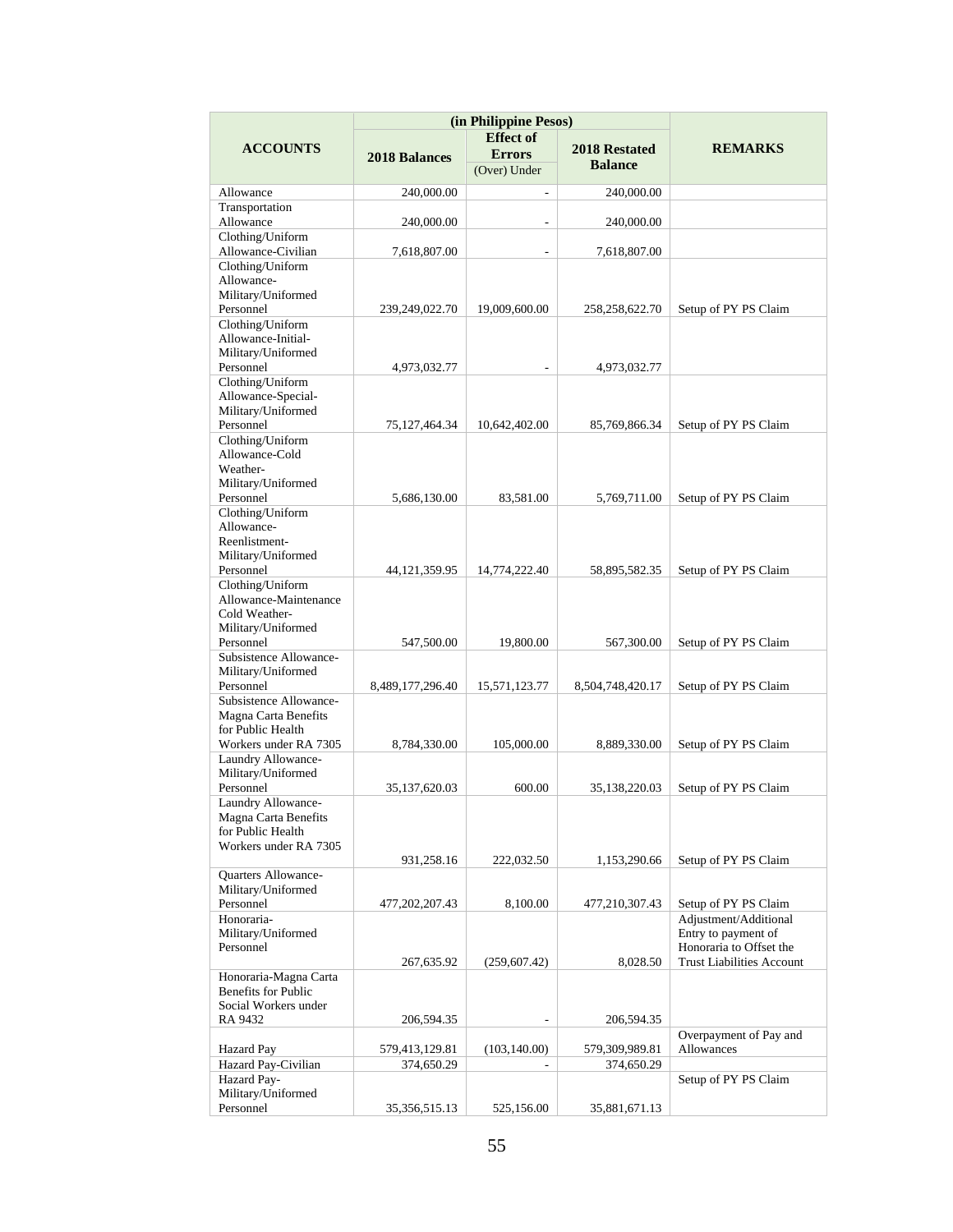|                                                                                   | (in Philippine Pesos)             |                                   |                               |                                      |
|-----------------------------------------------------------------------------------|-----------------------------------|-----------------------------------|-------------------------------|--------------------------------------|
| <b>ACCOUNTS</b>                                                                   | <b>2018 Balances</b>              | <b>Effect</b> of<br><b>Errors</b> | 2018 Restated                 | <b>REMARKS</b>                       |
|                                                                                   |                                   | (Over) Under                      | <b>Balance</b>                |                                      |
| Hazard Pay-Magna<br>Carta Benefits for<br>Science and Technology<br>under RA 8439 | 125,660.82                        |                                   | 125,660.82                    |                                      |
| Hazard Pay-Magna<br>Carta Benefits for Public<br>Health Workers under             |                                   |                                   |                               | Setup of PY PS Claim                 |
| RA 7305                                                                           | 33,799,414.57                     | 327,919.50                        | 34,127,334.07                 |                                      |
| Hazardous Duty Pay<br>Longevity Pay-Civilian                                      | 202,005,636.06                    | 39,458,254.85                     | 241,463,890.91                | Setup of PY PS Claim                 |
|                                                                                   | 2,880,574.68                      |                                   | 2,880,574.68                  |                                      |
| Longevity Pay-<br>Military/Uniformed<br>Personnel                                 | 6,703,449,197.67                  | 1,628,015.71                      | 6,705,077,213.38              | Setup of PY PS Claim                 |
| Overtime Pay                                                                      | 1,393,047.15                      | 177,824.63                        | 1,570,871.78                  | Setup of PY PS Claim                 |
| <b>Bonus-Civilian</b>                                                             | 55,841,652.24                     | 289,602.61                        | 56, 131, 254.85               | Setup of PY PS Claim                 |
| Bonus-<br>Military/Uniformed                                                      |                                   |                                   |                               |                                      |
| Personnel<br>Cash Gift-Civilian                                                   | 6, 355, 374, 240. 79<br>87,500.00 | 35,660,793.41                     | 6,391,035,034.20<br>87,500.00 | Setup of PY PS Claim                 |
| Cash Gift-                                                                        |                                   |                                   |                               |                                      |
| Military/Uniformed<br>Personnel                                                   | 17,658,941.95                     | 15,000.00                         | 17,673,941.95                 | Setup of PY PS Claim                 |
| Per Diems-Civilian                                                                | 50,000.00                         | ÷.                                | 50,000.00                     |                                      |
| Provisional Allowance                                                             | 175, 101.03                       | 7,343.50                          | 182,444.53                    | Setup of PY PS Claim                 |
| Productivity                                                                      |                                   |                                   |                               |                                      |
| Enhancement Incentive-<br>Civilian                                                | 6,385,491.61                      | 95,520.92                         | 6,481,012.53                  | Setup of PY PS Claim                 |
| Productivity<br><b>Enhancement Incentive-</b><br>Military/Uniformed               |                                   |                                   |                               | Setup of PY PS Claim                 |
| Personnel<br>Performance Based                                                    | 467,309,284.86                    | 7,394,055.97                      | 474,703,340.83                |                                      |
| Bonus-Civilian                                                                    | 12,533,234.21                     |                                   | 12,533,234.21                 |                                      |
| Performance Based<br>Bonus-<br>Military/Uniformed                                 |                                   |                                   |                               |                                      |
| Personnel                                                                         | 815,744,208.06                    | 69,514.05                         | 815, 813, 722. 11             | Setup of PY PS Claim                 |
| Flying Pay-Duty Based<br>Allowance                                                | 27,148,484.52                     |                                   | 27,148,484.52                 |                                      |
| Special Group Team<br>Insurance-DBA-MUP                                           | 50,304,285.70                     |                                   | 50,304,285.70                 |                                      |
| Combat Incentive Pay-<br>DBA-MUP                                                  | 141,000.00                        |                                   | 141,000.00                    |                                      |
| Hardship Allowance-<br><b>DBA-MUP</b>                                             | 210,141.91                        |                                   | 210,141.91                    |                                      |
| Combat Duty Pay-DBA-<br><b>MUP</b>                                                | 2,784,963,524.09                  | (63,000.00)                       | 2,784,900,524.09              | Overpayment of Pay and<br>Allowances |
| Instructor's Duty Pay-<br><b>DBA-MUP</b>                                          | 209,987,981.48                    | 12,479,268.53                     | 222,467,250.01                | Setup of PY PS Claim                 |
| Reservist's Pay-DBA-<br>$\ensuremath{\mathrm{MUP}}$                               | 159,968,306.75                    | 3,056,765.93                      | 163,025,072.68                | Setup of PY PS Claim                 |
| Medal of Valor Award-<br><b>DBA-MUP</b>                                           | 20,475,000.00                     |                                   | 20,475,000.00                 |                                      |
| Hospitalization Expense-<br><b>DBA-MUP</b>                                        | 85,130,344.83                     | (8,328,404.20)                    | 76,801,940.63                 | Overpayment of Pay and<br>Allowances |
| Specialist Pay -DBA-<br>MUP                                                       | 360,690.00                        |                                   | 360,690.00                    |                                      |
| Parachutist Pay-DBA-<br>MUP                                                       | 91,872,588.02                     | 36,997.50                         | 91,909,585.52                 | Setup of PY PS Claim                 |
| Other Bonuses and                                                                 |                                   |                                   |                               |                                      |
| Allowances                                                                        | 40,000.00                         | 11,734,652.10                     | 11,774,652.10                 | Setup of PY PS Claim                 |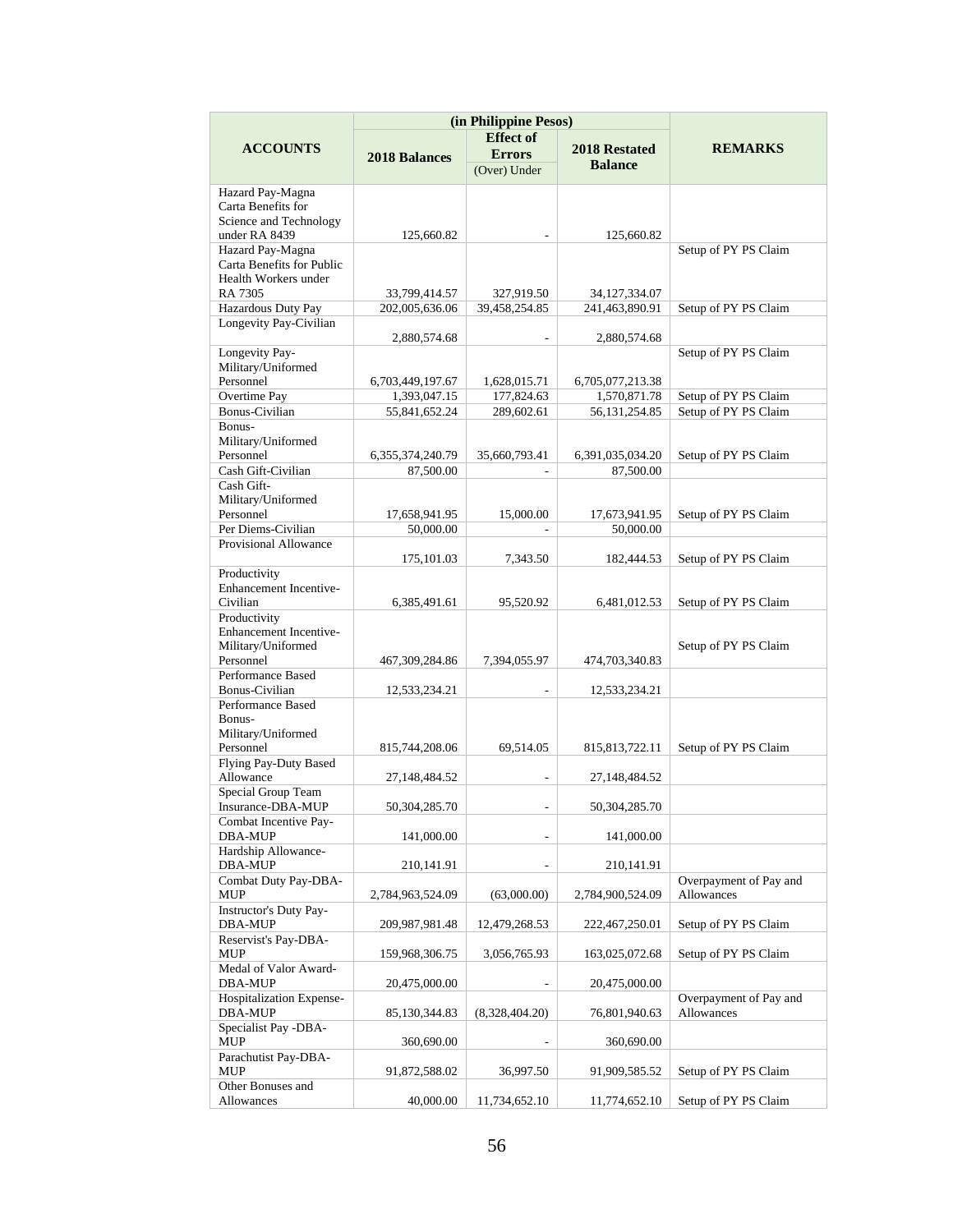|                                    | (in Philippine Pesos) |                  |                  |                             |
|------------------------------------|-----------------------|------------------|------------------|-----------------------------|
|                                    |                       | <b>Effect</b> of |                  |                             |
| <b>ACCOUNTS</b>                    | <b>2018 Balances</b>  | <b>Errors</b>    | 2018 Restated    | <b>REMARKS</b>              |
|                                    |                       | (Over) Under     | <b>Balance</b>   |                             |
| Retirement and Life                |                       |                  |                  |                             |
| <b>Insurance Premiums</b>          | 32,898,243.62         | 3,128,157.60     | 36,026,401.22    | Setup of PY PS Claim        |
| Pag-IBIG-Civilian                  | 1,563,275.16          |                  | 1.563.275.16     |                             |
| Pag-IBIG-                          |                       |                  |                  |                             |
| Military/Uniformed                 |                       |                  |                  |                             |
| Personnel                          | 105,285,969.22        | $\overline{a}$   | 105,285,969.22   |                             |
| Philhealth-Civilian                | 4,076,211.54          | ÷,               | 4,076,211.54     |                             |
| Philhealth-                        |                       |                  |                  |                             |
| Military/Uniformed                 |                       |                  |                  |                             |
| Personnel                          | 471,437,040.98        |                  | 471,437,040.98   |                             |
| <b>ECIP-Civilian</b>               | 4.332.570.54          | 130,300.00       | 4.462.870.54     | Setup of PY PS Claim        |
| ECIP-                              |                       |                  |                  |                             |
| Military/Uniformed                 |                       |                  |                  |                             |
| Personnel                          | 93,668,000.00         | 9,295,300.00     | 102,963,300.00   | Setup of PY PS Claim        |
| Provident/Welfare Fund             |                       |                  |                  |                             |
| Contributions                      | 46,085,963.00         |                  | 46,085,963.00    |                             |
| Retirement Gratuity-               |                       |                  |                  |                             |
| Civilian                           | 6,888,823.44          | ÷.               | 6,888,823.44     |                             |
| <b>Terminal Leave</b>              |                       |                  |                  |                             |
| Benefits-Civilian                  | 10,512,486.28         |                  | 10.512.486.28    |                             |
| <b>Terminal Leave</b>              |                       |                  |                  |                             |
| Benefits-                          |                       |                  |                  |                             |
| Military/Uniformed                 |                       |                  |                  |                             |
| Personnel                          | 4,417,839,260.68      | 77,294.83        | 4,417,916,555.51 | Setup of PY PS Claim        |
| Lump-sum for Step                  |                       |                  |                  | Adjustment/reclassification |
| Increments-Length of               |                       |                  |                  | of account from Lump-sum    |
| Service                            | 11,157.48             | (10,000.00)      | 1,157.48         | to Other Personnel Benefits |
| <b>Other Personnel Benefits</b>    |                       |                  |                  |                             |
|                                    | 285,782,638.71        | 1,785,376.91     | 287,568,015.62   | Setup of PY PS Claim        |
| Traveling Expenses -               |                       |                  |                  |                             |
| Local                              | 218,945,254.49        | 548,536.64       | 219,493,791.13   | Setup of PY MOOE Claim      |
| Traveling Expenses -               |                       | 94,032.40        |                  |                             |
| Foreign                            | 37, 132, 238. 77      |                  | 37,226,271.17    | Setup of PY MOOE Claim      |
| <b>Training Expenses</b>           | 398,668,905.38        | 14,425,740.91    | 413,094,646.29   | Setup of PY MOOE Claim      |
| Scholarship                        |                       |                  |                  |                             |
| Grants/Expenses                    | 1,153,969.03          |                  | 1,153,969.03     |                             |
| Office Supplies                    |                       |                  |                  |                             |
| Expenses                           | 133,641,865.86        | 7,073,649.16     | 140,715,515.02   | Setup of PY MOOE Claim      |
| <b>Accountable Forms</b>           |                       |                  |                  |                             |
| <b>Expenses</b>                    | 767,850.00            |                  | 767,850.00       |                             |
| Non-Accountable Forms              |                       |                  |                  |                             |
| Expenses                           | 2,801,895.00          |                  | 2,801,895.00     |                             |
| Animal/Zoological                  |                       |                  |                  |                             |
| Supplies Expenses                  | 4,156,899.50          | 498,410.00       | 4,655,309.50     | Setup of PY MOOE Claim      |
| <b>Food Supplies Expenses</b>      |                       |                  |                  |                             |
|                                    | 3,702,129.42          |                  | 3,702,129.42     |                             |
| <b>Welfare Goods Expenses</b>      |                       |                  |                  |                             |
|                                    | 294,129,011.39        | 1,142,156.00     | 295,271,167.39   | Setup of PY MOOE Claim      |
| Drug and Medicines                 |                       |                  |                  |                             |
| Expenses                           | 47,885,365.59         | 8,531,595.60     | 56,416,961.19    | Setup of PY MOOE Claim      |
| Medical, Dental and                |                       |                  |                  |                             |
| <b>Laboratory Supplies</b>         |                       |                  |                  |                             |
| Expenses                           | 66,748,192.31         | 5,328,813.67     | 72,077,005.98    | Setup of PY MOOE Claim      |
| Fuel, Oil and Lubricants           |                       |                  |                  |                             |
| Expenses                           | 856,619,630.46        | 155,601,854.51   | 1,012,221,484.97 | Setup of PY MOOE Claim      |
| Agricultural and Marine            |                       |                  |                  |                             |
| <b>Supplies Expenses</b>           | 10,000.00             |                  | 10,000.00        |                             |
| Military, Police and               |                       |                  |                  |                             |
| <b>Traffic Supplies</b>            |                       |                  | 923,979,199.46   | Setup of PY MOOE Claim      |
| Expenses<br>Chemical and Filtering | 12,740,378.35         | 911,238,821.11   |                  |                             |
| Supplies Expenses                  | 632,614.00            | 71,346.00        | 703,960.00       | Setup of PY MOOE Claim      |
|                                    |                       |                  |                  |                             |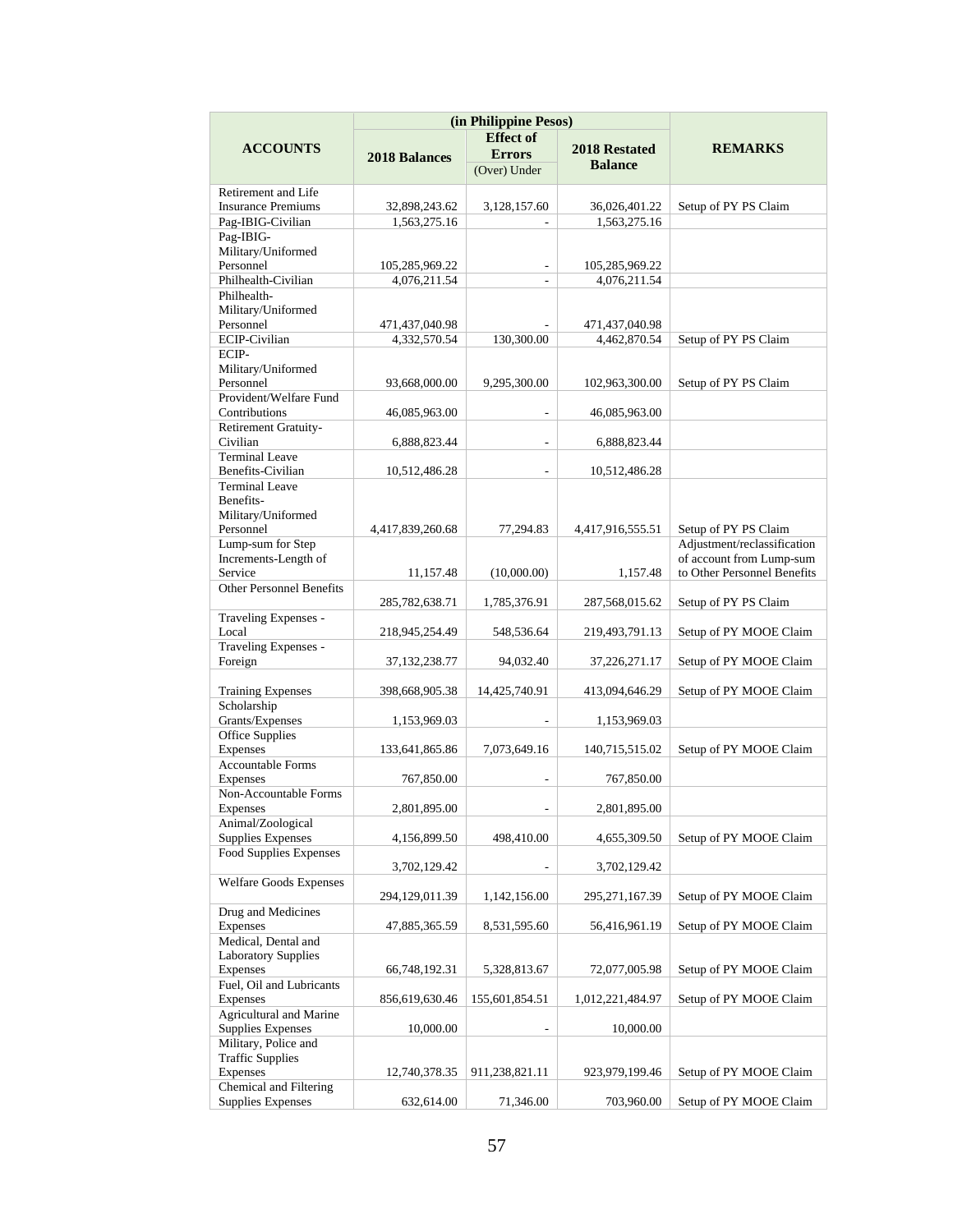|                                                    | (in Philippine Pesos) |                  |                  |                        |
|----------------------------------------------------|-----------------------|------------------|------------------|------------------------|
|                                                    |                       | <b>Effect</b> of |                  |                        |
| <b>ACCOUNTS</b>                                    | <b>2018 Balances</b>  | <b>Errors</b>    | 2018 Restated    | <b>REMARKS</b>         |
|                                                    |                       | (Over) Under     | <b>Balance</b>   |                        |
|                                                    |                       |                  |                  |                        |
| Semi-Expendable                                    |                       |                  |                  |                        |
| <b>Machinery Expense</b>                           | 732,390.00            | 50,000.00        | 782,390.00       | Setup of PY MOOE Claim |
| Semi-Expendable Office<br><b>Equipment Expense</b> | 2,386,358.70          | 241,418.00       | 2,627,776.70     | Setup of PY MOOE Claim |
| Semi-Expendable                                    |                       |                  |                  |                        |
| Information and                                    |                       |                  |                  |                        |
| Communication                                      |                       |                  |                  |                        |
| <b>Technology Equipment</b>                        |                       |                  |                  |                        |
| Expense                                            | 11,800,807.27         | 1,105,772.79     | 12,906,580.06    | Setup of PY MOOE Claim |
| Semi-Expendable                                    |                       |                  |                  |                        |
| Communication                                      |                       |                  |                  |                        |
| <b>Equipment Expense</b>                           | 2,393,698.99          | 563,567.00       | 2,957,265.99     | Setup of PY MOOE Claim |
| Semi-Expendable                                    |                       |                  |                  |                        |
| Disaster Response and                              |                       |                  |                  |                        |
| Rescue Equipment                                   |                       |                  |                  |                        |
| Expense                                            | 759,721.00            |                  | 759,721.00       |                        |
| Semi-Expendable                                    |                       |                  |                  |                        |
| Military, Police and                               |                       |                  |                  |                        |
| Security Equipment                                 |                       |                  |                  |                        |
| Expense                                            | 40,000.00             |                  | 40,000.00        |                        |
| Semi-Expendable                                    |                       |                  |                  |                        |
| <b>Medical Equipment</b>                           |                       |                  |                  |                        |
| Expense                                            | 2,155,584.00          |                  | 2,155,584.00     |                        |
| Semi-Expendable Sports                             |                       |                  |                  |                        |
| <b>Equipment Expense</b><br>Semi-Expendable Other  | 251,510.00            |                  | 251,510.00       |                        |
| Machinery and                                      |                       |                  |                  |                        |
| <b>Equipment Expense</b>                           | 733,194.36            | 31,735.00        | 764,929.36       | Setup of PY MOOE Claim |
| Semi-Expendable                                    |                       |                  |                  |                        |
| Furniture and Fixtures                             |                       |                  |                  |                        |
| Expense                                            | 6,494,707.37          | 148,284.00       | 6,642,991.37     | Setup of PY MOOE Claim |
| Semi-Expendable Books                              |                       |                  |                  |                        |
| Expense                                            | 3,000.00              |                  | 3,000.00         |                        |
| Other Supplies and                                 |                       |                  |                  |                        |
| <b>Materials Expenses</b>                          | 1,021,600,513.61      | 742,474,861.87   | 1,764,075,375.48 | Setup of PY MOOE Claim |
|                                                    |                       |                  |                  |                        |
| Water Expenses                                     | 143, 247, 325. 30     | 9,440.62         | 143,256,765.92   | Setup of PY MOOE Claim |
|                                                    |                       |                  |                  |                        |
| <b>Electricity Expenses</b>                        | 415,109,681.82        | 834,852.90       | 415,944,534.72   | Setup of PY MOOE Claim |
| Postage and Courier                                |                       |                  |                  |                        |
| Services                                           | 1,514,207.31          | 30,364.00        | 1,544,571.31     | Setup of PY MOOE Claim |
| Telephone Expenses-                                |                       |                  |                  |                        |
| Mobile                                             | 62,548,550.95         | 989,090.38       | 63, 537, 641. 33 | Setup of PY MOOE Claim |
| Telephone Expenses-                                |                       |                  |                  |                        |
| Landline                                           | 2,598,382.76          |                  | 2,598,382.76     |                        |
| <b>Internet Subscription</b>                       |                       |                  |                  |                        |
| Expenses                                           | 18,292,844.16         | 94,027.31        | 18,386,871.47    | Setup of PY MOOE Claim |
| Cable, Satellite,                                  |                       |                  |                  |                        |
| Telegraph & Radio                                  |                       |                  |                  |                        |
| <b>Expenses</b>                                    | 22,136,359.48         | 19,180.00        | 22,155,539.48    | Setup of PY MOOE Claim |
| Awards/Rewards                                     |                       |                  |                  |                        |
| Expenses                                           | 2,056,396.00          | 135,000.00       | 2,191,396.00     | Setup of PY MOOE Claim |
| Prizes                                             | 1,744,509.00          |                  | 1,744,509.00     |                        |
| <b>Survey Expenses</b>                             | 1,263,916.54          | 1,757,337.00     | 3,021,253.54     | Setup of PY MOOE Claim |
| <b>Intelligence Expenses</b>                       | 444,000,000.00        | $\frac{1}{2}$    | 444,000,000.00   |                        |
| <b>Legal Services</b>                              | 521,810.73            |                  | 521,810.73       |                        |
| <b>Auditing Services</b>                           | 2,933,746.63          |                  | 2,933,746.63     |                        |
| <b>Consultancy Services</b><br>Other Professional  | 2,241,600.00          | 84,560.00        | 2,326,160.00     | Setup of PY MOOE Claim |
|                                                    |                       |                  |                  |                        |
| Services<br>Environment/Sanitary                   | 11,677,509.41         | L,               | 11,677,509.41    |                        |
| Services                                           | 79,975.00             |                  | 79,975.00        |                        |
| <b>Janitorial Services</b>                         | 3,853,481.74          |                  | 3,853,481.74     |                        |
|                                                    |                       |                  |                  |                        |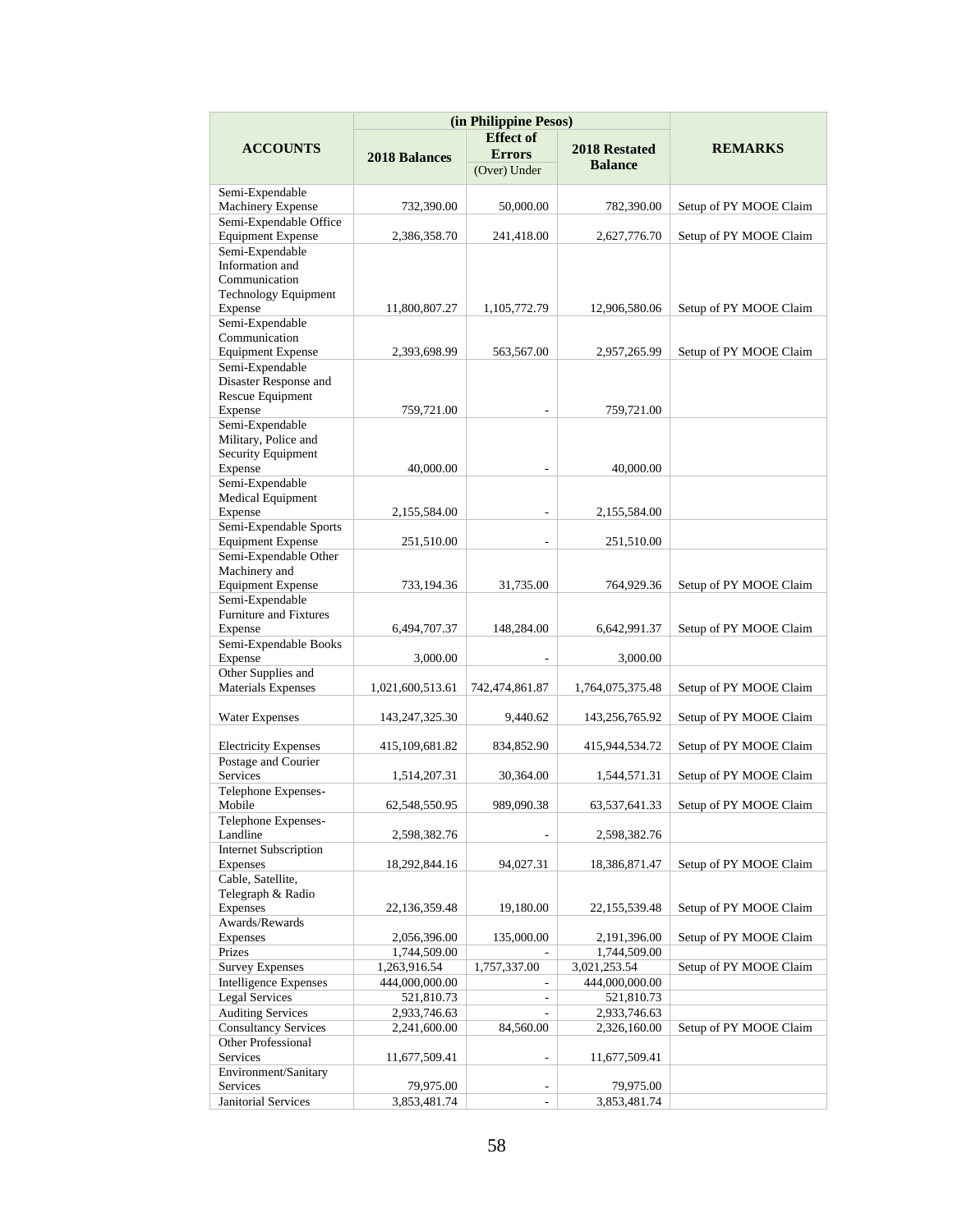|                                      | (in Philippine Pesos) |                  |                      |                        |
|--------------------------------------|-----------------------|------------------|----------------------|------------------------|
|                                      |                       | <b>Effect</b> of |                      |                        |
| <b>ACCOUNTS</b>                      | 2018 Balances         | <b>Errors</b>    | <b>2018 Restated</b> | <b>REMARKS</b>         |
|                                      |                       | (Over) Under     | <b>Balance</b>       |                        |
| <b>Security Services</b>             | 15,040.00             |                  | 15,040.00            |                        |
| <b>Other General Services</b>        | 3,441,198.16          | 680,400.00       | 4,121,598.16         | Setup of PY MOOE Claim |
| Repairs and                          |                       |                  |                      |                        |
| Maintenance-Other Land               |                       |                  |                      |                        |
| Improvements                         | 7,440,882.19          | 202,437.24       | 7,643,319.43         | Setup of PY MOOE Claim |
| Repairs and                          |                       |                  |                      |                        |
| Maintenance-Road                     |                       |                  |                      |                        |
| <b>Networks</b>                      | 1,213,265.00          | ٠                | 1,213,265.00         |                        |
| Repairs and                          |                       |                  |                      |                        |
| Maintenance-Water                    |                       |                  |                      |                        |
| <b>Supply Systems</b>                | 8,228,358.70          | 1,798,494.00     | 10,026,852.70        | Setup of PY MOOE Claim |
| Repairs and                          |                       |                  |                      |                        |
| Maintenance-Power                    |                       |                  |                      |                        |
| <b>Supply Systems</b><br>Repairs and | 2,179,757.43          |                  | 2,179,757.43         |                        |
| Maintenance-Other                    |                       |                  |                      |                        |
| <b>Infrastructure Assets</b>         | 328,266.00            |                  | 328,266.00           |                        |
| Repairs and                          |                       |                  |                      |                        |
| Maintenance-Buildings                | 290, 397, 236. 38     | 20,093,488.57    | 310,490,724.95       | Setup of PY MOOE Claim |
| Repairs and                          |                       |                  |                      |                        |
| Maintenance-Hospitals                |                       |                  |                      |                        |
| and Health Centers                   | 4,621,622.19          | 599,929.00       | 5,221,551.19         | Setup of PY MOOE Claim |
| Repairs and                          |                       |                  |                      |                        |
| Maintenance-Other                    |                       |                  |                      |                        |
| <b>Structures</b>                    | 86,748,863.40         | 4,036,656.26     | 90,785,519.66        | Setup of PY MOOE Claim |
| Repairs and                          |                       |                  |                      |                        |
| Maintenance-Machinery                | 2,982,196.75          | 60,000.00        | 3,042,196.75         | Setup of PY MOOE Claim |
| Repairs and                          |                       |                  |                      |                        |
| Maintenance-Office<br>Equipment      | 10,806,089.74         | 582,132.00       | 11,388,221.74        | Setup of PY MOOE Claim |
| Repairs and                          |                       |                  |                      |                        |
| Maintenance-                         |                       |                  |                      |                        |
| Information and                      |                       |                  |                      |                        |
| Communication                        |                       |                  |                      |                        |
| Technology Equipment                 | 43,498,558.93         | 3,847,984.00     | 47,346,542.93        | Setup of PY MOOE Claim |
| Airport Equipment                    | 14,595.00             |                  | 14,595.00            |                        |
| Repairs and                          |                       |                  |                      |                        |
| Maintenance-                         |                       |                  |                      |                        |
| Communication                        |                       |                  |                      |                        |
| Equipment                            | 12,664,267.47         | 573,500.00       | 13,237,767.47        | Setup of PY MOOE Claim |
| Repairs and<br>Maintenance-          |                       |                  |                      |                        |
| Construction and Heavy               |                       |                  |                      |                        |
| Equipment                            | 16,002,904.00         | 5,809,847.00     | 21,812,751.00        | Setup of PY MOOE Claim |
| Repairs and                          |                       |                  |                      |                        |
| Maintenance-Disaster                 |                       |                  |                      |                        |
| Response and Rescue                  |                       |                  |                      |                        |
| Equipment                            | 263,637.75            |                  | 263,637.75           |                        |
| Repairs and                          |                       |                  |                      |                        |
| Maintenance-Military,                |                       |                  |                      |                        |
| Police and Security                  |                       |                  |                      |                        |
| Equipment                            | 156,893,996.04        | 6,655,222.50     | 163,549,218.54       | Setup of PY MOOE Claim |
| Repairs and                          |                       |                  |                      |                        |
| Maintenance-Medical                  |                       |                  |                      |                        |
| Equipment<br>Repairs and             | 3,162,472.86          | 361,464.20       | 3,523,937.06         | Setup of PY MOOE Claim |
| Maintenance-Printing                 |                       |                  |                      |                        |
| Equipment                            | 26,400.00             | 49,650.00        | 76,050.00            | Setup of PY MOOE Claim |
| Repairs and                          |                       |                  |                      |                        |
| Maintenance-Sports                   |                       |                  |                      |                        |
| Equipment                            | 161,367.00            | L,               | 161,367.00           |                        |
| Technical and Scientific             |                       |                  |                      |                        |
| Equipment                            | 66,000.00             |                  | 66,000.00            |                        |
| Repairs and                          | 5,809,371.00          | 222,698.00       | 6,032,069.00         | Setup of PY MOOE Claim |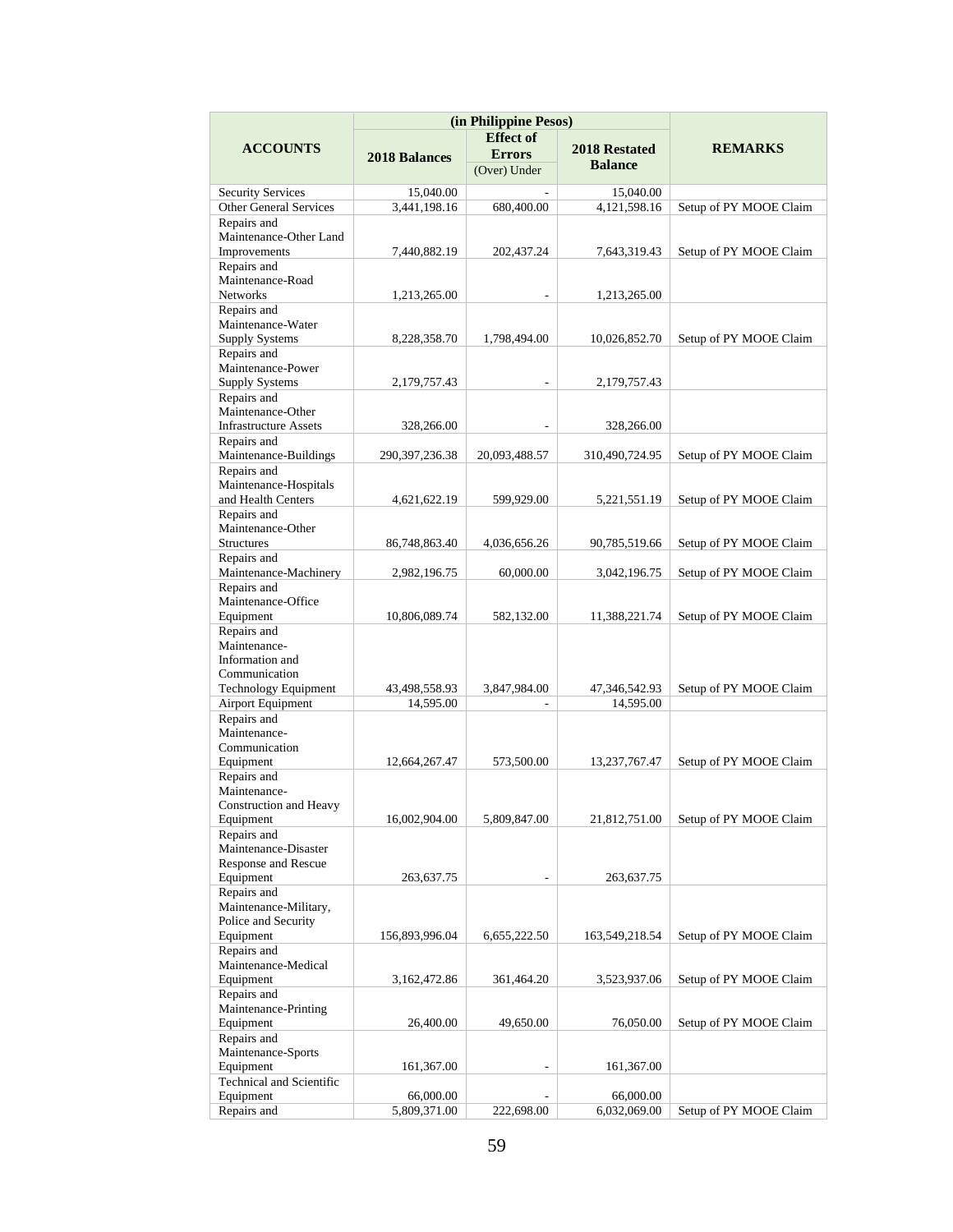|                                                                                                                | (in Philippine Pesos)  |                                   |                        |                                           |  |  |
|----------------------------------------------------------------------------------------------------------------|------------------------|-----------------------------------|------------------------|-------------------------------------------|--|--|
| <b>ACCOUNTS</b>                                                                                                | <b>2018 Balances</b>   | <b>Effect</b> of<br><b>Errors</b> | 2018 Restated          | <b>REMARKS</b>                            |  |  |
|                                                                                                                |                        | (Over) Under                      | <b>Balance</b>         |                                           |  |  |
| Maintenance-Other<br>Machinery and<br>Equipment                                                                |                        |                                   |                        |                                           |  |  |
| Repairs and<br>Maintenance-Motor                                                                               |                        |                                   |                        |                                           |  |  |
| Vehicles<br>Aircrafts and Aircrafts                                                                            | 225,040,174.93         | 7,682,462.25                      | 232,722,637.18         | Setup of PY MOOE Claim                    |  |  |
| Ground Equipment<br>Repairs and                                                                                | 8,049,057.00           | $\overline{\phantom{a}}$          | 8,049,057.00           |                                           |  |  |
| Maintenance-<br>Watercrafts                                                                                    | 14,745,727.11          | 8,800.00                          | 14,754,527.11          | Setup of PY MOOE Claim                    |  |  |
| Repairs and<br>Maintenance-Other<br>Transportation                                                             |                        |                                   |                        |                                           |  |  |
| Equipment<br>Repairs and                                                                                       | 50,000.00              |                                   | 50,000.00              |                                           |  |  |
| Maintenance-Furniture<br>and Fixtures                                                                          | 2,773,583.15           | 25,000.00                         | 2,798,583.15           | Setup of PY MOOE Claim                    |  |  |
| Repairs and<br>Maintenance-Semi-<br><b>Expendable Machinery</b>                                                | 63,547.00              | 110,000.00                        | 173,547.00             | Setup of PY MOOE Claim                    |  |  |
| Repairs and<br>Maintenance-Semi-<br><b>Expendable Office</b>                                                   |                        |                                   |                        |                                           |  |  |
| Equipment                                                                                                      | 681,177.80             | 472,294.24                        | 1,153,472.04           | Setup of PY MOOE Claim                    |  |  |
| Repairs and<br>Maintenance-Semi-<br><b>Expendable Information</b><br>and Communication<br>Technology Equipment | 2,175,517.09           | (438, 752.24)                     | 1,736,764.85           | Adjustment/reclassification<br>of account |  |  |
| Repairs and<br>Maintenance-Semi-<br>Expendable<br>Communication                                                |                        |                                   |                        | Adjustment/reclassification               |  |  |
| Equipment                                                                                                      | 444,070.00             | (100,000.00)                      | 344,070.00             | of account                                |  |  |
| Repairs and<br>Maintenance-Semi-<br><b>Expendable Disaster</b><br>Response and Rescue<br>Equipment             | 176,260.00             |                                   | 176,260.00             |                                           |  |  |
| Repairs and<br>Maintenance-Semi-<br>Expendable Military,<br>Police and Security<br>Equipment                   | 107,295.00             |                                   | 107,295.00             |                                           |  |  |
| Repairs and<br>Maintenance-Semi-<br>Expendable Medical                                                         |                        |                                   |                        |                                           |  |  |
| Equipment<br>Repairs and<br>Maintenance-Semi-<br><b>Expendable Sports</b><br>Equipment                         | 20,000.00<br>25,000.00 |                                   | 20,000.00<br>25,000.00 |                                           |  |  |
| Repairs and<br>Maintenance-Semi-<br><b>Expendable Technical</b><br>and Scientific<br>Equipment                 |                        |                                   |                        |                                           |  |  |
| Repairs and                                                                                                    | 39,590.00              |                                   | 39,590.00              |                                           |  |  |
| Maintenance-Semi-<br><b>Expendable Other</b><br>Machinery and<br>Equipment                                     | 57,607.00              |                                   | 57,607.00              |                                           |  |  |
| Repairs and                                                                                                    |                        |                                   |                        |                                           |  |  |